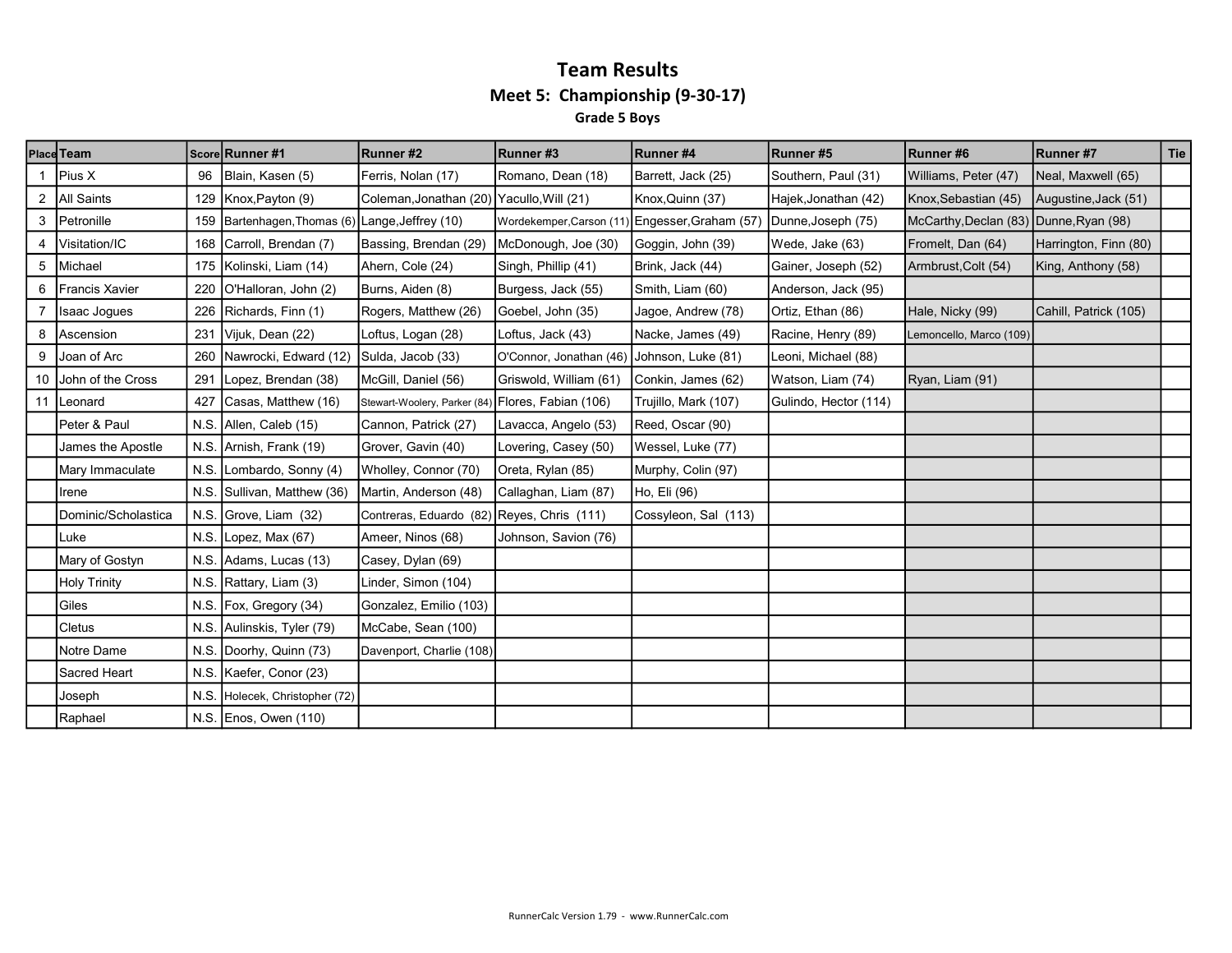### Individual Results Meet 5: Championship (9-30-17) Grade 5 Boys

| 5<br>06:02.8<br>753<br>All Saints<br>5<br>07:30.7<br>Richards, Finn<br>51<br>Augustine, Jack<br>Isaac Jogues<br>5<br>06:07.9<br>689<br>5<br>07:31.3<br>2<br>O'Halloran, John<br><b>Francis Xavier</b><br>52<br>Gainer, Joseph<br>Michael<br>5<br>728<br>53<br>5<br>3<br>Peter & Paul<br>Rattary, Liam<br><b>Holy Trinity</b><br>06:10.1<br>Lavacca, Angelo<br>07:31.9<br>922<br>5<br>5<br>07:32.6<br>06:11.7<br>865<br>54<br>Michael<br>4<br>Lombardo, Sonny<br>Mary Immaculate<br>Armbrust, Colt<br>5<br>687<br>Blain, Kasen<br>Pius X<br>5<br>06:12.0<br>1054<br>07:34.2<br>5<br>55<br>Burgess, Jack<br><b>Francis Xavier</b><br>5<br>06:13.6<br>1020<br>John of the Cross<br>5<br>07:37.4<br>6<br>Bartenhagen, Thomas<br>l Petronille<br>56<br>McGill, Daniel<br>5<br>06:15.7<br>5<br>7<br>Carroll, Brendan<br>1103<br>57<br>Petronille<br>07:38.9<br>Visitation/IC<br>Engesser, Graham<br>5<br>5<br>58<br>07:39.1<br>8<br>Burns, Aiden<br><b>Francis Xavier</b><br>06:16.1<br>688<br>Michael<br>King, Anthony<br>5<br>5<br><b>All Saints</b><br>06:16.7<br>598<br>59<br><b>All Saints</b><br>07:39.9<br>9<br>Knox, Payton<br>Cadden, Declan<br>5<br>Petronille<br>5<br>06:22.5<br>1026<br>07:43.1<br>10<br>Lange, Jeffrey<br>60<br>Smith, Liam<br><b>Francis Xavier</b><br>807<br>Wordekemper, Carson Petronille<br>5<br>06:27.2<br>1028<br>5<br>07:43.7<br>61<br>Griswold, William<br>John of the Cross<br>11<br>805<br>5<br>06:32.3<br>795<br>5<br>07:44.7<br>Nawrocki, Edward<br>Joan of Arc<br>62<br>John of the Cross<br>12<br>Conkin, James<br>5<br>5<br>06:35.1<br>886<br>63<br>Mary of Gostyn<br>Visitation/IC<br>07:48.7<br>13<br>Adams, Lucas<br>Wede, Jake<br>5<br>5<br>Michael<br>06:35.4<br>926<br>64<br>Visitation/IC<br>07:49.4<br>Kolinski, Liam<br>Fromelt, Dan<br>14<br>5<br>Allen, Caleb<br>5<br>06:37.5<br>1007<br>Pius X<br>07:50.8<br>Peter & Paul<br>65<br>Neal, Maxwell<br>15<br>5<br>5<br>06:40.2<br>848<br>Pius X<br>07:51.2<br>Casas, Matthew<br>66<br>Wickstrom, Tommy<br>16<br>Leonard<br>855<br>Pius X<br>5<br>06:43.8<br>1055<br>5<br>07:52.0<br>Ferris, Nolan<br>67<br>Luke<br>17<br>Lopez, Max<br>5<br>5<br>07:52.7<br>Pius X<br>06:45.4<br>1056<br>68<br>Luke<br>18<br>Romano, Dean<br>Ameer, Ninos<br>5<br>5<br>07:53.4<br>887<br>06:47.5<br>767<br>69<br>19<br>Arnish, Frank<br>James the Apostle<br>Casey, Dylan<br>Mary of Gostyn<br>591<br>5<br>06:49.9<br>5<br>07:54.4<br>20<br>Coleman, Jonathan<br><b>All Saints</b><br>70<br>Wholley, Connor<br>Mary Immaculate<br>5<br>5<br>06:51.9<br>599<br>71<br><b>All Saints</b><br>07:55.9<br>21<br>Yacullo, Will<br><b>All Saints</b><br>Glynn, Keegan<br>5<br>830<br>5<br>06:52.2<br>622<br>07:57.1<br>22<br>Vijuk, Dean<br>72<br>Holecek, Christopher<br>Ascension<br>Joseph<br>5<br>5<br>06:53.1<br>1093<br>73<br>07:57.4<br>23<br>Kaefer, Conor<br>Sacred Heart<br>Doorhy, Quinn<br>Notre Dame<br>5<br>06:58.3<br>5<br>07:58.7<br>921<br>John of the Cross<br>24<br>Ahern, Cole<br>Michael<br>74<br>Watson, Liam<br>Pius X<br>5<br>07:00.4<br>1221<br>Petronille<br>5<br>07:59.7<br>25<br>75<br> Barrett, Jack<br>Dunne, Joseph<br>5<br>5<br>07:01.8<br>08:00.5<br>754<br>76<br>Johnson, Savion<br>26<br>Rogers, Matthew<br>Isaac Jogues<br>Luke<br>5<br>07:03.9<br>1008<br>5<br>27<br>Cannon, Patrick<br>Peter & Paul<br>77<br>Wessel, Luke<br>James the Apostle<br>08:01.0<br>5<br>5<br>07:04.9<br>624<br>78<br>28<br>08:01.7<br>Loftus, Logan<br>Ascension<br>Jagoe, Andrew<br>Isaac Jogues<br>5<br>5<br>08:02.4<br>Visitation/IC<br>07:05.1<br>1102<br>Cletus<br>29<br>Bassing, Brendan<br>79<br>Aulinskis, Tyler<br>5<br>5<br>07:05.9<br>1110<br>80<br>Visitation/IC<br>08:04.5<br>30<br>McDonough, Joe<br>Visitation/IC<br>Harrington, Finn<br>Southern, Paul<br>07:08.0 1057<br>Johnson, Luke<br>Joan of Arc<br>08:08.3<br>Pius X<br>31<br>81<br>5<br>07:10.0<br>Dominic/Scholastica<br>5<br>08:09.3<br>32<br>Grove, Liam<br>Dominic/Scholastica<br>679<br>82<br>Contreras, Eduardo<br>5<br>07:10.4<br>793<br>Petronille<br>5<br>33<br>Sulda, Jacob<br>Joan of Arc<br>83<br>McCarthy, Declan<br>08:21.8<br>5<br>07:11.9<br>711<br>5<br>08:24.4<br>34<br>Fox, Gregory<br>Giles<br>84<br>Stewart-Woolery, Parker<br>Leonard<br>Goebel, John<br>5<br>07:13.1<br>750<br>Mary Immaculate<br>5<br>08:25.0<br>Isaac Jogues<br>85<br>Oreta, Rylan<br>35<br>5<br>07:14.0<br>732<br>Ortiz, Ethan<br>5<br>08:26.3<br>Sullivan, Matthew<br>86<br><b>Isaac Jogues</b><br>36<br>Irene<br>Knox, Quinn<br><b>All Saints</b><br>07:14.4<br>Callaghan, Liam<br>5<br>08:27.0<br>5<br>597<br>87<br>37<br>Irene<br>5<br>John of the Cross<br>5<br>07:15.9<br>Joan of Arc<br>38<br>Lopez, Brendan<br>809<br>88<br>Leoni, Michael<br>08:27.5<br>Visitation/IC<br>5<br>07:19.6<br>1107<br>5<br>08:38.4<br>39<br>Goggin, John<br>89<br>Racine, Henry<br>Ascension<br>Grover, Gavin<br>5<br>07:19.8<br>768<br>5<br>08:46.0<br>40<br>James the Apostle<br>90<br>Reed, Oscar<br>Peter & Paul<br>Singh, Phillip<br>5<br>07:20.7<br>928<br>5<br>08:51.5<br>41<br>Michael<br>91<br>Ryan, Liam<br>John of the Cross |    | <b>Place Name</b> | Team       | Gr | <b>Time</b> | #   |    | <b>Place Name</b> | Team          | Gr | Time    | #    |
|---------------------------------------------------------------------------------------------------------------------------------------------------------------------------------------------------------------------------------------------------------------------------------------------------------------------------------------------------------------------------------------------------------------------------------------------------------------------------------------------------------------------------------------------------------------------------------------------------------------------------------------------------------------------------------------------------------------------------------------------------------------------------------------------------------------------------------------------------------------------------------------------------------------------------------------------------------------------------------------------------------------------------------------------------------------------------------------------------------------------------------------------------------------------------------------------------------------------------------------------------------------------------------------------------------------------------------------------------------------------------------------------------------------------------------------------------------------------------------------------------------------------------------------------------------------------------------------------------------------------------------------------------------------------------------------------------------------------------------------------------------------------------------------------------------------------------------------------------------------------------------------------------------------------------------------------------------------------------------------------------------------------------------------------------------------------------------------------------------------------------------------------------------------------------------------------------------------------------------------------------------------------------------------------------------------------------------------------------------------------------------------------------------------------------------------------------------------------------------------------------------------------------------------------------------------------------------------------------------------------------------------------------------------------------------------------------------------------------------------------------------------------------------------------------------------------------------------------------------------------------------------------------------------------------------------------------------------------------------------------------------------------------------------------------------------------------------------------------------------------------------------------------------------------------------------------------------------------------------------------------------------------------------------------------------------------------------------------------------------------------------------------------------------------------------------------------------------------------------------------------------------------------------------------------------------------------------------------------------------------------------------------------------------------------------------------------------------------------------------------------------------------------------------------------------------------------------------------------------------------------------------------------------------------------------------------------------------------------------------------------------------------------------------------------------------------------------------------------------------------------------------------------------------------------------------------------------------------------------------------------------------------------------------------------------------------------------------------------------------------------------------------------------------------------------------------------------------------------------------------------------------------------------------------------------------------------------------------------------------------------------------------------------------------------------------------------------------------------------------------------------------------------------------------------------------------------------------------------------------------------------------------------------------------------------------------------------------------------------------------------------------------------------------------------------------------------------------|----|-------------------|------------|----|-------------|-----|----|-------------------|---------------|----|---------|------|
| 924<br>1191<br>810<br>1023<br>925<br>590<br>690<br>1115<br>1104<br>1202<br>1058<br>854<br>864<br>594<br>983<br>814<br>1021<br>853<br>770<br>751<br>650<br>1108<br>794<br>685<br>1027<br>846<br>867<br>752<br>729<br>792<br>625<br>1010<br>813                                                                                                                                                                                                                                                                                                                                                                                                                                                                                                                                                                                                                                                                                                                                                                                                                                                                                                                                                                                                                                                                                                                                                                                                                                                                                                                                                                                                                                                                                                                                                                                                                                                                                                                                                                                                                                                                                                                                                                                                                                                                                                                                                                                                                                                                                                                                                                                                                                                                                                                                                                                                                                                                                                                                                                                                                                                                                                                                                                                                                                                                                                                                                                                                                                                                                                                                                                                                                                                                                                                                                                                                                                                                                                                                                                                                                                                                                                                                                                                                                                                                                                                                                                                                                                                                                                                                                                                                                                                                                                                                                                                                                                                                                                                                                                                                                                         |    |                   |            |    |             |     |    |                   |               |    |         | 588  |
|                                                                                                                                                                                                                                                                                                                                                                                                                                                                                                                                                                                                                                                                                                                                                                                                                                                                                                                                                                                                                                                                                                                                                                                                                                                                                                                                                                                                                                                                                                                                                                                                                                                                                                                                                                                                                                                                                                                                                                                                                                                                                                                                                                                                                                                                                                                                                                                                                                                                                                                                                                                                                                                                                                                                                                                                                                                                                                                                                                                                                                                                                                                                                                                                                                                                                                                                                                                                                                                                                                                                                                                                                                                                                                                                                                                                                                                                                                                                                                                                                                                                                                                                                                                                                                                                                                                                                                                                                                                                                                                                                                                                                                                                                                                                                                                                                                                                                                                                                                                                                                                                                       |    |                   |            |    |             |     |    |                   |               |    |         |      |
|                                                                                                                                                                                                                                                                                                                                                                                                                                                                                                                                                                                                                                                                                                                                                                                                                                                                                                                                                                                                                                                                                                                                                                                                                                                                                                                                                                                                                                                                                                                                                                                                                                                                                                                                                                                                                                                                                                                                                                                                                                                                                                                                                                                                                                                                                                                                                                                                                                                                                                                                                                                                                                                                                                                                                                                                                                                                                                                                                                                                                                                                                                                                                                                                                                                                                                                                                                                                                                                                                                                                                                                                                                                                                                                                                                                                                                                                                                                                                                                                                                                                                                                                                                                                                                                                                                                                                                                                                                                                                                                                                                                                                                                                                                                                                                                                                                                                                                                                                                                                                                                                                       |    |                   |            |    |             |     |    |                   |               |    |         |      |
|                                                                                                                                                                                                                                                                                                                                                                                                                                                                                                                                                                                                                                                                                                                                                                                                                                                                                                                                                                                                                                                                                                                                                                                                                                                                                                                                                                                                                                                                                                                                                                                                                                                                                                                                                                                                                                                                                                                                                                                                                                                                                                                                                                                                                                                                                                                                                                                                                                                                                                                                                                                                                                                                                                                                                                                                                                                                                                                                                                                                                                                                                                                                                                                                                                                                                                                                                                                                                                                                                                                                                                                                                                                                                                                                                                                                                                                                                                                                                                                                                                                                                                                                                                                                                                                                                                                                                                                                                                                                                                                                                                                                                                                                                                                                                                                                                                                                                                                                                                                                                                                                                       |    |                   |            |    |             |     |    |                   |               |    |         |      |
|                                                                                                                                                                                                                                                                                                                                                                                                                                                                                                                                                                                                                                                                                                                                                                                                                                                                                                                                                                                                                                                                                                                                                                                                                                                                                                                                                                                                                                                                                                                                                                                                                                                                                                                                                                                                                                                                                                                                                                                                                                                                                                                                                                                                                                                                                                                                                                                                                                                                                                                                                                                                                                                                                                                                                                                                                                                                                                                                                                                                                                                                                                                                                                                                                                                                                                                                                                                                                                                                                                                                                                                                                                                                                                                                                                                                                                                                                                                                                                                                                                                                                                                                                                                                                                                                                                                                                                                                                                                                                                                                                                                                                                                                                                                                                                                                                                                                                                                                                                                                                                                                                       |    |                   |            |    |             |     |    |                   |               |    |         |      |
|                                                                                                                                                                                                                                                                                                                                                                                                                                                                                                                                                                                                                                                                                                                                                                                                                                                                                                                                                                                                                                                                                                                                                                                                                                                                                                                                                                                                                                                                                                                                                                                                                                                                                                                                                                                                                                                                                                                                                                                                                                                                                                                                                                                                                                                                                                                                                                                                                                                                                                                                                                                                                                                                                                                                                                                                                                                                                                                                                                                                                                                                                                                                                                                                                                                                                                                                                                                                                                                                                                                                                                                                                                                                                                                                                                                                                                                                                                                                                                                                                                                                                                                                                                                                                                                                                                                                                                                                                                                                                                                                                                                                                                                                                                                                                                                                                                                                                                                                                                                                                                                                                       |    |                   |            |    |             |     |    |                   |               |    |         |      |
|                                                                                                                                                                                                                                                                                                                                                                                                                                                                                                                                                                                                                                                                                                                                                                                                                                                                                                                                                                                                                                                                                                                                                                                                                                                                                                                                                                                                                                                                                                                                                                                                                                                                                                                                                                                                                                                                                                                                                                                                                                                                                                                                                                                                                                                                                                                                                                                                                                                                                                                                                                                                                                                                                                                                                                                                                                                                                                                                                                                                                                                                                                                                                                                                                                                                                                                                                                                                                                                                                                                                                                                                                                                                                                                                                                                                                                                                                                                                                                                                                                                                                                                                                                                                                                                                                                                                                                                                                                                                                                                                                                                                                                                                                                                                                                                                                                                                                                                                                                                                                                                                                       |    |                   |            |    |             |     |    |                   |               |    |         |      |
|                                                                                                                                                                                                                                                                                                                                                                                                                                                                                                                                                                                                                                                                                                                                                                                                                                                                                                                                                                                                                                                                                                                                                                                                                                                                                                                                                                                                                                                                                                                                                                                                                                                                                                                                                                                                                                                                                                                                                                                                                                                                                                                                                                                                                                                                                                                                                                                                                                                                                                                                                                                                                                                                                                                                                                                                                                                                                                                                                                                                                                                                                                                                                                                                                                                                                                                                                                                                                                                                                                                                                                                                                                                                                                                                                                                                                                                                                                                                                                                                                                                                                                                                                                                                                                                                                                                                                                                                                                                                                                                                                                                                                                                                                                                                                                                                                                                                                                                                                                                                                                                                                       |    |                   |            |    |             |     |    |                   |               |    |         |      |
|                                                                                                                                                                                                                                                                                                                                                                                                                                                                                                                                                                                                                                                                                                                                                                                                                                                                                                                                                                                                                                                                                                                                                                                                                                                                                                                                                                                                                                                                                                                                                                                                                                                                                                                                                                                                                                                                                                                                                                                                                                                                                                                                                                                                                                                                                                                                                                                                                                                                                                                                                                                                                                                                                                                                                                                                                                                                                                                                                                                                                                                                                                                                                                                                                                                                                                                                                                                                                                                                                                                                                                                                                                                                                                                                                                                                                                                                                                                                                                                                                                                                                                                                                                                                                                                                                                                                                                                                                                                                                                                                                                                                                                                                                                                                                                                                                                                                                                                                                                                                                                                                                       |    |                   |            |    |             |     |    |                   |               |    |         |      |
|                                                                                                                                                                                                                                                                                                                                                                                                                                                                                                                                                                                                                                                                                                                                                                                                                                                                                                                                                                                                                                                                                                                                                                                                                                                                                                                                                                                                                                                                                                                                                                                                                                                                                                                                                                                                                                                                                                                                                                                                                                                                                                                                                                                                                                                                                                                                                                                                                                                                                                                                                                                                                                                                                                                                                                                                                                                                                                                                                                                                                                                                                                                                                                                                                                                                                                                                                                                                                                                                                                                                                                                                                                                                                                                                                                                                                                                                                                                                                                                                                                                                                                                                                                                                                                                                                                                                                                                                                                                                                                                                                                                                                                                                                                                                                                                                                                                                                                                                                                                                                                                                                       |    |                   |            |    |             |     |    |                   |               |    |         |      |
|                                                                                                                                                                                                                                                                                                                                                                                                                                                                                                                                                                                                                                                                                                                                                                                                                                                                                                                                                                                                                                                                                                                                                                                                                                                                                                                                                                                                                                                                                                                                                                                                                                                                                                                                                                                                                                                                                                                                                                                                                                                                                                                                                                                                                                                                                                                                                                                                                                                                                                                                                                                                                                                                                                                                                                                                                                                                                                                                                                                                                                                                                                                                                                                                                                                                                                                                                                                                                                                                                                                                                                                                                                                                                                                                                                                                                                                                                                                                                                                                                                                                                                                                                                                                                                                                                                                                                                                                                                                                                                                                                                                                                                                                                                                                                                                                                                                                                                                                                                                                                                                                                       |    |                   |            |    |             |     |    |                   |               |    |         |      |
|                                                                                                                                                                                                                                                                                                                                                                                                                                                                                                                                                                                                                                                                                                                                                                                                                                                                                                                                                                                                                                                                                                                                                                                                                                                                                                                                                                                                                                                                                                                                                                                                                                                                                                                                                                                                                                                                                                                                                                                                                                                                                                                                                                                                                                                                                                                                                                                                                                                                                                                                                                                                                                                                                                                                                                                                                                                                                                                                                                                                                                                                                                                                                                                                                                                                                                                                                                                                                                                                                                                                                                                                                                                                                                                                                                                                                                                                                                                                                                                                                                                                                                                                                                                                                                                                                                                                                                                                                                                                                                                                                                                                                                                                                                                                                                                                                                                                                                                                                                                                                                                                                       |    |                   |            |    |             |     |    |                   |               |    |         |      |
|                                                                                                                                                                                                                                                                                                                                                                                                                                                                                                                                                                                                                                                                                                                                                                                                                                                                                                                                                                                                                                                                                                                                                                                                                                                                                                                                                                                                                                                                                                                                                                                                                                                                                                                                                                                                                                                                                                                                                                                                                                                                                                                                                                                                                                                                                                                                                                                                                                                                                                                                                                                                                                                                                                                                                                                                                                                                                                                                                                                                                                                                                                                                                                                                                                                                                                                                                                                                                                                                                                                                                                                                                                                                                                                                                                                                                                                                                                                                                                                                                                                                                                                                                                                                                                                                                                                                                                                                                                                                                                                                                                                                                                                                                                                                                                                                                                                                                                                                                                                                                                                                                       |    |                   |            |    |             |     |    |                   |               |    |         |      |
|                                                                                                                                                                                                                                                                                                                                                                                                                                                                                                                                                                                                                                                                                                                                                                                                                                                                                                                                                                                                                                                                                                                                                                                                                                                                                                                                                                                                                                                                                                                                                                                                                                                                                                                                                                                                                                                                                                                                                                                                                                                                                                                                                                                                                                                                                                                                                                                                                                                                                                                                                                                                                                                                                                                                                                                                                                                                                                                                                                                                                                                                                                                                                                                                                                                                                                                                                                                                                                                                                                                                                                                                                                                                                                                                                                                                                                                                                                                                                                                                                                                                                                                                                                                                                                                                                                                                                                                                                                                                                                                                                                                                                                                                                                                                                                                                                                                                                                                                                                                                                                                                                       |    |                   |            |    |             |     |    |                   |               |    |         |      |
|                                                                                                                                                                                                                                                                                                                                                                                                                                                                                                                                                                                                                                                                                                                                                                                                                                                                                                                                                                                                                                                                                                                                                                                                                                                                                                                                                                                                                                                                                                                                                                                                                                                                                                                                                                                                                                                                                                                                                                                                                                                                                                                                                                                                                                                                                                                                                                                                                                                                                                                                                                                                                                                                                                                                                                                                                                                                                                                                                                                                                                                                                                                                                                                                                                                                                                                                                                                                                                                                                                                                                                                                                                                                                                                                                                                                                                                                                                                                                                                                                                                                                                                                                                                                                                                                                                                                                                                                                                                                                                                                                                                                                                                                                                                                                                                                                                                                                                                                                                                                                                                                                       |    |                   |            |    |             |     |    |                   |               |    |         |      |
|                                                                                                                                                                                                                                                                                                                                                                                                                                                                                                                                                                                                                                                                                                                                                                                                                                                                                                                                                                                                                                                                                                                                                                                                                                                                                                                                                                                                                                                                                                                                                                                                                                                                                                                                                                                                                                                                                                                                                                                                                                                                                                                                                                                                                                                                                                                                                                                                                                                                                                                                                                                                                                                                                                                                                                                                                                                                                                                                                                                                                                                                                                                                                                                                                                                                                                                                                                                                                                                                                                                                                                                                                                                                                                                                                                                                                                                                                                                                                                                                                                                                                                                                                                                                                                                                                                                                                                                                                                                                                                                                                                                                                                                                                                                                                                                                                                                                                                                                                                                                                                                                                       |    |                   |            |    |             |     |    |                   |               |    |         |      |
|                                                                                                                                                                                                                                                                                                                                                                                                                                                                                                                                                                                                                                                                                                                                                                                                                                                                                                                                                                                                                                                                                                                                                                                                                                                                                                                                                                                                                                                                                                                                                                                                                                                                                                                                                                                                                                                                                                                                                                                                                                                                                                                                                                                                                                                                                                                                                                                                                                                                                                                                                                                                                                                                                                                                                                                                                                                                                                                                                                                                                                                                                                                                                                                                                                                                                                                                                                                                                                                                                                                                                                                                                                                                                                                                                                                                                                                                                                                                                                                                                                                                                                                                                                                                                                                                                                                                                                                                                                                                                                                                                                                                                                                                                                                                                                                                                                                                                                                                                                                                                                                                                       |    |                   |            |    |             |     |    |                   |               |    |         |      |
|                                                                                                                                                                                                                                                                                                                                                                                                                                                                                                                                                                                                                                                                                                                                                                                                                                                                                                                                                                                                                                                                                                                                                                                                                                                                                                                                                                                                                                                                                                                                                                                                                                                                                                                                                                                                                                                                                                                                                                                                                                                                                                                                                                                                                                                                                                                                                                                                                                                                                                                                                                                                                                                                                                                                                                                                                                                                                                                                                                                                                                                                                                                                                                                                                                                                                                                                                                                                                                                                                                                                                                                                                                                                                                                                                                                                                                                                                                                                                                                                                                                                                                                                                                                                                                                                                                                                                                                                                                                                                                                                                                                                                                                                                                                                                                                                                                                                                                                                                                                                                                                                                       |    |                   |            |    |             |     |    |                   |               |    |         |      |
|                                                                                                                                                                                                                                                                                                                                                                                                                                                                                                                                                                                                                                                                                                                                                                                                                                                                                                                                                                                                                                                                                                                                                                                                                                                                                                                                                                                                                                                                                                                                                                                                                                                                                                                                                                                                                                                                                                                                                                                                                                                                                                                                                                                                                                                                                                                                                                                                                                                                                                                                                                                                                                                                                                                                                                                                                                                                                                                                                                                                                                                                                                                                                                                                                                                                                                                                                                                                                                                                                                                                                                                                                                                                                                                                                                                                                                                                                                                                                                                                                                                                                                                                                                                                                                                                                                                                                                                                                                                                                                                                                                                                                                                                                                                                                                                                                                                                                                                                                                                                                                                                                       |    |                   |            |    |             |     |    |                   |               |    |         |      |
|                                                                                                                                                                                                                                                                                                                                                                                                                                                                                                                                                                                                                                                                                                                                                                                                                                                                                                                                                                                                                                                                                                                                                                                                                                                                                                                                                                                                                                                                                                                                                                                                                                                                                                                                                                                                                                                                                                                                                                                                                                                                                                                                                                                                                                                                                                                                                                                                                                                                                                                                                                                                                                                                                                                                                                                                                                                                                                                                                                                                                                                                                                                                                                                                                                                                                                                                                                                                                                                                                                                                                                                                                                                                                                                                                                                                                                                                                                                                                                                                                                                                                                                                                                                                                                                                                                                                                                                                                                                                                                                                                                                                                                                                                                                                                                                                                                                                                                                                                                                                                                                                                       |    |                   |            |    |             |     |    |                   |               |    |         |      |
|                                                                                                                                                                                                                                                                                                                                                                                                                                                                                                                                                                                                                                                                                                                                                                                                                                                                                                                                                                                                                                                                                                                                                                                                                                                                                                                                                                                                                                                                                                                                                                                                                                                                                                                                                                                                                                                                                                                                                                                                                                                                                                                                                                                                                                                                                                                                                                                                                                                                                                                                                                                                                                                                                                                                                                                                                                                                                                                                                                                                                                                                                                                                                                                                                                                                                                                                                                                                                                                                                                                                                                                                                                                                                                                                                                                                                                                                                                                                                                                                                                                                                                                                                                                                                                                                                                                                                                                                                                                                                                                                                                                                                                                                                                                                                                                                                                                                                                                                                                                                                                                                                       |    |                   |            |    |             |     |    |                   |               |    |         |      |
|                                                                                                                                                                                                                                                                                                                                                                                                                                                                                                                                                                                                                                                                                                                                                                                                                                                                                                                                                                                                                                                                                                                                                                                                                                                                                                                                                                                                                                                                                                                                                                                                                                                                                                                                                                                                                                                                                                                                                                                                                                                                                                                                                                                                                                                                                                                                                                                                                                                                                                                                                                                                                                                                                                                                                                                                                                                                                                                                                                                                                                                                                                                                                                                                                                                                                                                                                                                                                                                                                                                                                                                                                                                                                                                                                                                                                                                                                                                                                                                                                                                                                                                                                                                                                                                                                                                                                                                                                                                                                                                                                                                                                                                                                                                                                                                                                                                                                                                                                                                                                                                                                       |    |                   |            |    |             |     |    |                   |               |    |         |      |
|                                                                                                                                                                                                                                                                                                                                                                                                                                                                                                                                                                                                                                                                                                                                                                                                                                                                                                                                                                                                                                                                                                                                                                                                                                                                                                                                                                                                                                                                                                                                                                                                                                                                                                                                                                                                                                                                                                                                                                                                                                                                                                                                                                                                                                                                                                                                                                                                                                                                                                                                                                                                                                                                                                                                                                                                                                                                                                                                                                                                                                                                                                                                                                                                                                                                                                                                                                                                                                                                                                                                                                                                                                                                                                                                                                                                                                                                                                                                                                                                                                                                                                                                                                                                                                                                                                                                                                                                                                                                                                                                                                                                                                                                                                                                                                                                                                                                                                                                                                                                                                                                                       |    |                   |            |    |             |     |    |                   |               |    |         |      |
|                                                                                                                                                                                                                                                                                                                                                                                                                                                                                                                                                                                                                                                                                                                                                                                                                                                                                                                                                                                                                                                                                                                                                                                                                                                                                                                                                                                                                                                                                                                                                                                                                                                                                                                                                                                                                                                                                                                                                                                                                                                                                                                                                                                                                                                                                                                                                                                                                                                                                                                                                                                                                                                                                                                                                                                                                                                                                                                                                                                                                                                                                                                                                                                                                                                                                                                                                                                                                                                                                                                                                                                                                                                                                                                                                                                                                                                                                                                                                                                                                                                                                                                                                                                                                                                                                                                                                                                                                                                                                                                                                                                                                                                                                                                                                                                                                                                                                                                                                                                                                                                                                       |    |                   |            |    |             |     |    |                   |               |    |         |      |
|                                                                                                                                                                                                                                                                                                                                                                                                                                                                                                                                                                                                                                                                                                                                                                                                                                                                                                                                                                                                                                                                                                                                                                                                                                                                                                                                                                                                                                                                                                                                                                                                                                                                                                                                                                                                                                                                                                                                                                                                                                                                                                                                                                                                                                                                                                                                                                                                                                                                                                                                                                                                                                                                                                                                                                                                                                                                                                                                                                                                                                                                                                                                                                                                                                                                                                                                                                                                                                                                                                                                                                                                                                                                                                                                                                                                                                                                                                                                                                                                                                                                                                                                                                                                                                                                                                                                                                                                                                                                                                                                                                                                                                                                                                                                                                                                                                                                                                                                                                                                                                                                                       |    |                   |            |    |             |     |    |                   |               |    |         |      |
|                                                                                                                                                                                                                                                                                                                                                                                                                                                                                                                                                                                                                                                                                                                                                                                                                                                                                                                                                                                                                                                                                                                                                                                                                                                                                                                                                                                                                                                                                                                                                                                                                                                                                                                                                                                                                                                                                                                                                                                                                                                                                                                                                                                                                                                                                                                                                                                                                                                                                                                                                                                                                                                                                                                                                                                                                                                                                                                                                                                                                                                                                                                                                                                                                                                                                                                                                                                                                                                                                                                                                                                                                                                                                                                                                                                                                                                                                                                                                                                                                                                                                                                                                                                                                                                                                                                                                                                                                                                                                                                                                                                                                                                                                                                                                                                                                                                                                                                                                                                                                                                                                       |    |                   |            |    |             |     |    |                   |               |    |         |      |
|                                                                                                                                                                                                                                                                                                                                                                                                                                                                                                                                                                                                                                                                                                                                                                                                                                                                                                                                                                                                                                                                                                                                                                                                                                                                                                                                                                                                                                                                                                                                                                                                                                                                                                                                                                                                                                                                                                                                                                                                                                                                                                                                                                                                                                                                                                                                                                                                                                                                                                                                                                                                                                                                                                                                                                                                                                                                                                                                                                                                                                                                                                                                                                                                                                                                                                                                                                                                                                                                                                                                                                                                                                                                                                                                                                                                                                                                                                                                                                                                                                                                                                                                                                                                                                                                                                                                                                                                                                                                                                                                                                                                                                                                                                                                                                                                                                                                                                                                                                                                                                                                                       |    |                   |            |    |             |     |    |                   |               |    |         |      |
|                                                                                                                                                                                                                                                                                                                                                                                                                                                                                                                                                                                                                                                                                                                                                                                                                                                                                                                                                                                                                                                                                                                                                                                                                                                                                                                                                                                                                                                                                                                                                                                                                                                                                                                                                                                                                                                                                                                                                                                                                                                                                                                                                                                                                                                                                                                                                                                                                                                                                                                                                                                                                                                                                                                                                                                                                                                                                                                                                                                                                                                                                                                                                                                                                                                                                                                                                                                                                                                                                                                                                                                                                                                                                                                                                                                                                                                                                                                                                                                                                                                                                                                                                                                                                                                                                                                                                                                                                                                                                                                                                                                                                                                                                                                                                                                                                                                                                                                                                                                                                                                                                       |    |                   |            |    |             |     |    |                   |               |    |         |      |
|                                                                                                                                                                                                                                                                                                                                                                                                                                                                                                                                                                                                                                                                                                                                                                                                                                                                                                                                                                                                                                                                                                                                                                                                                                                                                                                                                                                                                                                                                                                                                                                                                                                                                                                                                                                                                                                                                                                                                                                                                                                                                                                                                                                                                                                                                                                                                                                                                                                                                                                                                                                                                                                                                                                                                                                                                                                                                                                                                                                                                                                                                                                                                                                                                                                                                                                                                                                                                                                                                                                                                                                                                                                                                                                                                                                                                                                                                                                                                                                                                                                                                                                                                                                                                                                                                                                                                                                                                                                                                                                                                                                                                                                                                                                                                                                                                                                                                                                                                                                                                                                                                       |    |                   |            |    |             |     |    |                   |               |    |         |      |
|                                                                                                                                                                                                                                                                                                                                                                                                                                                                                                                                                                                                                                                                                                                                                                                                                                                                                                                                                                                                                                                                                                                                                                                                                                                                                                                                                                                                                                                                                                                                                                                                                                                                                                                                                                                                                                                                                                                                                                                                                                                                                                                                                                                                                                                                                                                                                                                                                                                                                                                                                                                                                                                                                                                                                                                                                                                                                                                                                                                                                                                                                                                                                                                                                                                                                                                                                                                                                                                                                                                                                                                                                                                                                                                                                                                                                                                                                                                                                                                                                                                                                                                                                                                                                                                                                                                                                                                                                                                                                                                                                                                                                                                                                                                                                                                                                                                                                                                                                                                                                                                                                       |    |                   |            |    |             |     |    |                   |               |    |         |      |
|                                                                                                                                                                                                                                                                                                                                                                                                                                                                                                                                                                                                                                                                                                                                                                                                                                                                                                                                                                                                                                                                                                                                                                                                                                                                                                                                                                                                                                                                                                                                                                                                                                                                                                                                                                                                                                                                                                                                                                                                                                                                                                                                                                                                                                                                                                                                                                                                                                                                                                                                                                                                                                                                                                                                                                                                                                                                                                                                                                                                                                                                                                                                                                                                                                                                                                                                                                                                                                                                                                                                                                                                                                                                                                                                                                                                                                                                                                                                                                                                                                                                                                                                                                                                                                                                                                                                                                                                                                                                                                                                                                                                                                                                                                                                                                                                                                                                                                                                                                                                                                                                                       |    |                   |            |    |             |     |    |                   |               |    |         |      |
|                                                                                                                                                                                                                                                                                                                                                                                                                                                                                                                                                                                                                                                                                                                                                                                                                                                                                                                                                                                                                                                                                                                                                                                                                                                                                                                                                                                                                                                                                                                                                                                                                                                                                                                                                                                                                                                                                                                                                                                                                                                                                                                                                                                                                                                                                                                                                                                                                                                                                                                                                                                                                                                                                                                                                                                                                                                                                                                                                                                                                                                                                                                                                                                                                                                                                                                                                                                                                                                                                                                                                                                                                                                                                                                                                                                                                                                                                                                                                                                                                                                                                                                                                                                                                                                                                                                                                                                                                                                                                                                                                                                                                                                                                                                                                                                                                                                                                                                                                                                                                                                                                       |    |                   |            |    |             |     |    |                   |               |    |         |      |
|                                                                                                                                                                                                                                                                                                                                                                                                                                                                                                                                                                                                                                                                                                                                                                                                                                                                                                                                                                                                                                                                                                                                                                                                                                                                                                                                                                                                                                                                                                                                                                                                                                                                                                                                                                                                                                                                                                                                                                                                                                                                                                                                                                                                                                                                                                                                                                                                                                                                                                                                                                                                                                                                                                                                                                                                                                                                                                                                                                                                                                                                                                                                                                                                                                                                                                                                                                                                                                                                                                                                                                                                                                                                                                                                                                                                                                                                                                                                                                                                                                                                                                                                                                                                                                                                                                                                                                                                                                                                                                                                                                                                                                                                                                                                                                                                                                                                                                                                                                                                                                                                                       |    |                   |            |    |             |     |    |                   |               |    |         |      |
|                                                                                                                                                                                                                                                                                                                                                                                                                                                                                                                                                                                                                                                                                                                                                                                                                                                                                                                                                                                                                                                                                                                                                                                                                                                                                                                                                                                                                                                                                                                                                                                                                                                                                                                                                                                                                                                                                                                                                                                                                                                                                                                                                                                                                                                                                                                                                                                                                                                                                                                                                                                                                                                                                                                                                                                                                                                                                                                                                                                                                                                                                                                                                                                                                                                                                                                                                                                                                                                                                                                                                                                                                                                                                                                                                                                                                                                                                                                                                                                                                                                                                                                                                                                                                                                                                                                                                                                                                                                                                                                                                                                                                                                                                                                                                                                                                                                                                                                                                                                                                                                                                       |    |                   |            |    |             |     |    |                   |               |    |         |      |
|                                                                                                                                                                                                                                                                                                                                                                                                                                                                                                                                                                                                                                                                                                                                                                                                                                                                                                                                                                                                                                                                                                                                                                                                                                                                                                                                                                                                                                                                                                                                                                                                                                                                                                                                                                                                                                                                                                                                                                                                                                                                                                                                                                                                                                                                                                                                                                                                                                                                                                                                                                                                                                                                                                                                                                                                                                                                                                                                                                                                                                                                                                                                                                                                                                                                                                                                                                                                                                                                                                                                                                                                                                                                                                                                                                                                                                                                                                                                                                                                                                                                                                                                                                                                                                                                                                                                                                                                                                                                                                                                                                                                                                                                                                                                                                                                                                                                                                                                                                                                                                                                                       |    |                   |            |    |             |     |    |                   |               |    |         |      |
|                                                                                                                                                                                                                                                                                                                                                                                                                                                                                                                                                                                                                                                                                                                                                                                                                                                                                                                                                                                                                                                                                                                                                                                                                                                                                                                                                                                                                                                                                                                                                                                                                                                                                                                                                                                                                                                                                                                                                                                                                                                                                                                                                                                                                                                                                                                                                                                                                                                                                                                                                                                                                                                                                                                                                                                                                                                                                                                                                                                                                                                                                                                                                                                                                                                                                                                                                                                                                                                                                                                                                                                                                                                                                                                                                                                                                                                                                                                                                                                                                                                                                                                                                                                                                                                                                                                                                                                                                                                                                                                                                                                                                                                                                                                                                                                                                                                                                                                                                                                                                                                                                       |    |                   |            |    |             |     |    |                   |               |    |         |      |
|                                                                                                                                                                                                                                                                                                                                                                                                                                                                                                                                                                                                                                                                                                                                                                                                                                                                                                                                                                                                                                                                                                                                                                                                                                                                                                                                                                                                                                                                                                                                                                                                                                                                                                                                                                                                                                                                                                                                                                                                                                                                                                                                                                                                                                                                                                                                                                                                                                                                                                                                                                                                                                                                                                                                                                                                                                                                                                                                                                                                                                                                                                                                                                                                                                                                                                                                                                                                                                                                                                                                                                                                                                                                                                                                                                                                                                                                                                                                                                                                                                                                                                                                                                                                                                                                                                                                                                                                                                                                                                                                                                                                                                                                                                                                                                                                                                                                                                                                                                                                                                                                                       |    |                   |            |    |             |     |    |                   |               |    |         |      |
|                                                                                                                                                                                                                                                                                                                                                                                                                                                                                                                                                                                                                                                                                                                                                                                                                                                                                                                                                                                                                                                                                                                                                                                                                                                                                                                                                                                                                                                                                                                                                                                                                                                                                                                                                                                                                                                                                                                                                                                                                                                                                                                                                                                                                                                                                                                                                                                                                                                                                                                                                                                                                                                                                                                                                                                                                                                                                                                                                                                                                                                                                                                                                                                                                                                                                                                                                                                                                                                                                                                                                                                                                                                                                                                                                                                                                                                                                                                                                                                                                                                                                                                                                                                                                                                                                                                                                                                                                                                                                                                                                                                                                                                                                                                                                                                                                                                                                                                                                                                                                                                                                       |    |                   |            |    |             |     |    |                   |               |    |         |      |
|                                                                                                                                                                                                                                                                                                                                                                                                                                                                                                                                                                                                                                                                                                                                                                                                                                                                                                                                                                                                                                                                                                                                                                                                                                                                                                                                                                                                                                                                                                                                                                                                                                                                                                                                                                                                                                                                                                                                                                                                                                                                                                                                                                                                                                                                                                                                                                                                                                                                                                                                                                                                                                                                                                                                                                                                                                                                                                                                                                                                                                                                                                                                                                                                                                                                                                                                                                                                                                                                                                                                                                                                                                                                                                                                                                                                                                                                                                                                                                                                                                                                                                                                                                                                                                                                                                                                                                                                                                                                                                                                                                                                                                                                                                                                                                                                                                                                                                                                                                                                                                                                                       |    |                   |            |    |             |     |    |                   |               |    |         |      |
|                                                                                                                                                                                                                                                                                                                                                                                                                                                                                                                                                                                                                                                                                                                                                                                                                                                                                                                                                                                                                                                                                                                                                                                                                                                                                                                                                                                                                                                                                                                                                                                                                                                                                                                                                                                                                                                                                                                                                                                                                                                                                                                                                                                                                                                                                                                                                                                                                                                                                                                                                                                                                                                                                                                                                                                                                                                                                                                                                                                                                                                                                                                                                                                                                                                                                                                                                                                                                                                                                                                                                                                                                                                                                                                                                                                                                                                                                                                                                                                                                                                                                                                                                                                                                                                                                                                                                                                                                                                                                                                                                                                                                                                                                                                                                                                                                                                                                                                                                                                                                                                                                       |    |                   |            |    |             |     |    |                   |               |    |         |      |
|                                                                                                                                                                                                                                                                                                                                                                                                                                                                                                                                                                                                                                                                                                                                                                                                                                                                                                                                                                                                                                                                                                                                                                                                                                                                                                                                                                                                                                                                                                                                                                                                                                                                                                                                                                                                                                                                                                                                                                                                                                                                                                                                                                                                                                                                                                                                                                                                                                                                                                                                                                                                                                                                                                                                                                                                                                                                                                                                                                                                                                                                                                                                                                                                                                                                                                                                                                                                                                                                                                                                                                                                                                                                                                                                                                                                                                                                                                                                                                                                                                                                                                                                                                                                                                                                                                                                                                                                                                                                                                                                                                                                                                                                                                                                                                                                                                                                                                                                                                                                                                                                                       |    |                   |            |    |             |     |    |                   |               |    |         |      |
|                                                                                                                                                                                                                                                                                                                                                                                                                                                                                                                                                                                                                                                                                                                                                                                                                                                                                                                                                                                                                                                                                                                                                                                                                                                                                                                                                                                                                                                                                                                                                                                                                                                                                                                                                                                                                                                                                                                                                                                                                                                                                                                                                                                                                                                                                                                                                                                                                                                                                                                                                                                                                                                                                                                                                                                                                                                                                                                                                                                                                                                                                                                                                                                                                                                                                                                                                                                                                                                                                                                                                                                                                                                                                                                                                                                                                                                                                                                                                                                                                                                                                                                                                                                                                                                                                                                                                                                                                                                                                                                                                                                                                                                                                                                                                                                                                                                                                                                                                                                                                                                                                       | 42 | Hajek, Jonathan   | All Saints | 5  | 07:21.4     | 595 | 92 | Gibbons, William  | Visitation/IC | 5  | 08:55.8 | 1106 |
| 5<br>5<br>07:22.5<br>623<br>Frost, Peter<br>Visitation/IC<br>08:56.1   1105<br>Loftus, Jack<br>Ascension<br>93<br>43                                                                                                                                                                                                                                                                                                                                                                                                                                                                                                                                                                                                                                                                                                                                                                                                                                                                                                                                                                                                                                                                                                                                                                                                                                                                                                                                                                                                                                                                                                                                                                                                                                                                                                                                                                                                                                                                                                                                                                                                                                                                                                                                                                                                                                                                                                                                                                                                                                                                                                                                                                                                                                                                                                                                                                                                                                                                                                                                                                                                                                                                                                                                                                                                                                                                                                                                                                                                                                                                                                                                                                                                                                                                                                                                                                                                                                                                                                                                                                                                                                                                                                                                                                                                                                                                                                                                                                                                                                                                                                                                                                                                                                                                                                                                                                                                                                                                                                                                                                  |    |                   |            |    |             |     |    |                   |               |    |         |      |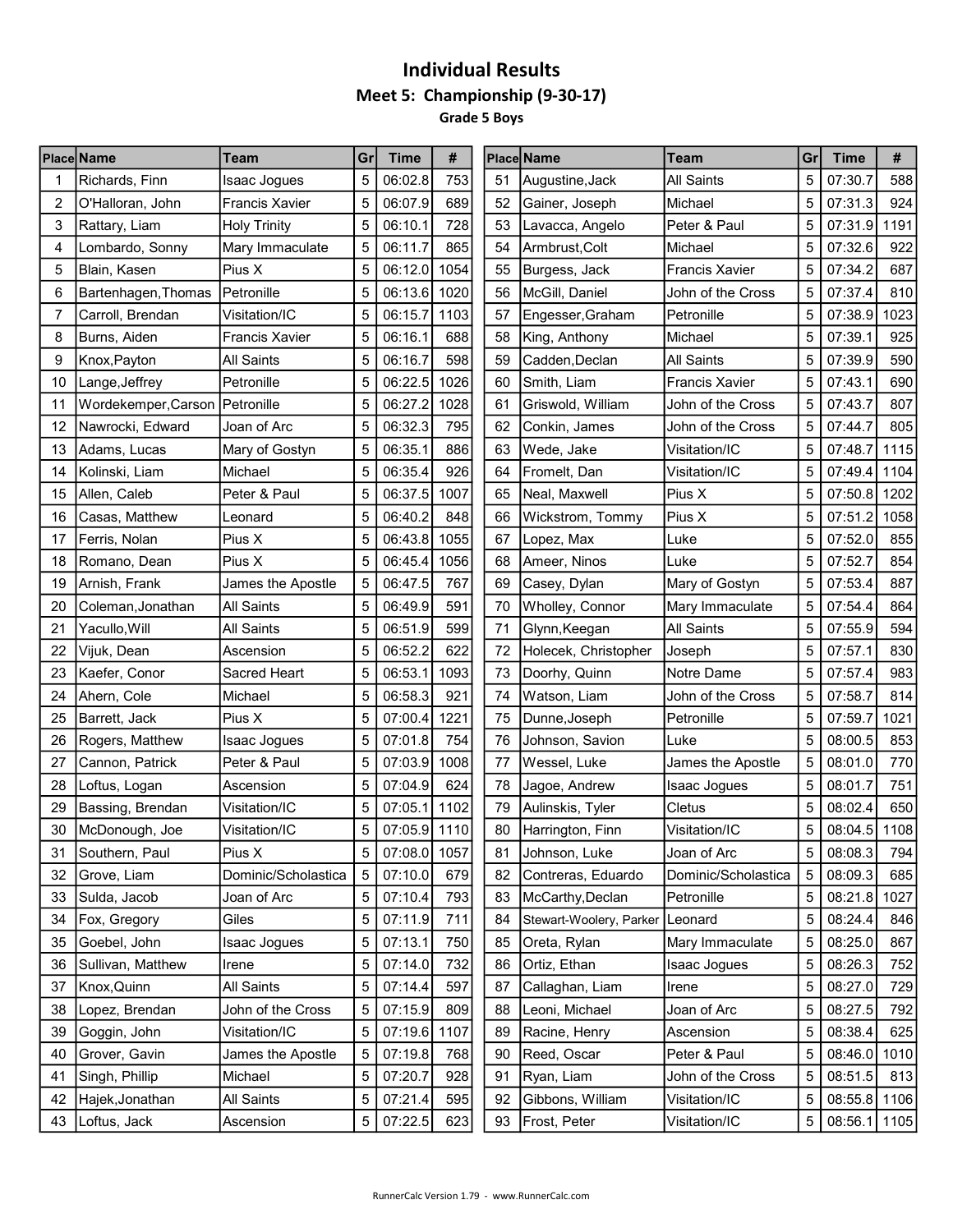### Individual Results Meet 5: Championship (9-30-17) Grade 5 Boys

| 5<br>5<br>5<br>5<br>5 | 09:20.5<br>09:33.1<br>09:36.9<br>09:37.4 | 686<br>730<br>866 |
|-----------------------|------------------------------------------|-------------------|
|                       |                                          |                   |
|                       |                                          |                   |
|                       |                                          |                   |
|                       |                                          | 1022              |
|                       |                                          | 749               |
|                       | 09:47.0                                  | 653               |
|                       | <b>Time</b>                              | #                 |
|                       |                                          |                   |
|                       |                                          |                   |
|                       |                                          |                   |
|                       |                                          |                   |
|                       |                                          |                   |
|                       |                                          |                   |
|                       |                                          |                   |
|                       |                                          |                   |
|                       |                                          |                   |
|                       |                                          |                   |
|                       |                                          |                   |
|                       |                                          |                   |
|                       |                                          |                   |
|                       |                                          |                   |
|                       |                                          |                   |
|                       |                                          |                   |
|                       |                                          |                   |
|                       |                                          |                   |
|                       |                                          |                   |
|                       |                                          |                   |
|                       |                                          |                   |
|                       |                                          |                   |
|                       |                                          |                   |
|                       |                                          |                   |
|                       |                                          |                   |
|                       |                                          |                   |
|                       |                                          |                   |
|                       |                                          |                   |
|                       |                                          |                   |
|                       |                                          |                   |
|                       |                                          |                   |
|                       |                                          |                   |
|                       |                                          |                   |
|                       |                                          |                   |
|                       |                                          |                   |
|                       |                                          |                   |
|                       | 5                                        | 09:43.7<br>Gr     |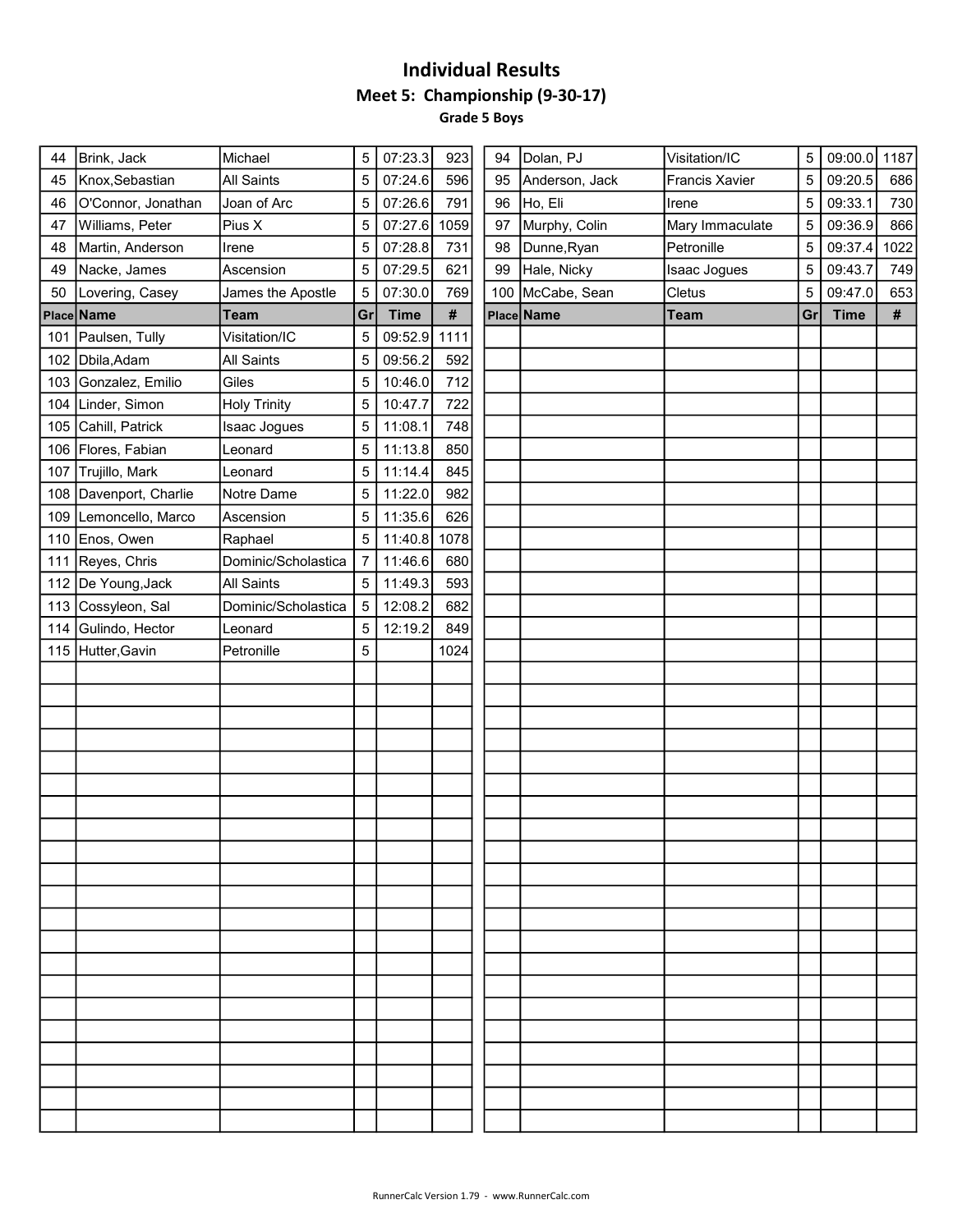#### Team Results Meet 5: Championship (9-30-17) Grade 6 Boys

|    | Place Team             |      | Score Runner #1                             | Runner#2                                                                | Runner#3                                 | Runner#4                                       | Runner#5                                                         | Runner#6                                 | Runner #7            | Tie |
|----|------------------------|------|---------------------------------------------|-------------------------------------------------------------------------|------------------------------------------|------------------------------------------------|------------------------------------------------------------------|------------------------------------------|----------------------|-----|
|    | Visitation/IC          |      | 115 McKillop, Nathan (2)                    | Calcagno, Mike (17)                                                     | Simkowski, Daniel (19) Kenny, Billy (33) |                                                | Johnson, Aiden (44)                                              | Berigan, Patrick (52)                    | Mayfield, Ryan (62)  |     |
| 2  | Michael                |      | 116 Sowers, Tyler (4)                       | Fitzpatrick, William (15) Striedl, Christopher (18) Sheahin, Lucas (39) |                                          |                                                | Baker, Gavin (40)                                                | Bertuca, Anthony (55) Bauer, Jayden (58) |                      |     |
|    | 3 Mary of Gostyn       |      | 165   Petersen, Daniel (21)                 | Nolan, Brett (25)                                                       | O'Connor, Rory (30)                      | Mysliwiec, Curtis (41)                         | Flannery, Hugh (48)                                              |                                          |                      |     |
| 4  | Mary Immaculate        | 200  | Naughton, Mathhew (7) Koplinski, Jonah (29) |                                                                         | Bargas, Caden (38)                       |                                                | Waechter, Matthew (50) McFarlane, Spencer (76) Barry, Jack (110) |                                          | Donovan, Brian (115) |     |
| 5  | Ascension              | 201  | Zimmer, James (11)                          | Schmiedler, Tom (20)                                                    | Nelligan, Michael (28)                   | O'Brien, Evan (63)                             | Nowicki, James (79)                                              | Huggins, Declan (82)                     | Zimmer, Henry (93)   |     |
| 6  | Peter & Paul           | 222  | Spellman, Matthew (9)                       | Roberts, Dylan (31)                                                     | Keegan, James (34)                       | Gehrs, Samuel (47)                             | Esser, Alexander (101)                                           | Knapp, Doug (126)                        |                      |     |
|    | <b>IFrancis Xavier</b> | 224  | Strayer, Nicholas (3)                       | Robbins, Cole (49)                                                      | Crandall, Johnny (51)                    | Gibbons, Patrick (54)                          | Gibbons, Timmy (67)                                              | Cutler, Owen (70)                        | Filbin, Quinn (105)  |     |
| 8  | <b>Cletus</b>          | 230  | Llerenas, Adrian (8)                        | Townsend, Thomas (10) Mulcrone, Quinn (37)                              |                                          | Shanley, Matthew (84)                          | Nawas, Alex (91)                                                 | Ruiz, Benjamin (104)                     | DeRat, Elliot (121)  |     |
| 9  | Joan of Arc            |      | 239 Huesing, Nicholas (5)                   | Kohlmeyer, Dennis (22) Brown, Alex (57)                                 |                                          | Luchetti, Christopher (66) Gabel, Jackson (89) |                                                                  | Stevenson, Daniel (92) Fugiel, Luke (94) |                      |     |
| 10 | James the Apostle      | 266  | Jochum, Timothy (12)                        | Paige, Trevor (32)                                                      | Spahn, Brendan (36)                      | Green, Joseph (68)                             | Molloy, Jacob (118)                                              |                                          |                      |     |
|    | 11 Notre Dame          | 287  | Shannon, Danny (6)                          | Davis, Jett (23)                                                        | Bennett, Clarke (24)                     | DuFour, Connor (114)                           | Kassay, Andrew (120)                                             |                                          |                      |     |
|    | 12   Irene             | 308  | Conte, Ben (14)                             | Kolozsy, Owen (53)                                                      | Kolker, Joseph (56)                      | Powell, Michael (60)                           | Garcia, Daniel (125)                                             |                                          |                      |     |
|    | 13 Petronille          |      | 319 Gusanders, Andrew (26) King, Kevin (35) |                                                                         | Iarrobino, Francis (74)                  | Cooney, Brennan (75)                           | Coffey, Charles (109)                                            |                                          |                      |     |
|    | All Saints             | N.S. | Fenlon, Brendan (13)                        | Dela Cruz, Jordan (78)                                                  | Vivar, Aaron (87)                        | Muller, Eddie (103)                            |                                                                  |                                          |                      |     |
|    | Pius X                 | N.S. | Bianco, Gabriel (45)                        | Rosenthal, Joey (46)                                                    | Castaneda, Eddie (98)                    | Denault, Nick (122)                            |                                                                  |                                          |                      |     |
|    | John of the Cross      | N.S. | Sarros, Nathaniel (65)                      | Turcich, William (83)                                                   | Facchini, Cuyler (112)                   | Mathey, Matthew (113)                          |                                                                  |                                          |                      |     |
|    | l Giles                |      | N.S. Agozo, Ryan (80)                       | Estes, Cameron (81)                                                     | Ahler, Quin (106)                        |                                                |                                                                  |                                          |                      |     |
|    | Sacred Heart           | N.S. | Hallerud, Chris (16)                        | Wyatt, Sean (96)                                                        |                                          |                                                |                                                                  |                                          |                      |     |
|    | Matthew                | N.S. | Lee, Caden (42)                             | Schulze, Jake (77)                                                      |                                          |                                                |                                                                  |                                          |                      |     |
|    | Leonard                | N.S. | Trujillo, Issac (43)                        | Murguia, Isaac (124)                                                    |                                          |                                                |                                                                  |                                          |                      |     |
|    | Raphael                | N.S. | Liedel, Nick (90)                           | Malone, Lucas (95)                                                      |                                          |                                                |                                                                  |                                          |                      |     |
|    | Dominic/Scholastica    | N.S. | Tran, Jonah (88)                            | Galvez, Adam (99)                                                       |                                          |                                                |                                                                  |                                          |                      |     |
|    | Holy Trinity           | N.S. | Riedl, Jason (1)                            |                                                                         |                                          |                                                |                                                                  |                                          |                      |     |
|    | Isaac Jogues           | N.S. | Kline, Christian (27)                       |                                                                         |                                          |                                                |                                                                  |                                          |                      |     |
|    | Joseph                 | N.S. | Flavin, Sean (71)                           |                                                                         |                                          |                                                |                                                                  |                                          |                      |     |
|    | Luke                   |      | N.S. Dugan, Liam (86)                       |                                                                         |                                          |                                                |                                                                  |                                          |                      |     |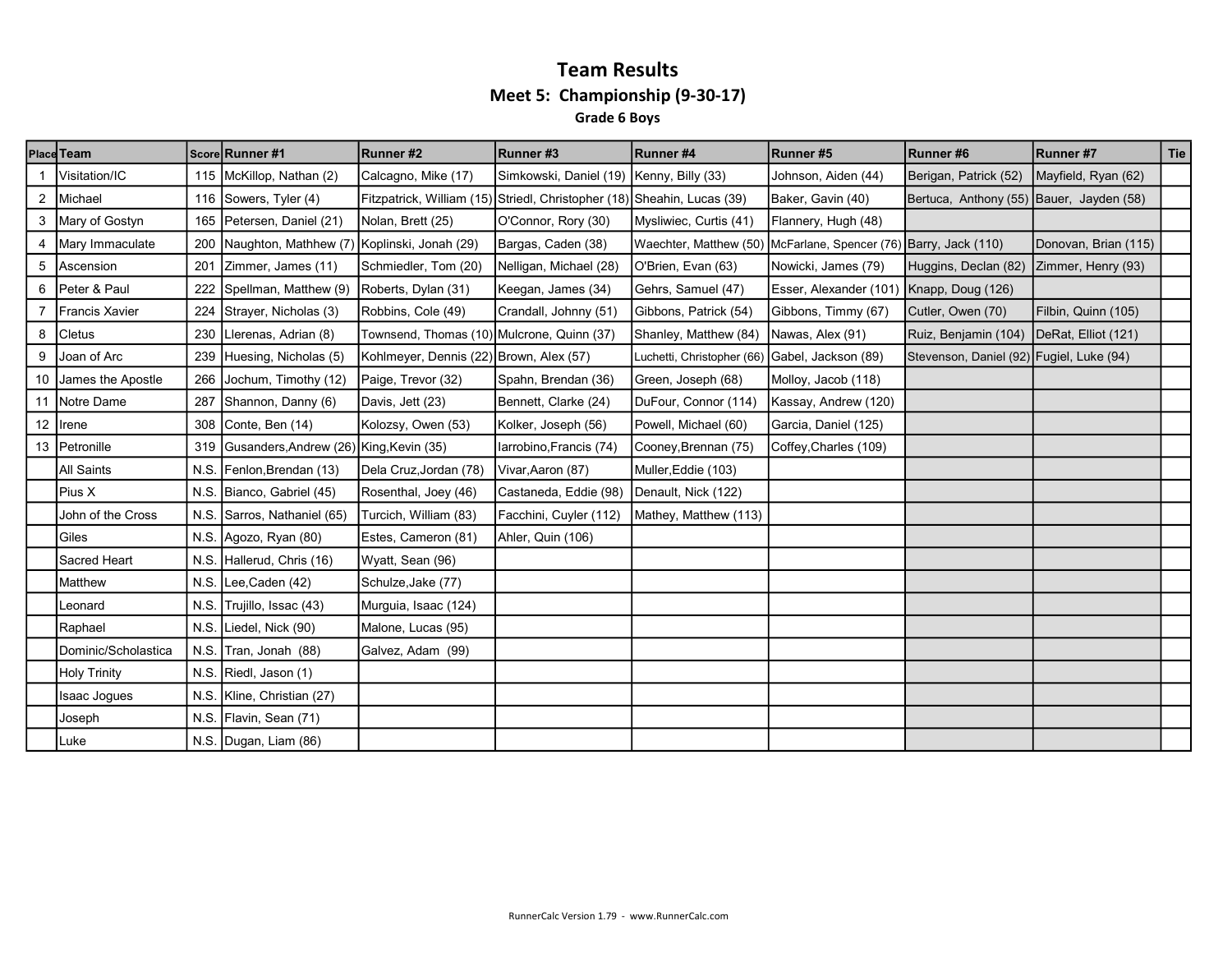## Individual Results Meet 5: Championship (9-30-17) Grade 6 Boys

|    | <b>Place Name</b>    | Team                  | Gr | Time         | #    |    | Place Name            | Team                  | Gr | Time    | #    |
|----|----------------------|-----------------------|----|--------------|------|----|-----------------------|-----------------------|----|---------|------|
| 1  | Riedl, Jason         | <b>Holy Trinity</b>   | 6  | 09:05.2      | 723  | 51 | Crandall, Johnny      | <b>Francis Xavier</b> | 6  | 10:54.2 | 693  |
| 2  | McKillop, Nathan     | Visitation/IC         | 6  | 09:07.9      | 1128 | 52 | Berigan, Patrick      | Visitation/IC         | 6  | 10:57.8 | 1116 |
| 3  | Strayer, Nicholas    | <b>Francis Xavier</b> | 6  | 09:08.2      | 699  | 53 | Kolozsy, Owen         | Irene                 | 6  | 10:58.2 | 736  |
| 4  | Sowers, Tyler        | Michael               | 6  | 09:18.4      | 947  | 54 | Gibbons, Patrick      | <b>Francis Xavier</b> | 6  | 10:59.2 | 697  |
| 5  | Huesing, Nicholas    | Joan of Arc           | 6  | 09:19.1      | 797  | 55 | Bertuca, Anthony      | Michael               | 6  | 11:00.0 | 934  |
| 6  | Shannon, Danny       | Notre Dame            | 6  | 09:19.7      | 990  | 56 | Kolker, Joseph        | Irene                 | 6  | 11:00.9 | 735  |
| 7  | Naughton, Mathhew    | Mary Immaculate       | 6  | 09:32.5      | 873  | 57 | Brown, Alex           | Joan of Arc           | 6  | 11:01.5 | 800  |
| 8  | Llerenas, Adrian     | Cletus                | 6  | 09:40.4      | 654  | 58 | Bauer, Jayden         | Michael               | 6  | 11:04.2 | 933  |
| 9  | Spellman, Matthew    | Peter & Paul          | 6  | 09:42.4      | 1016 | 59 | Trapani, Aidan        | Michael               | 6  | 11:04.8 | 951  |
| 10 | Townsend, Thomas     | Cletus                | 6  | 09:45.7      | 658  | 60 | Powell, Michael       | Irene                 | 6  | 11:06.3 | 737  |
| 11 | Zimmer, James        | Ascension             | 6  | 09:47.4      | 629  | 61 | Anderson, Joseph      | Michael               | 6  | 11:07.2 | 930  |
| 12 | Jochum, Timothy      | James the Apostle     | 6  | 09:48.8      | 774  | 62 | Mayfield, Ryan        | Visitation/IC         | 6  | 11:09.6 | 1127 |
| 13 | Fenlon, Brendan      | <b>All Saints</b>     | 6  | 09:52.0      | 603  | 63 | O'Brien, Evan         | Ascension             | 6  | 11:12.7 | 634  |
| 14 | Conte, Ben           | Irene                 | 6  | 09:53.1      | 733  | 64 | Karnick, Anthony      | Michael               | 6  | 11:13.1 | 944  |
| 15 | Fitzpatrick, William | Michael               | 6  | 09:53.5      | 939  | 65 | Sarros, Nathaniel     | John of the Cross     | 6  | 11:13.7 | 818  |
| 16 | Hallerud, Chris      | Sacred Heart          | 6  | 09:54.0      | 1091 | 66 | Luchetti, Christopher | Joan of Arc           | 6  | 11:14.2 | 799  |
| 17 | Calcagno, Mike       | Visitation/IC         | 6  | 09:55.7      | 1118 | 67 | Gibbons, Timmy        | <b>Francis Xavier</b> | 6  | 11:15.5 | 696  |
| 18 | Striedl, Christopher | Michael               | 6  | 09:56.1      | 949  | 68 | Green, Joseph         | James the Apostle     | 6  | 11:18.8 | 773  |
| 19 | Simkowski, Daniel    | Visitation/IC         | 6  | 09:59.8      | 1131 | 69 | Keough, Jacob         | Michael               | 6  | 11:22.2 | 945  |
| 20 | Schmiedler, Tom      | Ascension             | 6  | 10:01.9      | 632  | 70 | Cutler, Owen          | <b>Francis Xavier</b> | 6  | 11:24.3 | 694  |
| 21 | Petersen, Daniel     | Mary of Gostyn        | 6  | 10:02.4      | 893  | 71 | Flavin, Sean          | Joseph                | 6  | 11:25.9 | 832  |
| 22 | Kohlmeyer, Dennis    | Joan of Arc           | 6  | 10:03.4      | 798  | 72 | Hemmersmeier, Sam     | Visitation/IC         | 6  | 11:28.0 | 1212 |
| 23 | Davis, Jett          | Notre Dame            | 6  | 10:04.6      | 986  | 73 | Globe, Michael        | Michael               | 6  | 11:28.7 | 940  |
| 24 | Bennett, Clarke      | Notre Dame            | 6  | 10:06.7      | 985  | 74 | larrobino, Francis    | Petronille            | 6  | 11:32.2 | 1034 |
| 25 | Nolan, Brett         | Mary of Gostyn        | 6  | 10:08.2      | 891  | 75 | Cooney, Brennan       | Petronille            | 6  | 11:33.2 | 1031 |
| 26 | Gusanders, Andrew    | Petronille            | 6  | 10:08.5      | 1032 | 76 | McFarlane, Spencer    | Mary Immaculate       | 6  | 11:35.0 | 872  |
| 27 | Kline, Christian     | Isaac Jogues          | 6  | 10:13.2      | 756  | 77 | Schulze, Jake         | Matthew               | 6  | 11:37.2 | 912  |
| 28 | Nelligan, Michael    | Ascension             | 6  | 10:14.2      | 631  | 78 | Dela Cruz, Jordan     | <b>All Saints</b>     | 6  | 11:38.5 | 602  |
| 29 | Koplinski, Jonah     | Mary Immaculate       | 6  | 10:16.7      | 871  | 79 | Nowicki, James        | Ascension             | 6  | 11:39.8 | 636  |
| 30 | O'Connor, Rory       | Mary of Gostyn        | 6  | 10:19.2      | 892  | 80 | Agozo, Ryan           | Giles                 | 6  | 11:40.1 | 714  |
| 31 | Roberts, Dylan       | Peter & Paul          | 6  | 10:20.0 1015 |      | 81 | Estes, Cameron        | Giles                 | 6  | 11:40.6 | 716  |
| 32 | Paige, Trevor        | James the Apostle     | 6  | 10:26.4      | 776  | 82 | Huggins, Declan       | Ascension             | 6  | 11:44.7 | 633  |
| 33 | Kenny, Billy         | Visitation/IC         | 6  | 10:26.9 1109 |      | 83 | Turcich, William      | John of the Cross     | 6  | 11:49.9 | 819  |
| 34 | Keegan, James        | Peter & Paul          | 6  | 10:31.4 1013 |      | 84 | Shanley, Matthew      | Cletus                | 6  | 11:51.2 | 678  |
| 35 | King, Kevin          | Petronille            | 6  | 10:31.7      | 1035 | 85 | Fischesser, Charles   | Michael               | 6  | 11:51.9 | 938  |
| 36 | Spahn, Brendan       | James the Apostle     | 6  | 10:32.2      | 777  | 86 | Dugan, Liam           | Luke                  | 6  | 11:54.3 | 856  |
| 37 | Mulcrone, Quinn      | Cletus                | 6  | 10:32.9      | 655  | 87 | Vivar, Aaron          | All Saints            | 6  | 11:58.5 | 607  |
| 38 | Bargas, Caden        | Mary Immaculate       | 6  | 10:33.8      | 868  | 88 | Tran, Jonah           | Dominic/Scholastica   | 6  | 12:02.7 | 684  |
| 39 | Sheahin, Lucas       | Michael               | 6  | 10:34.8      | 946  | 89 | Gabel, Jackson        | Joan of Arc           | 6  | 12:03.3 | 803  |
| 40 | Baker, Gavin         | Michael               | 6  | 10:35.9      | 931  | 90 | Liedel, Nick          | Raphael               | 6  | 12:04.3 | 1080 |
| 41 | Mysliwiec, Curtis    | Mary of Gostyn        | 6  | 10:38.4      | 890  | 91 | Nawas, Alex           | Cletus                | 6  | 12:04.9 | 676  |
| 42 | Lee, Caden           | Matthew               | 6  | 10:39.4      | 910  | 92 | Stevenson, Daniel     | Joan of Arc           | 6  | 12:05.6 | 802  |
| 43 | Trujillo, Issac      | Leonard               | 6  | 10:39.9      | 851  | 93 | Zimmer, Henry         | Ascension             | 6  | 12:07.0 | 630  |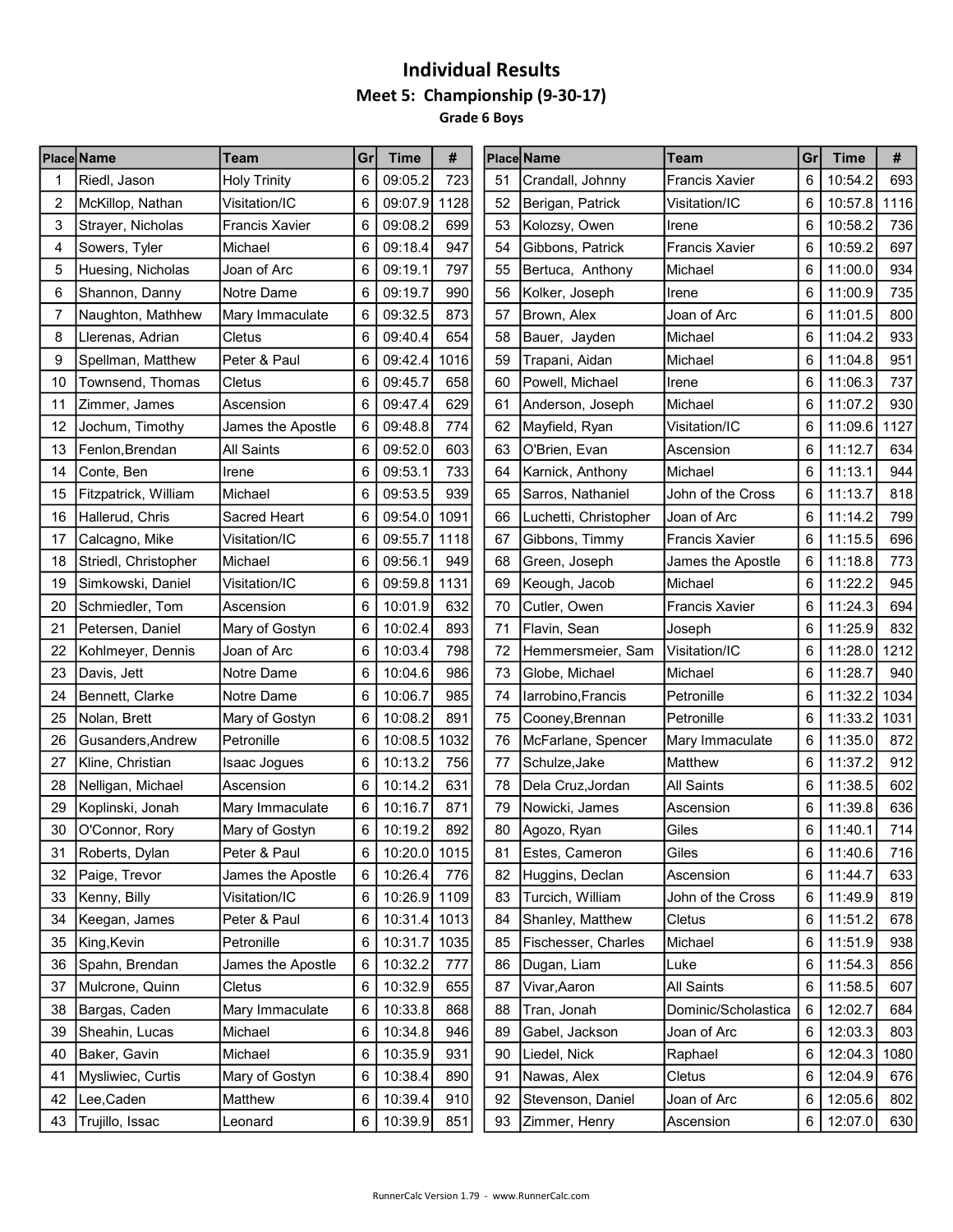#### Individual Results Meet 5: Championship (9-30-17) Grade 6 Boys

| 44         | Johnson, Aiden          | Visitation/IC         | 6               | 10:40.7      | 1122 | 94  | Fugiel, Luke     | Joan of Arc         | 6  | 12:08.1     | 796  |
|------------|-------------------------|-----------------------|-----------------|--------------|------|-----|------------------|---------------------|----|-------------|------|
| 45         | Bianco, Gabriel         | Pius X                | 6               | 10:41.6      | 1060 | 95  | Malone, Lucas    | Raphael             | 6  | 12:23.1     | 1081 |
| 46         | Rosenthal, Joey         | Pius X                | 6               | 10:43.9      | 1063 | 96  | Wyatt, Sean      | Sacred Heart        | 6  | 12:23.4     | 1101 |
| 47         | Gehrs, Samuel           | Peter & Paul          | 6               | 10:46.3      | 1012 | 97  | Diamond,         | Michael             | 6  | 12:27.0     | 936  |
| 48         | Flannery, Hugh          | Mary of Gostyn        | 6               | 10:46.6      | 888  | 98  | Castaneda, Eddie | Pius X              | 6  | 12:28.3     | 1061 |
| 49         | Robbins, Cole           | <b>Francis Xavier</b> | 6               | 10:51.8      | 698  | 99  | Galvez, Adam     | Dominic/Scholastica | 6  | 12:34.2     | 681  |
| 50         | Waechter, Matthew       | Mary Immaculate       | 6               | 10:52.2      | 875  | 100 | Joyce, Gavin     | Michael             | 6  | 12:36.4     | 943  |
| Place Name |                         | <b>Team</b>           | Gr              | <b>Time</b>  | #    |     | Place Name       | <b>Team</b>         | Gr | <b>Time</b> | $\#$ |
| 101        | Esser, Alexander        | Peter & Paul          | 6               | 12:38.1      | 1011 |     |                  |                     |    |             |      |
|            | 102 Fahey, Declan       | Visitation/IC         | 6               | 12:40.4      | 1120 |     |                  |                     |    |             |      |
| 103        | Muller, Eddie           | <b>All Saints</b>     | 6               | 12:41.9      | 606  |     |                  |                     |    |             |      |
| 104        | Ruiz, Benjamin          | Cletus                | 6               | 12:44.1      | 657  |     |                  |                     |    |             |      |
| 105        | Filbin, Quinn           | <b>Francis Xavier</b> | 6               | 13:01.3      | 695  |     |                  |                     |    |             |      |
|            | 106 Ahler, Quin         | Giles                 | 6               | 13:01.6      | 715  |     |                  |                     |    |             |      |
| 107        | Connolly, Sean          | <b>Francis Xavier</b> | 6               | 13:12.1      | 692  |     |                  |                     |    |             |      |
| 108        | Castaneda, Eddy         | <b>Francis Xavier</b> | 6               | 13:17.7      | 691  |     |                  |                     |    |             |      |
| 109        | Coffey, Charles         | Petronille            | 6               | 13:32.7      | 1030 |     |                  |                     |    |             |      |
| 110        | Barry, Jack             | Mary Immaculate       | 6               | 13:36.8      | 869  |     |                  |                     |    |             |      |
| 111        | Healy, William          | Ascension             | 6               | 13:39.2      | 638  |     |                  |                     |    |             |      |
|            | 112 Facchini, Cuyler    | John of the Cross     | 6               | 13:39.4      | 816  |     |                  |                     |    |             |      |
|            | 113 Mathey, Matthew     | John of the Cross     | 6               | 13:40.9      | 1194 |     |                  |                     |    |             |      |
|            | 114   DuFour, Connor    | Notre Dame            | 6               | 13:52.5      | 987  |     |                  |                     |    |             |      |
|            | 115 Donovan, Brian      | Mary Immaculate       | 6               | 14:22.0      | 870  |     |                  |                     |    |             |      |
|            | 116   Doerries, Michael | Michael               | 6               | 14:23.5      | 937  |     |                  |                     |    |             |      |
|            | 117 Jimenez, Diego Luca | Ascension             | 6               | 14:25.1      | 628  |     |                  |                     |    |             |      |
|            | 118 Molloy, Jacob       | James the Apostle     | 6               | 15:05.2      | 775  |     |                  |                     |    |             |      |
|            | 119 Moscinski, Jonathan | Joan of Arc           | 6               | 15:40.1      | 801  |     |                  |                     |    |             |      |
| 120        | Kassay, Andrew          | Notre Dame            | 6               | 15:55.1      | 988  |     |                  |                     |    |             |      |
| 121        | DeRat, Elliot           | Cletus                | 6               | 17:12.8      | 660  |     |                  |                     |    |             |      |
| 122        | Denault, Nick           | Pius X                | 6               | 17:28.5      | 1062 |     |                  |                     |    |             |      |
|            | 123 Rivera, Daniel      | Cletus                | 6               | 18:02.0      | 656  |     |                  |                     |    |             |      |
|            | 124 Murguia, Isaac      | Leonard               | 6               | 18:05.9 1192 |      |     |                  |                     |    |             |      |
|            | 125 Garcia, Daniel      | Irene                 | 6               | 18:26.7      | 734  |     |                  |                     |    |             |      |
|            | 126 Knapp, Doug         | Peter & Paul          | $6\phantom{1}6$ | 18:53.3 1014 |      |     |                  |                     |    |             |      |
|            |                         |                       |                 |              |      |     |                  |                     |    |             |      |
|            |                         |                       |                 |              |      |     |                  |                     |    |             |      |
|            |                         |                       |                 |              |      |     |                  |                     |    |             |      |
|            |                         |                       |                 |              |      |     |                  |                     |    |             |      |
|            |                         |                       |                 |              |      |     |                  |                     |    |             |      |
|            |                         |                       |                 |              |      |     |                  |                     |    |             |      |
|            |                         |                       |                 |              |      |     |                  |                     |    |             |      |
|            |                         |                       |                 |              |      |     |                  |                     |    |             |      |
|            |                         |                       |                 |              |      |     |                  |                     |    |             |      |
|            |                         |                       |                 |              |      |     |                  |                     |    |             |      |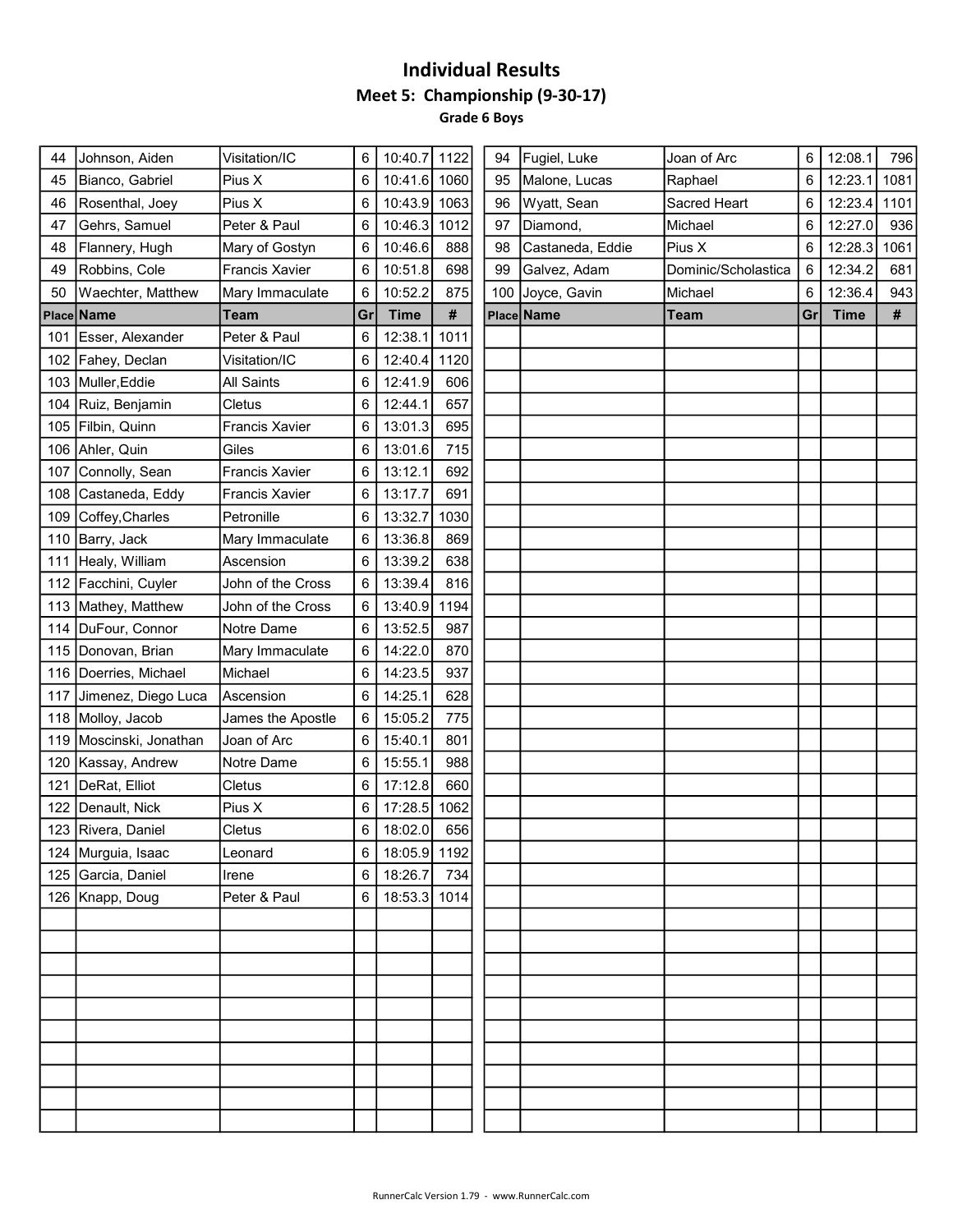#### Team Results Meet 5: Championship (9-30-17) Grade 7 Boys

|   | Place Team           |      | Score Runner #1                                  | Runner#2                                    | Runner#3                                                        | Runner #4                                       | Runner #5              | Runner#6                                   | Runner #7               | <b>Tie</b> |
|---|----------------------|------|--------------------------------------------------|---------------------------------------------|-----------------------------------------------------------------|-------------------------------------------------|------------------------|--------------------------------------------|-------------------------|------------|
|   | Mary of Gostyn       | 74   | Farrell, Ben (4)                                 | Gartland, Leo (8)                           | Shaw, Enzo (13)                                                 | Ruddy, Sam (18)                                 | McCann, Caden (31)     | Panatera, Samuel (56) Kramnic, Wilson (74) |                         |            |
|   | 2 Notre Dame         | 95   | Cernugel, Billy (2)                              | Evers, Patrick (19)                         | Doorhy, Kyle (21)                                               | Doorhy, Aaron (26)                              | Mowrer, John (27)      | Surowiec, Ian (54)                         |                         |            |
|   | 3   Visitation/IC    | 96   | Carroll, Jack (5)                                | O'Shaughnessy, Danny (7) Hill, Aidan (10)   |                                                                 | Zanoni, Nick (33)                               | Gracey, Jimmy (41)     | Braffhart, Sam (43)                        | Hemmersmeier, Luke (49) |            |
|   | 4   Michael          | 114  | Smith, Brendan (14)                              |                                             | Cespedes, William (22) Heiberger, Michael (24) Ahern, Luke (25) |                                                 | Lifka, Justin (29)     | Hernandez, Andrew (40) White, Colin (60)   |                         |            |
|   | 5 Petronille         | 120  | O'Neill, Liam (3)                                | Bare, Andrew (9)                            | Popp, Truman (17)                                               | O'Reilly, John (39)                             | Siemsen, Jacob (52)    | Housey, Andrew (86)                        | Clark, Ryan (98)        |            |
|   | 6 John of the Cross  |      | 210 Scudder, Nicholas (1)                        | Carmody, Matthew (23) Fink, Henry (38)      |                                                                 | Thomas, Joseph (73)                             | Morrissey, Martin (75) | Hynes, Quinn (81)                          |                         |            |
|   | Francis Xavier       |      | 213 Fitzpatrick, Thomas (6) McGovern, Brian (15) |                                             | LaMantia, Frank (59)                                            | Perkovich, Aidan (64)                           | McCarty, Alex (69)     | Marino, Alex (116)                         |                         |            |
|   | 8   Pius X           |      | 220 Bajda, Chris (11)                            | Williams, Garrett (20)                      | Sobieszczyk, Isaac (35)                                         | Wangler, Michael (76)                           | Long, Michael (78)     | Gosmire, Jacob (87)                        | Maciejewski, Sean (109) |            |
| 9 | Sacred Heart         |      | 256   Kelly, Drew (30)                           | Ryan, Jack (34)                             | Schmidt, Nathan (45)                                            | Werner, Evan (55)                               | Walsh, AJ (92)         | Rickert, Gavin (99)                        |                         |            |
|   | 10   Irene           |      | 304 Sanchez, Benjamin (42) Herbst, Noah (47)     |                                             | Riggs, Carter (51)                                              | Flowers, Ethan (58)                             | Blasi, Graham (106)    | Inserro, Marco (121)                       |                         |            |
|   | James the Apostle    |      | 314   Wessel, Sam (12)                           | Reilley, Nick (53)                          | Page, Isaac (65)                                                | Orwig, Ian (72)                                 | Easter, Cale (112)     |                                            |                         |            |
|   | 12   Mary Immaculate |      | 328 Ebersole, Ben (16)                           | Elster, Sean (37)                           | Kawa, Michael (57)                                              | Lee, James (95)                                 | Simpson, Quinn (123)   |                                            |                         |            |
|   | 13 Isaac Jogues      | 351  | Conners, Jack (28)                               | Hale, Vincent (50)                          | Gambla, Timothy (89)                                            | Francis, Jack (91)                              | Jarosz, Jack (93)      |                                            |                         |            |
|   | 14   All Saints      |      | 440   Neal, Jacob (77)                           | Kazlauskas, Nico (82)                       | Strohmeyer, A J (90)                                            | Duchatellier, Sebastien (94) Salinas, Gabe (97) |                        | Breal, Gibson (108)                        | Meyers, Ethan (118)     |            |
|   | Cletus               | N.S. | Jacobs, Kevin (32)                               | Farna, Quinn (44)                           | Gorman, Brady (63)                                              | Mulcrone, Conor (71)                            |                        |                                            |                         |            |
|   | Joseph               |      | N.S. Pacelli, Luke (46)                          | Wright, Henry (48)                          | Busch, Joey (66)                                                | Stevens, Nathan (111)                           |                        |                                            |                         |            |
|   | <b>Holy Trinity</b>  |      | N.S. Sledzinski, Kenneth (36) Cyze, Thomas (119) |                                             | Steger, Ben (120)                                               | Simpson, Ryan (122)                             |                        |                                            |                         |            |
|   | Matthew              |      | N.S. Alex, Nathan (100)                          | Gendusa, Francesco (101) Acuna, Jhett (105) |                                                                 | Ordona, Jacob (107)                             |                        |                                            |                         |            |
|   | Our Lady of Peace    |      | N.S. Rivera, Julio (83)                          |                                             | Krapukaityte, Lukas (84) Schiappa, Marcello (110)               |                                                 |                        |                                            |                         |            |
|   | Raphael              |      | N.S. Gjerde, Evan (62)                           | Streit, Wyatt (113)                         |                                                                 |                                                 |                        |                                            |                         |            |
|   | Giles                | N.S. | Desmarais, Harrison (88) Arnett, John (125)      |                                             |                                                                 |                                                 |                        |                                            |                         |            |
|   | Luke                 |      | N.S. De Groff, Will (115)                        | Vilchis, Francisco (124)                    |                                                                 |                                                 |                        |                                            |                         |            |
|   | Ascension            | N.S. | Callero, Charlie (85)                            |                                             |                                                                 |                                                 |                        |                                            |                         |            |
|   | Dominic/Scholastica  |      | N.S. Cossyleon, Aiden (126)                      |                                             |                                                                 |                                                 |                        |                                            |                         |            |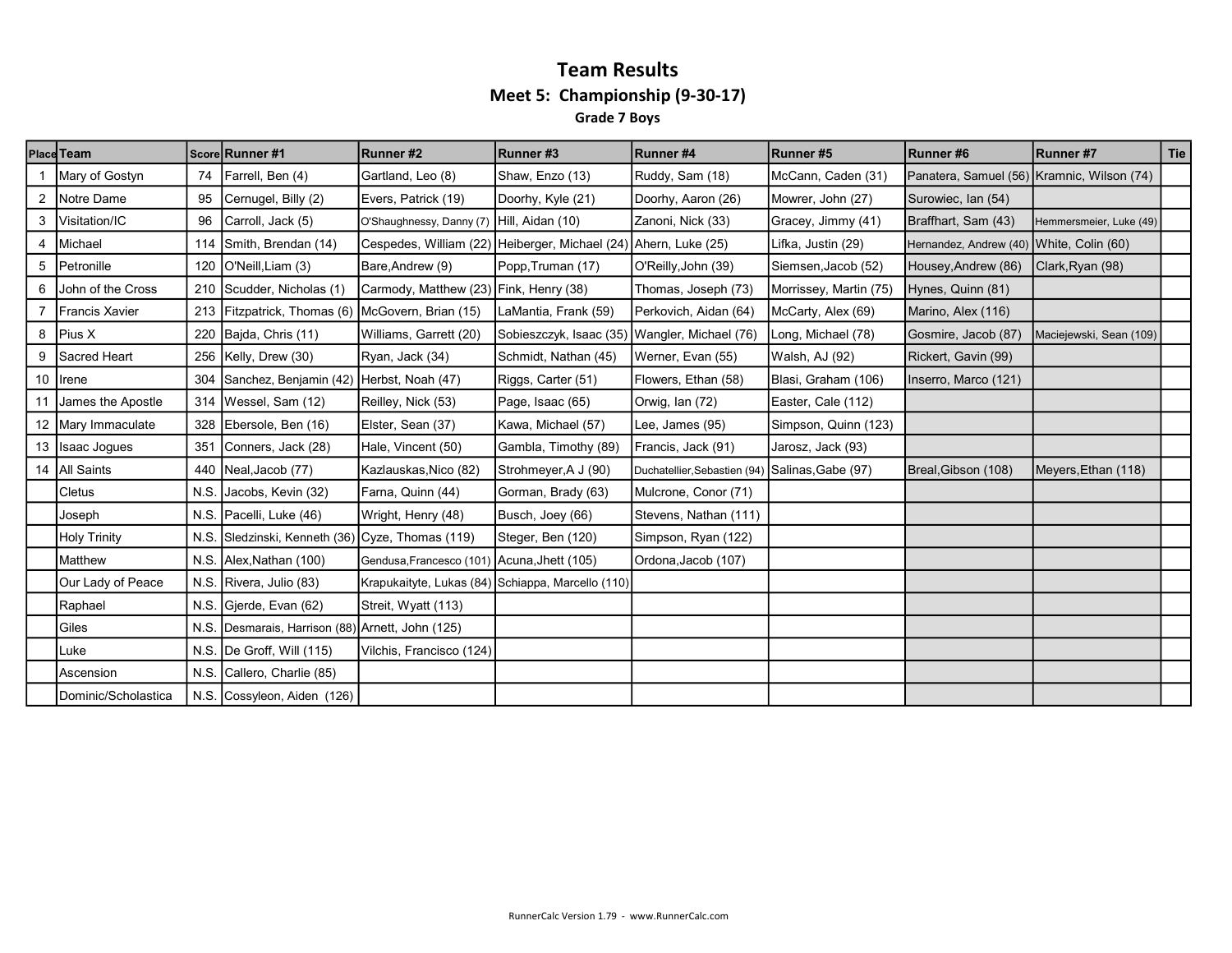#### Individual Results Meet 5: Championship (9-30-17) Grade 7 Boys

| 7<br>824<br>14:26.3<br>Scudder, Nicholas<br>John of the Cross<br>12:01.9<br>51<br>Riggs, Carter<br>7<br>742<br>Irene<br>$\overline{7}$<br>$\overline{7}$<br>2<br>12:07.3<br>991<br>52<br>Petronille<br>14:29.6<br>1044<br>Cernugel, Billy<br>Siemsen, Jacob<br>Notre Dame<br>3<br>7<br>1041<br>7<br>14:34.1<br>781<br>O'Neill, Liam<br>Petronille<br>12:23.5<br>53<br>Reilley, Nick<br>James the Apostle<br>$\overline{7}$<br>$\overline{7}$<br>998<br>12:24.1<br>895<br>54<br>14:34.3<br>Farrell, Ben<br>Mary of Gostyn<br>Surowiec, lan<br>Notre Dame<br>4<br>1135<br>$\overline{7}$<br>5<br>7<br>12:25.8<br>14:37.7<br>1100<br>Carroll, Jack<br>Visitation/IC<br>55<br>Werner, Evan<br>Sacred Heart<br>701<br>56<br>7<br>900<br>6<br>7<br>12:27.4<br>Panatera, Samuel<br>Mary of Gostyn<br>14:39.5<br>Fitzpatrick, Thomas<br><b>Francis Xavier</b><br>$\overline{7}$<br>879<br>O'Shaughnessy, Danny Visitation/IC<br>12:28.3<br>1145<br>57<br>7<br>14:41.7<br>Mary Immaculate<br>7<br>Kawa, Michael<br>896<br>7<br>12:31.4<br>58<br>7<br>14:42.2<br>739<br>8<br>Gartland, Leo<br>Mary of Gostyn<br>Flowers, Ethan<br>Irene<br>$\overline{7}$<br>$\overline{7}$<br>702<br>Petronille<br>12:34.3<br>59<br>14:42.6<br>9<br>Bare, Andrew<br>1036<br>LaMantia, Frank<br><b>Francis Xavier</b><br>1141<br>7<br>964<br>7<br>12:35.4<br>14:44.3<br>10<br>Hill, Aidan<br>Visitation/IC<br>60<br>White, Colin<br>Michael<br>1064<br>7<br>1133<br>Pius X<br>7<br>12:40.2<br>61<br>Visitation/IC<br>14:45.8<br>11<br> Bajda, Chris<br>Beckman, Jack<br>1083<br>7<br>12:43.9<br>782<br>62<br>7<br>14:47.6<br>12<br>Wessel, Sam<br>James the Apostle<br>Gjerde, Evan<br>Raphael<br>669<br>12:58.8<br>902<br>7<br>14:49.8<br>13<br>Shaw, Enzo<br>Mary of Gostyn<br>63<br>Cletus<br>Gorman, Brady<br>$\overline{7}$<br>$\overline{7}$<br>707<br>Michael<br>12:59.9<br>963<br>14:50.7<br>14<br>Smith, Brendan<br>64<br>Perkovich, Aidan<br><b>Francis Xavier</b><br>$\overline{7}$<br>705<br>7<br>13:04.0<br>14:51.5<br>780<br>15<br>65<br>McGovern, Brian<br><b>Francis Xavier</b><br>Page, Isaac<br>James the Apostle<br>876<br>13:05.8<br>7<br>14:52.8<br>836<br>Ebersole, Ben<br>7<br>66<br>16<br>Mary Immaculate<br> Busch, Joey<br>Joseph<br>$\overline{7}$<br>7<br>14:53.5<br>1144<br>13:12.1<br>1043<br>67<br>Visitation/IC<br>Popp, Truman<br>Petronille<br>McKenna, Charlie<br>17<br>960<br>7<br>901<br>7<br>15:05.6<br>18<br>Ruddy, Sam<br>13:13.4<br>68<br>Michael<br>Mary of Gostyn<br>Martin, Aakash<br>$\overline{7}$<br>$\overline{7}$<br>15:07.1<br>704<br>Evers, Patrick<br>Notre Dame<br>13:16.2<br>995<br>19<br>69<br>McCarty, Alex<br><b>Francis Xavier</b><br>$\overline{7}$<br>1071<br>$\overline{7}$<br>955<br>Pius X<br>13:16.5<br>70<br>15:14.6<br>20<br>Williams, Garrett<br>Farmer, Michael<br>Michael<br>13:23.7<br>994<br>7<br>665<br>21<br>Doorhy, Kyle<br>Notre Dame<br>7<br>71<br>Mulcrone, Conor<br>Cletus<br>15:16.5<br>$\overline{7}$<br>13:27.2<br>954<br>15:19.2<br>779<br>22<br>72<br>7<br>Cespedes, William<br>Michael<br>Orwig, Ian<br>James the Apostle<br>820<br>825<br>23<br>John of the Cross<br>7<br>13:28.1<br>15:24.6<br>Carmody, Matthew<br>73<br>John of the Cross<br>7<br>Thomas, Joseph<br>$\overline{7}$<br>74<br>$\overline{7}$<br>897<br>24<br>Michael<br>13:32.7<br>1189<br>15:25.5<br>Heiberger, Michael<br>Kramnic, Wilson<br>Mary of Gostyn<br>$\overline{7}$<br>952<br>$\overline{7}$<br>823<br>25<br>13:34.5<br>15:35.1<br>Ahern, Luke<br>Michael<br>75<br>Morrissey, Martin<br>John of the Cross<br>993<br>7<br>1070<br>26<br>7<br>13:35.8<br>76<br>Wangler, Michael<br>Pius X<br>15:37.4<br>Doorhy, Aaron<br>Notre Dame<br>$\overline{7}$<br>13:39.5<br>997<br>$\overline{7}$<br>612<br>77<br><b>All Saints</b><br>15:37.7<br>27<br>Mowrer, John<br>Notre Dame<br>Neal, Jacob<br>758<br>7<br>13:42.7<br>78<br>Pius X<br>7<br>15:46.3<br>1067<br>28<br>Conners, Jack<br>Isaac Jogues<br>Long, Michael<br>$\overline{7}$<br>958<br>$\overline{7}$<br>15:51.5<br>29<br>13:43.0<br>79<br>Tardiff, Luke<br>Visitation/IC<br>1148<br>Lifka, Justin<br>Michael<br>13:45.5<br>1094<br>7<br>7<br>80<br>15:58.1<br>1140<br>30<br>Kelly, Drew<br>Sacred Heart<br>Harrison, Jack<br>Visitation/IC<br>31<br>McCann, Caden<br>Mary of Gostyn<br>13:47.8<br>899<br>81<br>Hynes, Quinn<br>John of the Cross<br>7<br>15:59.3<br>822<br>$\overline{7}$<br>661<br>$\overline{7}$<br>15:59.8<br>Cletus<br>13:49.6<br>Kazlauskas, Nico<br><b>All Saints</b><br>610<br>32<br>Jacobs, Kevin<br>82<br>Visitation/IC<br>1151<br>Zanoni, Nick<br>7<br>13:52.9<br>Rivera, Julio<br>Our Lady of Peace<br>16:01.4<br>1005<br>33<br>83<br>7<br>$\overline{7}$<br>13:53.3<br>16:01.8<br>Ryan, Jack<br>Sacred Heart<br>1097<br>Krapukaityte, Lukas<br>Our Lady of Peace<br>7<br>34<br>84<br>1004<br>7<br>Sobieszczyk, Isaac<br>Pius X<br>7<br>13:53.7<br>1069<br>Callero, Charlie<br>Ascension<br>16:22.7<br>35<br>85<br>640<br>7<br>13:53.9<br>727<br>Petronille<br>7<br>16:23.4<br>36<br>Sledzinski, Kenneth<br><b>Holy Trinity</b><br>86<br>Housey, Andrew<br>1039<br>Mary Immaculate<br>7<br>13:56.1<br>877<br>Gosmire, Jacob<br>Pius X<br>7<br>16:27.8 1066<br>37<br>Elster, Sean<br>87<br>Fink, Henry<br>John of the Cross<br>13:56.9<br>821<br>Desmarais, Harrison<br>Giles<br>16:29.6<br>1215<br>38<br>7<br>88<br>7<br>Petronille<br>16:30.1<br>O'Reilly, John<br>7<br>13:59.0<br>1042<br>Gambla, Timothy<br><b>Isaac Jogues</b><br>7<br>39<br>89<br>761<br>7<br>Hernandez, Andrew<br>Michael<br>7<br>14:00.4<br>956<br>Strohmeyer, A J<br>All Saints<br>16:30.7<br>40<br>90<br>615<br>1139<br>7<br>Gracey, Jimmy<br>Visitation/IC<br>7<br>14:04.4<br>91<br>Francis, Jack<br>Isaac Jogues<br>16:31.2<br>760<br>41<br>7<br>14:05.7<br>Walsh, AJ<br>Sacred Heart<br>7<br>16:32.7<br>42<br>Sanchez, Benjamin<br>Irene<br>743<br>92<br>1099 | <b>Place Name</b> | Team | Grl | Time | # | <b>Place Name</b> | <b>Team</b> | Grl | <b>Time</b> | # |
|------------------------------------------------------------------------------------------------------------------------------------------------------------------------------------------------------------------------------------------------------------------------------------------------------------------------------------------------------------------------------------------------------------------------------------------------------------------------------------------------------------------------------------------------------------------------------------------------------------------------------------------------------------------------------------------------------------------------------------------------------------------------------------------------------------------------------------------------------------------------------------------------------------------------------------------------------------------------------------------------------------------------------------------------------------------------------------------------------------------------------------------------------------------------------------------------------------------------------------------------------------------------------------------------------------------------------------------------------------------------------------------------------------------------------------------------------------------------------------------------------------------------------------------------------------------------------------------------------------------------------------------------------------------------------------------------------------------------------------------------------------------------------------------------------------------------------------------------------------------------------------------------------------------------------------------------------------------------------------------------------------------------------------------------------------------------------------------------------------------------------------------------------------------------------------------------------------------------------------------------------------------------------------------------------------------------------------------------------------------------------------------------------------------------------------------------------------------------------------------------------------------------------------------------------------------------------------------------------------------------------------------------------------------------------------------------------------------------------------------------------------------------------------------------------------------------------------------------------------------------------------------------------------------------------------------------------------------------------------------------------------------------------------------------------------------------------------------------------------------------------------------------------------------------------------------------------------------------------------------------------------------------------------------------------------------------------------------------------------------------------------------------------------------------------------------------------------------------------------------------------------------------------------------------------------------------------------------------------------------------------------------------------------------------------------------------------------------------------------------------------------------------------------------------------------------------------------------------------------------------------------------------------------------------------------------------------------------------------------------------------------------------------------------------------------------------------------------------------------------------------------------------------------------------------------------------------------------------------------------------------------------------------------------------------------------------------------------------------------------------------------------------------------------------------------------------------------------------------------------------------------------------------------------------------------------------------------------------------------------------------------------------------------------------------------------------------------------------------------------------------------------------------------------------------------------------------------------------------------------------------------------------------------------------------------------------------------------------------------------------------------------------------------------------------------------------------------------------------------------------------------------------------------------------------------------------------------------------------------------------------------------------------------------------------------------------------------------------------------------------------------------------------------------------------------------------------------------------------------------------------------------------------------------------------------------------------------------------------------------------------------------------------------------------------------------------------------------------------------------------------------------------------------------------------------------------------------------------------------------|-------------------|------|-----|------|---|-------------------|-------------|-----|-------------|---|
|                                                                                                                                                                                                                                                                                                                                                                                                                                                                                                                                                                                                                                                                                                                                                                                                                                                                                                                                                                                                                                                                                                                                                                                                                                                                                                                                                                                                                                                                                                                                                                                                                                                                                                                                                                                                                                                                                                                                                                                                                                                                                                                                                                                                                                                                                                                                                                                                                                                                                                                                                                                                                                                                                                                                                                                                                                                                                                                                                                                                                                                                                                                                                                                                                                                                                                                                                                                                                                                                                                                                                                                                                                                                                                                                                                                                                                                                                                                                                                                                                                                                                                                                                                                                                                                                                                                                                                                                                                                                                                                                                                                                                                                                                                                                                                                                                                                                                                                                                                                                                                                                                                                                                                                                                                                                                                                                                                                                                                                                                                                                                                                                                                                                                                                                                                                                                                                                  |                   |      |     |      |   |                   |             |     |             |   |
|                                                                                                                                                                                                                                                                                                                                                                                                                                                                                                                                                                                                                                                                                                                                                                                                                                                                                                                                                                                                                                                                                                                                                                                                                                                                                                                                                                                                                                                                                                                                                                                                                                                                                                                                                                                                                                                                                                                                                                                                                                                                                                                                                                                                                                                                                                                                                                                                                                                                                                                                                                                                                                                                                                                                                                                                                                                                                                                                                                                                                                                                                                                                                                                                                                                                                                                                                                                                                                                                                                                                                                                                                                                                                                                                                                                                                                                                                                                                                                                                                                                                                                                                                                                                                                                                                                                                                                                                                                                                                                                                                                                                                                                                                                                                                                                                                                                                                                                                                                                                                                                                                                                                                                                                                                                                                                                                                                                                                                                                                                                                                                                                                                                                                                                                                                                                                                                                  |                   |      |     |      |   |                   |             |     |             |   |
|                                                                                                                                                                                                                                                                                                                                                                                                                                                                                                                                                                                                                                                                                                                                                                                                                                                                                                                                                                                                                                                                                                                                                                                                                                                                                                                                                                                                                                                                                                                                                                                                                                                                                                                                                                                                                                                                                                                                                                                                                                                                                                                                                                                                                                                                                                                                                                                                                                                                                                                                                                                                                                                                                                                                                                                                                                                                                                                                                                                                                                                                                                                                                                                                                                                                                                                                                                                                                                                                                                                                                                                                                                                                                                                                                                                                                                                                                                                                                                                                                                                                                                                                                                                                                                                                                                                                                                                                                                                                                                                                                                                                                                                                                                                                                                                                                                                                                                                                                                                                                                                                                                                                                                                                                                                                                                                                                                                                                                                                                                                                                                                                                                                                                                                                                                                                                                                                  |                   |      |     |      |   |                   |             |     |             |   |
|                                                                                                                                                                                                                                                                                                                                                                                                                                                                                                                                                                                                                                                                                                                                                                                                                                                                                                                                                                                                                                                                                                                                                                                                                                                                                                                                                                                                                                                                                                                                                                                                                                                                                                                                                                                                                                                                                                                                                                                                                                                                                                                                                                                                                                                                                                                                                                                                                                                                                                                                                                                                                                                                                                                                                                                                                                                                                                                                                                                                                                                                                                                                                                                                                                                                                                                                                                                                                                                                                                                                                                                                                                                                                                                                                                                                                                                                                                                                                                                                                                                                                                                                                                                                                                                                                                                                                                                                                                                                                                                                                                                                                                                                                                                                                                                                                                                                                                                                                                                                                                                                                                                                                                                                                                                                                                                                                                                                                                                                                                                                                                                                                                                                                                                                                                                                                                                                  |                   |      |     |      |   |                   |             |     |             |   |
|                                                                                                                                                                                                                                                                                                                                                                                                                                                                                                                                                                                                                                                                                                                                                                                                                                                                                                                                                                                                                                                                                                                                                                                                                                                                                                                                                                                                                                                                                                                                                                                                                                                                                                                                                                                                                                                                                                                                                                                                                                                                                                                                                                                                                                                                                                                                                                                                                                                                                                                                                                                                                                                                                                                                                                                                                                                                                                                                                                                                                                                                                                                                                                                                                                                                                                                                                                                                                                                                                                                                                                                                                                                                                                                                                                                                                                                                                                                                                                                                                                                                                                                                                                                                                                                                                                                                                                                                                                                                                                                                                                                                                                                                                                                                                                                                                                                                                                                                                                                                                                                                                                                                                                                                                                                                                                                                                                                                                                                                                                                                                                                                                                                                                                                                                                                                                                                                  |                   |      |     |      |   |                   |             |     |             |   |
|                                                                                                                                                                                                                                                                                                                                                                                                                                                                                                                                                                                                                                                                                                                                                                                                                                                                                                                                                                                                                                                                                                                                                                                                                                                                                                                                                                                                                                                                                                                                                                                                                                                                                                                                                                                                                                                                                                                                                                                                                                                                                                                                                                                                                                                                                                                                                                                                                                                                                                                                                                                                                                                                                                                                                                                                                                                                                                                                                                                                                                                                                                                                                                                                                                                                                                                                                                                                                                                                                                                                                                                                                                                                                                                                                                                                                                                                                                                                                                                                                                                                                                                                                                                                                                                                                                                                                                                                                                                                                                                                                                                                                                                                                                                                                                                                                                                                                                                                                                                                                                                                                                                                                                                                                                                                                                                                                                                                                                                                                                                                                                                                                                                                                                                                                                                                                                                                  |                   |      |     |      |   |                   |             |     |             |   |
|                                                                                                                                                                                                                                                                                                                                                                                                                                                                                                                                                                                                                                                                                                                                                                                                                                                                                                                                                                                                                                                                                                                                                                                                                                                                                                                                                                                                                                                                                                                                                                                                                                                                                                                                                                                                                                                                                                                                                                                                                                                                                                                                                                                                                                                                                                                                                                                                                                                                                                                                                                                                                                                                                                                                                                                                                                                                                                                                                                                                                                                                                                                                                                                                                                                                                                                                                                                                                                                                                                                                                                                                                                                                                                                                                                                                                                                                                                                                                                                                                                                                                                                                                                                                                                                                                                                                                                                                                                                                                                                                                                                                                                                                                                                                                                                                                                                                                                                                                                                                                                                                                                                                                                                                                                                                                                                                                                                                                                                                                                                                                                                                                                                                                                                                                                                                                                                                  |                   |      |     |      |   |                   |             |     |             |   |
|                                                                                                                                                                                                                                                                                                                                                                                                                                                                                                                                                                                                                                                                                                                                                                                                                                                                                                                                                                                                                                                                                                                                                                                                                                                                                                                                                                                                                                                                                                                                                                                                                                                                                                                                                                                                                                                                                                                                                                                                                                                                                                                                                                                                                                                                                                                                                                                                                                                                                                                                                                                                                                                                                                                                                                                                                                                                                                                                                                                                                                                                                                                                                                                                                                                                                                                                                                                                                                                                                                                                                                                                                                                                                                                                                                                                                                                                                                                                                                                                                                                                                                                                                                                                                                                                                                                                                                                                                                                                                                                                                                                                                                                                                                                                                                                                                                                                                                                                                                                                                                                                                                                                                                                                                                                                                                                                                                                                                                                                                                                                                                                                                                                                                                                                                                                                                                                                  |                   |      |     |      |   |                   |             |     |             |   |
|                                                                                                                                                                                                                                                                                                                                                                                                                                                                                                                                                                                                                                                                                                                                                                                                                                                                                                                                                                                                                                                                                                                                                                                                                                                                                                                                                                                                                                                                                                                                                                                                                                                                                                                                                                                                                                                                                                                                                                                                                                                                                                                                                                                                                                                                                                                                                                                                                                                                                                                                                                                                                                                                                                                                                                                                                                                                                                                                                                                                                                                                                                                                                                                                                                                                                                                                                                                                                                                                                                                                                                                                                                                                                                                                                                                                                                                                                                                                                                                                                                                                                                                                                                                                                                                                                                                                                                                                                                                                                                                                                                                                                                                                                                                                                                                                                                                                                                                                                                                                                                                                                                                                                                                                                                                                                                                                                                                                                                                                                                                                                                                                                                                                                                                                                                                                                                                                  |                   |      |     |      |   |                   |             |     |             |   |
|                                                                                                                                                                                                                                                                                                                                                                                                                                                                                                                                                                                                                                                                                                                                                                                                                                                                                                                                                                                                                                                                                                                                                                                                                                                                                                                                                                                                                                                                                                                                                                                                                                                                                                                                                                                                                                                                                                                                                                                                                                                                                                                                                                                                                                                                                                                                                                                                                                                                                                                                                                                                                                                                                                                                                                                                                                                                                                                                                                                                                                                                                                                                                                                                                                                                                                                                                                                                                                                                                                                                                                                                                                                                                                                                                                                                                                                                                                                                                                                                                                                                                                                                                                                                                                                                                                                                                                                                                                                                                                                                                                                                                                                                                                                                                                                                                                                                                                                                                                                                                                                                                                                                                                                                                                                                                                                                                                                                                                                                                                                                                                                                                                                                                                                                                                                                                                                                  |                   |      |     |      |   |                   |             |     |             |   |
|                                                                                                                                                                                                                                                                                                                                                                                                                                                                                                                                                                                                                                                                                                                                                                                                                                                                                                                                                                                                                                                                                                                                                                                                                                                                                                                                                                                                                                                                                                                                                                                                                                                                                                                                                                                                                                                                                                                                                                                                                                                                                                                                                                                                                                                                                                                                                                                                                                                                                                                                                                                                                                                                                                                                                                                                                                                                                                                                                                                                                                                                                                                                                                                                                                                                                                                                                                                                                                                                                                                                                                                                                                                                                                                                                                                                                                                                                                                                                                                                                                                                                                                                                                                                                                                                                                                                                                                                                                                                                                                                                                                                                                                                                                                                                                                                                                                                                                                                                                                                                                                                                                                                                                                                                                                                                                                                                                                                                                                                                                                                                                                                                                                                                                                                                                                                                                                                  |                   |      |     |      |   |                   |             |     |             |   |
|                                                                                                                                                                                                                                                                                                                                                                                                                                                                                                                                                                                                                                                                                                                                                                                                                                                                                                                                                                                                                                                                                                                                                                                                                                                                                                                                                                                                                                                                                                                                                                                                                                                                                                                                                                                                                                                                                                                                                                                                                                                                                                                                                                                                                                                                                                                                                                                                                                                                                                                                                                                                                                                                                                                                                                                                                                                                                                                                                                                                                                                                                                                                                                                                                                                                                                                                                                                                                                                                                                                                                                                                                                                                                                                                                                                                                                                                                                                                                                                                                                                                                                                                                                                                                                                                                                                                                                                                                                                                                                                                                                                                                                                                                                                                                                                                                                                                                                                                                                                                                                                                                                                                                                                                                                                                                                                                                                                                                                                                                                                                                                                                                                                                                                                                                                                                                                                                  |                   |      |     |      |   |                   |             |     |             |   |
|                                                                                                                                                                                                                                                                                                                                                                                                                                                                                                                                                                                                                                                                                                                                                                                                                                                                                                                                                                                                                                                                                                                                                                                                                                                                                                                                                                                                                                                                                                                                                                                                                                                                                                                                                                                                                                                                                                                                                                                                                                                                                                                                                                                                                                                                                                                                                                                                                                                                                                                                                                                                                                                                                                                                                                                                                                                                                                                                                                                                                                                                                                                                                                                                                                                                                                                                                                                                                                                                                                                                                                                                                                                                                                                                                                                                                                                                                                                                                                                                                                                                                                                                                                                                                                                                                                                                                                                                                                                                                                                                                                                                                                                                                                                                                                                                                                                                                                                                                                                                                                                                                                                                                                                                                                                                                                                                                                                                                                                                                                                                                                                                                                                                                                                                                                                                                                                                  |                   |      |     |      |   |                   |             |     |             |   |
|                                                                                                                                                                                                                                                                                                                                                                                                                                                                                                                                                                                                                                                                                                                                                                                                                                                                                                                                                                                                                                                                                                                                                                                                                                                                                                                                                                                                                                                                                                                                                                                                                                                                                                                                                                                                                                                                                                                                                                                                                                                                                                                                                                                                                                                                                                                                                                                                                                                                                                                                                                                                                                                                                                                                                                                                                                                                                                                                                                                                                                                                                                                                                                                                                                                                                                                                                                                                                                                                                                                                                                                                                                                                                                                                                                                                                                                                                                                                                                                                                                                                                                                                                                                                                                                                                                                                                                                                                                                                                                                                                                                                                                                                                                                                                                                                                                                                                                                                                                                                                                                                                                                                                                                                                                                                                                                                                                                                                                                                                                                                                                                                                                                                                                                                                                                                                                                                  |                   |      |     |      |   |                   |             |     |             |   |
|                                                                                                                                                                                                                                                                                                                                                                                                                                                                                                                                                                                                                                                                                                                                                                                                                                                                                                                                                                                                                                                                                                                                                                                                                                                                                                                                                                                                                                                                                                                                                                                                                                                                                                                                                                                                                                                                                                                                                                                                                                                                                                                                                                                                                                                                                                                                                                                                                                                                                                                                                                                                                                                                                                                                                                                                                                                                                                                                                                                                                                                                                                                                                                                                                                                                                                                                                                                                                                                                                                                                                                                                                                                                                                                                                                                                                                                                                                                                                                                                                                                                                                                                                                                                                                                                                                                                                                                                                                                                                                                                                                                                                                                                                                                                                                                                                                                                                                                                                                                                                                                                                                                                                                                                                                                                                                                                                                                                                                                                                                                                                                                                                                                                                                                                                                                                                                                                  |                   |      |     |      |   |                   |             |     |             |   |
|                                                                                                                                                                                                                                                                                                                                                                                                                                                                                                                                                                                                                                                                                                                                                                                                                                                                                                                                                                                                                                                                                                                                                                                                                                                                                                                                                                                                                                                                                                                                                                                                                                                                                                                                                                                                                                                                                                                                                                                                                                                                                                                                                                                                                                                                                                                                                                                                                                                                                                                                                                                                                                                                                                                                                                                                                                                                                                                                                                                                                                                                                                                                                                                                                                                                                                                                                                                                                                                                                                                                                                                                                                                                                                                                                                                                                                                                                                                                                                                                                                                                                                                                                                                                                                                                                                                                                                                                                                                                                                                                                                                                                                                                                                                                                                                                                                                                                                                                                                                                                                                                                                                                                                                                                                                                                                                                                                                                                                                                                                                                                                                                                                                                                                                                                                                                                                                                  |                   |      |     |      |   |                   |             |     |             |   |
|                                                                                                                                                                                                                                                                                                                                                                                                                                                                                                                                                                                                                                                                                                                                                                                                                                                                                                                                                                                                                                                                                                                                                                                                                                                                                                                                                                                                                                                                                                                                                                                                                                                                                                                                                                                                                                                                                                                                                                                                                                                                                                                                                                                                                                                                                                                                                                                                                                                                                                                                                                                                                                                                                                                                                                                                                                                                                                                                                                                                                                                                                                                                                                                                                                                                                                                                                                                                                                                                                                                                                                                                                                                                                                                                                                                                                                                                                                                                                                                                                                                                                                                                                                                                                                                                                                                                                                                                                                                                                                                                                                                                                                                                                                                                                                                                                                                                                                                                                                                                                                                                                                                                                                                                                                                                                                                                                                                                                                                                                                                                                                                                                                                                                                                                                                                                                                                                  |                   |      |     |      |   |                   |             |     |             |   |
|                                                                                                                                                                                                                                                                                                                                                                                                                                                                                                                                                                                                                                                                                                                                                                                                                                                                                                                                                                                                                                                                                                                                                                                                                                                                                                                                                                                                                                                                                                                                                                                                                                                                                                                                                                                                                                                                                                                                                                                                                                                                                                                                                                                                                                                                                                                                                                                                                                                                                                                                                                                                                                                                                                                                                                                                                                                                                                                                                                                                                                                                                                                                                                                                                                                                                                                                                                                                                                                                                                                                                                                                                                                                                                                                                                                                                                                                                                                                                                                                                                                                                                                                                                                                                                                                                                                                                                                                                                                                                                                                                                                                                                                                                                                                                                                                                                                                                                                                                                                                                                                                                                                                                                                                                                                                                                                                                                                                                                                                                                                                                                                                                                                                                                                                                                                                                                                                  |                   |      |     |      |   |                   |             |     |             |   |
|                                                                                                                                                                                                                                                                                                                                                                                                                                                                                                                                                                                                                                                                                                                                                                                                                                                                                                                                                                                                                                                                                                                                                                                                                                                                                                                                                                                                                                                                                                                                                                                                                                                                                                                                                                                                                                                                                                                                                                                                                                                                                                                                                                                                                                                                                                                                                                                                                                                                                                                                                                                                                                                                                                                                                                                                                                                                                                                                                                                                                                                                                                                                                                                                                                                                                                                                                                                                                                                                                                                                                                                                                                                                                                                                                                                                                                                                                                                                                                                                                                                                                                                                                                                                                                                                                                                                                                                                                                                                                                                                                                                                                                                                                                                                                                                                                                                                                                                                                                                                                                                                                                                                                                                                                                                                                                                                                                                                                                                                                                                                                                                                                                                                                                                                                                                                                                                                  |                   |      |     |      |   |                   |             |     |             |   |
|                                                                                                                                                                                                                                                                                                                                                                                                                                                                                                                                                                                                                                                                                                                                                                                                                                                                                                                                                                                                                                                                                                                                                                                                                                                                                                                                                                                                                                                                                                                                                                                                                                                                                                                                                                                                                                                                                                                                                                                                                                                                                                                                                                                                                                                                                                                                                                                                                                                                                                                                                                                                                                                                                                                                                                                                                                                                                                                                                                                                                                                                                                                                                                                                                                                                                                                                                                                                                                                                                                                                                                                                                                                                                                                                                                                                                                                                                                                                                                                                                                                                                                                                                                                                                                                                                                                                                                                                                                                                                                                                                                                                                                                                                                                                                                                                                                                                                                                                                                                                                                                                                                                                                                                                                                                                                                                                                                                                                                                                                                                                                                                                                                                                                                                                                                                                                                                                  |                   |      |     |      |   |                   |             |     |             |   |
|                                                                                                                                                                                                                                                                                                                                                                                                                                                                                                                                                                                                                                                                                                                                                                                                                                                                                                                                                                                                                                                                                                                                                                                                                                                                                                                                                                                                                                                                                                                                                                                                                                                                                                                                                                                                                                                                                                                                                                                                                                                                                                                                                                                                                                                                                                                                                                                                                                                                                                                                                                                                                                                                                                                                                                                                                                                                                                                                                                                                                                                                                                                                                                                                                                                                                                                                                                                                                                                                                                                                                                                                                                                                                                                                                                                                                                                                                                                                                                                                                                                                                                                                                                                                                                                                                                                                                                                                                                                                                                                                                                                                                                                                                                                                                                                                                                                                                                                                                                                                                                                                                                                                                                                                                                                                                                                                                                                                                                                                                                                                                                                                                                                                                                                                                                                                                                                                  |                   |      |     |      |   |                   |             |     |             |   |
|                                                                                                                                                                                                                                                                                                                                                                                                                                                                                                                                                                                                                                                                                                                                                                                                                                                                                                                                                                                                                                                                                                                                                                                                                                                                                                                                                                                                                                                                                                                                                                                                                                                                                                                                                                                                                                                                                                                                                                                                                                                                                                                                                                                                                                                                                                                                                                                                                                                                                                                                                                                                                                                                                                                                                                                                                                                                                                                                                                                                                                                                                                                                                                                                                                                                                                                                                                                                                                                                                                                                                                                                                                                                                                                                                                                                                                                                                                                                                                                                                                                                                                                                                                                                                                                                                                                                                                                                                                                                                                                                                                                                                                                                                                                                                                                                                                                                                                                                                                                                                                                                                                                                                                                                                                                                                                                                                                                                                                                                                                                                                                                                                                                                                                                                                                                                                                                                  |                   |      |     |      |   |                   |             |     |             |   |
|                                                                                                                                                                                                                                                                                                                                                                                                                                                                                                                                                                                                                                                                                                                                                                                                                                                                                                                                                                                                                                                                                                                                                                                                                                                                                                                                                                                                                                                                                                                                                                                                                                                                                                                                                                                                                                                                                                                                                                                                                                                                                                                                                                                                                                                                                                                                                                                                                                                                                                                                                                                                                                                                                                                                                                                                                                                                                                                                                                                                                                                                                                                                                                                                                                                                                                                                                                                                                                                                                                                                                                                                                                                                                                                                                                                                                                                                                                                                                                                                                                                                                                                                                                                                                                                                                                                                                                                                                                                                                                                                                                                                                                                                                                                                                                                                                                                                                                                                                                                                                                                                                                                                                                                                                                                                                                                                                                                                                                                                                                                                                                                                                                                                                                                                                                                                                                                                  |                   |      |     |      |   |                   |             |     |             |   |
|                                                                                                                                                                                                                                                                                                                                                                                                                                                                                                                                                                                                                                                                                                                                                                                                                                                                                                                                                                                                                                                                                                                                                                                                                                                                                                                                                                                                                                                                                                                                                                                                                                                                                                                                                                                                                                                                                                                                                                                                                                                                                                                                                                                                                                                                                                                                                                                                                                                                                                                                                                                                                                                                                                                                                                                                                                                                                                                                                                                                                                                                                                                                                                                                                                                                                                                                                                                                                                                                                                                                                                                                                                                                                                                                                                                                                                                                                                                                                                                                                                                                                                                                                                                                                                                                                                                                                                                                                                                                                                                                                                                                                                                                                                                                                                                                                                                                                                                                                                                                                                                                                                                                                                                                                                                                                                                                                                                                                                                                                                                                                                                                                                                                                                                                                                                                                                                                  |                   |      |     |      |   |                   |             |     |             |   |
|                                                                                                                                                                                                                                                                                                                                                                                                                                                                                                                                                                                                                                                                                                                                                                                                                                                                                                                                                                                                                                                                                                                                                                                                                                                                                                                                                                                                                                                                                                                                                                                                                                                                                                                                                                                                                                                                                                                                                                                                                                                                                                                                                                                                                                                                                                                                                                                                                                                                                                                                                                                                                                                                                                                                                                                                                                                                                                                                                                                                                                                                                                                                                                                                                                                                                                                                                                                                                                                                                                                                                                                                                                                                                                                                                                                                                                                                                                                                                                                                                                                                                                                                                                                                                                                                                                                                                                                                                                                                                                                                                                                                                                                                                                                                                                                                                                                                                                                                                                                                                                                                                                                                                                                                                                                                                                                                                                                                                                                                                                                                                                                                                                                                                                                                                                                                                                                                  |                   |      |     |      |   |                   |             |     |             |   |
|                                                                                                                                                                                                                                                                                                                                                                                                                                                                                                                                                                                                                                                                                                                                                                                                                                                                                                                                                                                                                                                                                                                                                                                                                                                                                                                                                                                                                                                                                                                                                                                                                                                                                                                                                                                                                                                                                                                                                                                                                                                                                                                                                                                                                                                                                                                                                                                                                                                                                                                                                                                                                                                                                                                                                                                                                                                                                                                                                                                                                                                                                                                                                                                                                                                                                                                                                                                                                                                                                                                                                                                                                                                                                                                                                                                                                                                                                                                                                                                                                                                                                                                                                                                                                                                                                                                                                                                                                                                                                                                                                                                                                                                                                                                                                                                                                                                                                                                                                                                                                                                                                                                                                                                                                                                                                                                                                                                                                                                                                                                                                                                                                                                                                                                                                                                                                                                                  |                   |      |     |      |   |                   |             |     |             |   |
|                                                                                                                                                                                                                                                                                                                                                                                                                                                                                                                                                                                                                                                                                                                                                                                                                                                                                                                                                                                                                                                                                                                                                                                                                                                                                                                                                                                                                                                                                                                                                                                                                                                                                                                                                                                                                                                                                                                                                                                                                                                                                                                                                                                                                                                                                                                                                                                                                                                                                                                                                                                                                                                                                                                                                                                                                                                                                                                                                                                                                                                                                                                                                                                                                                                                                                                                                                                                                                                                                                                                                                                                                                                                                                                                                                                                                                                                                                                                                                                                                                                                                                                                                                                                                                                                                                                                                                                                                                                                                                                                                                                                                                                                                                                                                                                                                                                                                                                                                                                                                                                                                                                                                                                                                                                                                                                                                                                                                                                                                                                                                                                                                                                                                                                                                                                                                                                                  |                   |      |     |      |   |                   |             |     |             |   |
|                                                                                                                                                                                                                                                                                                                                                                                                                                                                                                                                                                                                                                                                                                                                                                                                                                                                                                                                                                                                                                                                                                                                                                                                                                                                                                                                                                                                                                                                                                                                                                                                                                                                                                                                                                                                                                                                                                                                                                                                                                                                                                                                                                                                                                                                                                                                                                                                                                                                                                                                                                                                                                                                                                                                                                                                                                                                                                                                                                                                                                                                                                                                                                                                                                                                                                                                                                                                                                                                                                                                                                                                                                                                                                                                                                                                                                                                                                                                                                                                                                                                                                                                                                                                                                                                                                                                                                                                                                                                                                                                                                                                                                                                                                                                                                                                                                                                                                                                                                                                                                                                                                                                                                                                                                                                                                                                                                                                                                                                                                                                                                                                                                                                                                                                                                                                                                                                  |                   |      |     |      |   |                   |             |     |             |   |
|                                                                                                                                                                                                                                                                                                                                                                                                                                                                                                                                                                                                                                                                                                                                                                                                                                                                                                                                                                                                                                                                                                                                                                                                                                                                                                                                                                                                                                                                                                                                                                                                                                                                                                                                                                                                                                                                                                                                                                                                                                                                                                                                                                                                                                                                                                                                                                                                                                                                                                                                                                                                                                                                                                                                                                                                                                                                                                                                                                                                                                                                                                                                                                                                                                                                                                                                                                                                                                                                                                                                                                                                                                                                                                                                                                                                                                                                                                                                                                                                                                                                                                                                                                                                                                                                                                                                                                                                                                                                                                                                                                                                                                                                                                                                                                                                                                                                                                                                                                                                                                                                                                                                                                                                                                                                                                                                                                                                                                                                                                                                                                                                                                                                                                                                                                                                                                                                  |                   |      |     |      |   |                   |             |     |             |   |
|                                                                                                                                                                                                                                                                                                                                                                                                                                                                                                                                                                                                                                                                                                                                                                                                                                                                                                                                                                                                                                                                                                                                                                                                                                                                                                                                                                                                                                                                                                                                                                                                                                                                                                                                                                                                                                                                                                                                                                                                                                                                                                                                                                                                                                                                                                                                                                                                                                                                                                                                                                                                                                                                                                                                                                                                                                                                                                                                                                                                                                                                                                                                                                                                                                                                                                                                                                                                                                                                                                                                                                                                                                                                                                                                                                                                                                                                                                                                                                                                                                                                                                                                                                                                                                                                                                                                                                                                                                                                                                                                                                                                                                                                                                                                                                                                                                                                                                                                                                                                                                                                                                                                                                                                                                                                                                                                                                                                                                                                                                                                                                                                                                                                                                                                                                                                                                                                  |                   |      |     |      |   |                   |             |     |             |   |
|                                                                                                                                                                                                                                                                                                                                                                                                                                                                                                                                                                                                                                                                                                                                                                                                                                                                                                                                                                                                                                                                                                                                                                                                                                                                                                                                                                                                                                                                                                                                                                                                                                                                                                                                                                                                                                                                                                                                                                                                                                                                                                                                                                                                                                                                                                                                                                                                                                                                                                                                                                                                                                                                                                                                                                                                                                                                                                                                                                                                                                                                                                                                                                                                                                                                                                                                                                                                                                                                                                                                                                                                                                                                                                                                                                                                                                                                                                                                                                                                                                                                                                                                                                                                                                                                                                                                                                                                                                                                                                                                                                                                                                                                                                                                                                                                                                                                                                                                                                                                                                                                                                                                                                                                                                                                                                                                                                                                                                                                                                                                                                                                                                                                                                                                                                                                                                                                  |                   |      |     |      |   |                   |             |     |             |   |
|                                                                                                                                                                                                                                                                                                                                                                                                                                                                                                                                                                                                                                                                                                                                                                                                                                                                                                                                                                                                                                                                                                                                                                                                                                                                                                                                                                                                                                                                                                                                                                                                                                                                                                                                                                                                                                                                                                                                                                                                                                                                                                                                                                                                                                                                                                                                                                                                                                                                                                                                                                                                                                                                                                                                                                                                                                                                                                                                                                                                                                                                                                                                                                                                                                                                                                                                                                                                                                                                                                                                                                                                                                                                                                                                                                                                                                                                                                                                                                                                                                                                                                                                                                                                                                                                                                                                                                                                                                                                                                                                                                                                                                                                                                                                                                                                                                                                                                                                                                                                                                                                                                                                                                                                                                                                                                                                                                                                                                                                                                                                                                                                                                                                                                                                                                                                                                                                  |                   |      |     |      |   |                   |             |     |             |   |
|                                                                                                                                                                                                                                                                                                                                                                                                                                                                                                                                                                                                                                                                                                                                                                                                                                                                                                                                                                                                                                                                                                                                                                                                                                                                                                                                                                                                                                                                                                                                                                                                                                                                                                                                                                                                                                                                                                                                                                                                                                                                                                                                                                                                                                                                                                                                                                                                                                                                                                                                                                                                                                                                                                                                                                                                                                                                                                                                                                                                                                                                                                                                                                                                                                                                                                                                                                                                                                                                                                                                                                                                                                                                                                                                                                                                                                                                                                                                                                                                                                                                                                                                                                                                                                                                                                                                                                                                                                                                                                                                                                                                                                                                                                                                                                                                                                                                                                                                                                                                                                                                                                                                                                                                                                                                                                                                                                                                                                                                                                                                                                                                                                                                                                                                                                                                                                                                  |                   |      |     |      |   |                   |             |     |             |   |
|                                                                                                                                                                                                                                                                                                                                                                                                                                                                                                                                                                                                                                                                                                                                                                                                                                                                                                                                                                                                                                                                                                                                                                                                                                                                                                                                                                                                                                                                                                                                                                                                                                                                                                                                                                                                                                                                                                                                                                                                                                                                                                                                                                                                                                                                                                                                                                                                                                                                                                                                                                                                                                                                                                                                                                                                                                                                                                                                                                                                                                                                                                                                                                                                                                                                                                                                                                                                                                                                                                                                                                                                                                                                                                                                                                                                                                                                                                                                                                                                                                                                                                                                                                                                                                                                                                                                                                                                                                                                                                                                                                                                                                                                                                                                                                                                                                                                                                                                                                                                                                                                                                                                                                                                                                                                                                                                                                                                                                                                                                                                                                                                                                                                                                                                                                                                                                                                  |                   |      |     |      |   |                   |             |     |             |   |
|                                                                                                                                                                                                                                                                                                                                                                                                                                                                                                                                                                                                                                                                                                                                                                                                                                                                                                                                                                                                                                                                                                                                                                                                                                                                                                                                                                                                                                                                                                                                                                                                                                                                                                                                                                                                                                                                                                                                                                                                                                                                                                                                                                                                                                                                                                                                                                                                                                                                                                                                                                                                                                                                                                                                                                                                                                                                                                                                                                                                                                                                                                                                                                                                                                                                                                                                                                                                                                                                                                                                                                                                                                                                                                                                                                                                                                                                                                                                                                                                                                                                                                                                                                                                                                                                                                                                                                                                                                                                                                                                                                                                                                                                                                                                                                                                                                                                                                                                                                                                                                                                                                                                                                                                                                                                                                                                                                                                                                                                                                                                                                                                                                                                                                                                                                                                                                                                  |                   |      |     |      |   |                   |             |     |             |   |
|                                                                                                                                                                                                                                                                                                                                                                                                                                                                                                                                                                                                                                                                                                                                                                                                                                                                                                                                                                                                                                                                                                                                                                                                                                                                                                                                                                                                                                                                                                                                                                                                                                                                                                                                                                                                                                                                                                                                                                                                                                                                                                                                                                                                                                                                                                                                                                                                                                                                                                                                                                                                                                                                                                                                                                                                                                                                                                                                                                                                                                                                                                                                                                                                                                                                                                                                                                                                                                                                                                                                                                                                                                                                                                                                                                                                                                                                                                                                                                                                                                                                                                                                                                                                                                                                                                                                                                                                                                                                                                                                                                                                                                                                                                                                                                                                                                                                                                                                                                                                                                                                                                                                                                                                                                                                                                                                                                                                                                                                                                                                                                                                                                                                                                                                                                                                                                                                  |                   |      |     |      |   |                   |             |     |             |   |
|                                                                                                                                                                                                                                                                                                                                                                                                                                                                                                                                                                                                                                                                                                                                                                                                                                                                                                                                                                                                                                                                                                                                                                                                                                                                                                                                                                                                                                                                                                                                                                                                                                                                                                                                                                                                                                                                                                                                                                                                                                                                                                                                                                                                                                                                                                                                                                                                                                                                                                                                                                                                                                                                                                                                                                                                                                                                                                                                                                                                                                                                                                                                                                                                                                                                                                                                                                                                                                                                                                                                                                                                                                                                                                                                                                                                                                                                                                                                                                                                                                                                                                                                                                                                                                                                                                                                                                                                                                                                                                                                                                                                                                                                                                                                                                                                                                                                                                                                                                                                                                                                                                                                                                                                                                                                                                                                                                                                                                                                                                                                                                                                                                                                                                                                                                                                                                                                  |                   |      |     |      |   |                   |             |     |             |   |
|                                                                                                                                                                                                                                                                                                                                                                                                                                                                                                                                                                                                                                                                                                                                                                                                                                                                                                                                                                                                                                                                                                                                                                                                                                                                                                                                                                                                                                                                                                                                                                                                                                                                                                                                                                                                                                                                                                                                                                                                                                                                                                                                                                                                                                                                                                                                                                                                                                                                                                                                                                                                                                                                                                                                                                                                                                                                                                                                                                                                                                                                                                                                                                                                                                                                                                                                                                                                                                                                                                                                                                                                                                                                                                                                                                                                                                                                                                                                                                                                                                                                                                                                                                                                                                                                                                                                                                                                                                                                                                                                                                                                                                                                                                                                                                                                                                                                                                                                                                                                                                                                                                                                                                                                                                                                                                                                                                                                                                                                                                                                                                                                                                                                                                                                                                                                                                                                  |                   |      |     |      |   |                   |             |     |             |   |
|                                                                                                                                                                                                                                                                                                                                                                                                                                                                                                                                                                                                                                                                                                                                                                                                                                                                                                                                                                                                                                                                                                                                                                                                                                                                                                                                                                                                                                                                                                                                                                                                                                                                                                                                                                                                                                                                                                                                                                                                                                                                                                                                                                                                                                                                                                                                                                                                                                                                                                                                                                                                                                                                                                                                                                                                                                                                                                                                                                                                                                                                                                                                                                                                                                                                                                                                                                                                                                                                                                                                                                                                                                                                                                                                                                                                                                                                                                                                                                                                                                                                                                                                                                                                                                                                                                                                                                                                                                                                                                                                                                                                                                                                                                                                                                                                                                                                                                                                                                                                                                                                                                                                                                                                                                                                                                                                                                                                                                                                                                                                                                                                                                                                                                                                                                                                                                                                  |                   |      |     |      |   |                   |             |     |             |   |
|                                                                                                                                                                                                                                                                                                                                                                                                                                                                                                                                                                                                                                                                                                                                                                                                                                                                                                                                                                                                                                                                                                                                                                                                                                                                                                                                                                                                                                                                                                                                                                                                                                                                                                                                                                                                                                                                                                                                                                                                                                                                                                                                                                                                                                                                                                                                                                                                                                                                                                                                                                                                                                                                                                                                                                                                                                                                                                                                                                                                                                                                                                                                                                                                                                                                                                                                                                                                                                                                                                                                                                                                                                                                                                                                                                                                                                                                                                                                                                                                                                                                                                                                                                                                                                                                                                                                                                                                                                                                                                                                                                                                                                                                                                                                                                                                                                                                                                                                                                                                                                                                                                                                                                                                                                                                                                                                                                                                                                                                                                                                                                                                                                                                                                                                                                                                                                                                  |                   |      |     |      |   |                   |             |     |             |   |
|                                                                                                                                                                                                                                                                                                                                                                                                                                                                                                                                                                                                                                                                                                                                                                                                                                                                                                                                                                                                                                                                                                                                                                                                                                                                                                                                                                                                                                                                                                                                                                                                                                                                                                                                                                                                                                                                                                                                                                                                                                                                                                                                                                                                                                                                                                                                                                                                                                                                                                                                                                                                                                                                                                                                                                                                                                                                                                                                                                                                                                                                                                                                                                                                                                                                                                                                                                                                                                                                                                                                                                                                                                                                                                                                                                                                                                                                                                                                                                                                                                                                                                                                                                                                                                                                                                                                                                                                                                                                                                                                                                                                                                                                                                                                                                                                                                                                                                                                                                                                                                                                                                                                                                                                                                                                                                                                                                                                                                                                                                                                                                                                                                                                                                                                                                                                                                                                  |                   |      |     |      |   |                   |             |     |             |   |
|                                                                                                                                                                                                                                                                                                                                                                                                                                                                                                                                                                                                                                                                                                                                                                                                                                                                                                                                                                                                                                                                                                                                                                                                                                                                                                                                                                                                                                                                                                                                                                                                                                                                                                                                                                                                                                                                                                                                                                                                                                                                                                                                                                                                                                                                                                                                                                                                                                                                                                                                                                                                                                                                                                                                                                                                                                                                                                                                                                                                                                                                                                                                                                                                                                                                                                                                                                                                                                                                                                                                                                                                                                                                                                                                                                                                                                                                                                                                                                                                                                                                                                                                                                                                                                                                                                                                                                                                                                                                                                                                                                                                                                                                                                                                                                                                                                                                                                                                                                                                                                                                                                                                                                                                                                                                                                                                                                                                                                                                                                                                                                                                                                                                                                                                                                                                                                                                  |                   |      |     |      |   |                   |             |     |             |   |
| Braffhart, Sam<br>Visitation/IC<br>7<br>14:08.1<br>1134<br>Jarosz, Jack<br>7<br>16:34.2<br>763<br>43<br>93<br>Isaac Jogues                                                                                                                                                                                                                                                                                                                                                                                                                                                                                                                                                                                                                                                                                                                                                                                                                                                                                                                                                                                                                                                                                                                                                                                                                                                                                                                                                                                                                                                                                                                                                                                                                                                                                                                                                                                                                                                                                                                                                                                                                                                                                                                                                                                                                                                                                                                                                                                                                                                                                                                                                                                                                                                                                                                                                                                                                                                                                                                                                                                                                                                                                                                                                                                                                                                                                                                                                                                                                                                                                                                                                                                                                                                                                                                                                                                                                                                                                                                                                                                                                                                                                                                                                                                                                                                                                                                                                                                                                                                                                                                                                                                                                                                                                                                                                                                                                                                                                                                                                                                                                                                                                                                                                                                                                                                                                                                                                                                                                                                                                                                                                                                                                                                                                                                                       |                   |      |     |      |   |                   |             |     |             |   |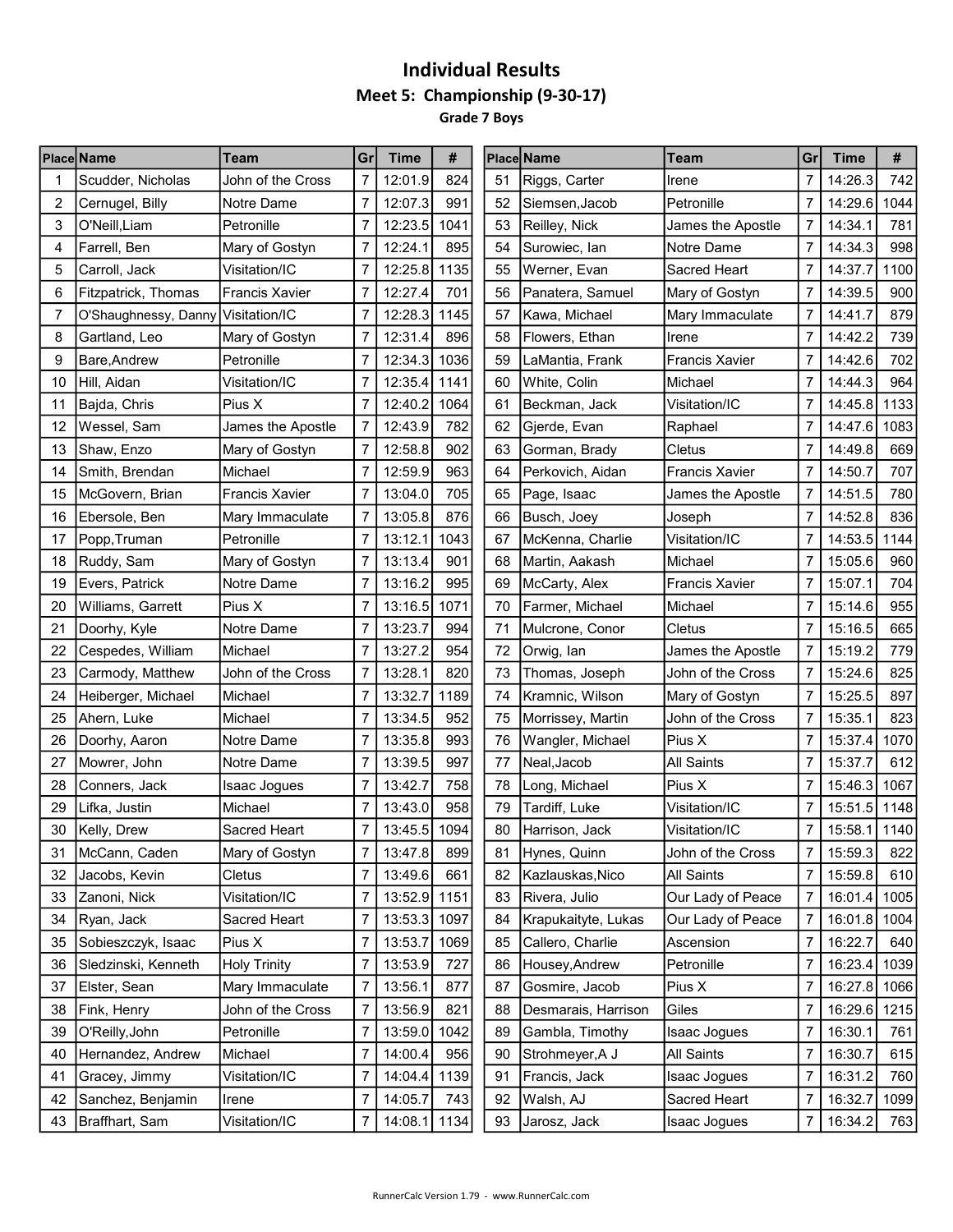#### Individual Results Meet 5: Championship (9-30-17) Grade 7 Boys

| 609<br>16:37.7  |
|-----------------|
| 16:39.9<br>880  |
| 898<br>16:42.8  |
| 614<br>16:44.2  |
| 16:52.6<br>1037 |
| 16:57.3<br>1096 |
| 16:58.5<br>914  |
| #               |
|                 |
|                 |
|                 |
|                 |
|                 |
|                 |
|                 |
|                 |
|                 |
|                 |
|                 |
|                 |
|                 |
|                 |
|                 |
|                 |
|                 |
|                 |
|                 |
|                 |
|                 |
|                 |
|                 |
|                 |
|                 |
|                 |
|                 |
|                 |
|                 |
|                 |
|                 |
|                 |
|                 |
|                 |
|                 |
|                 |
|                 |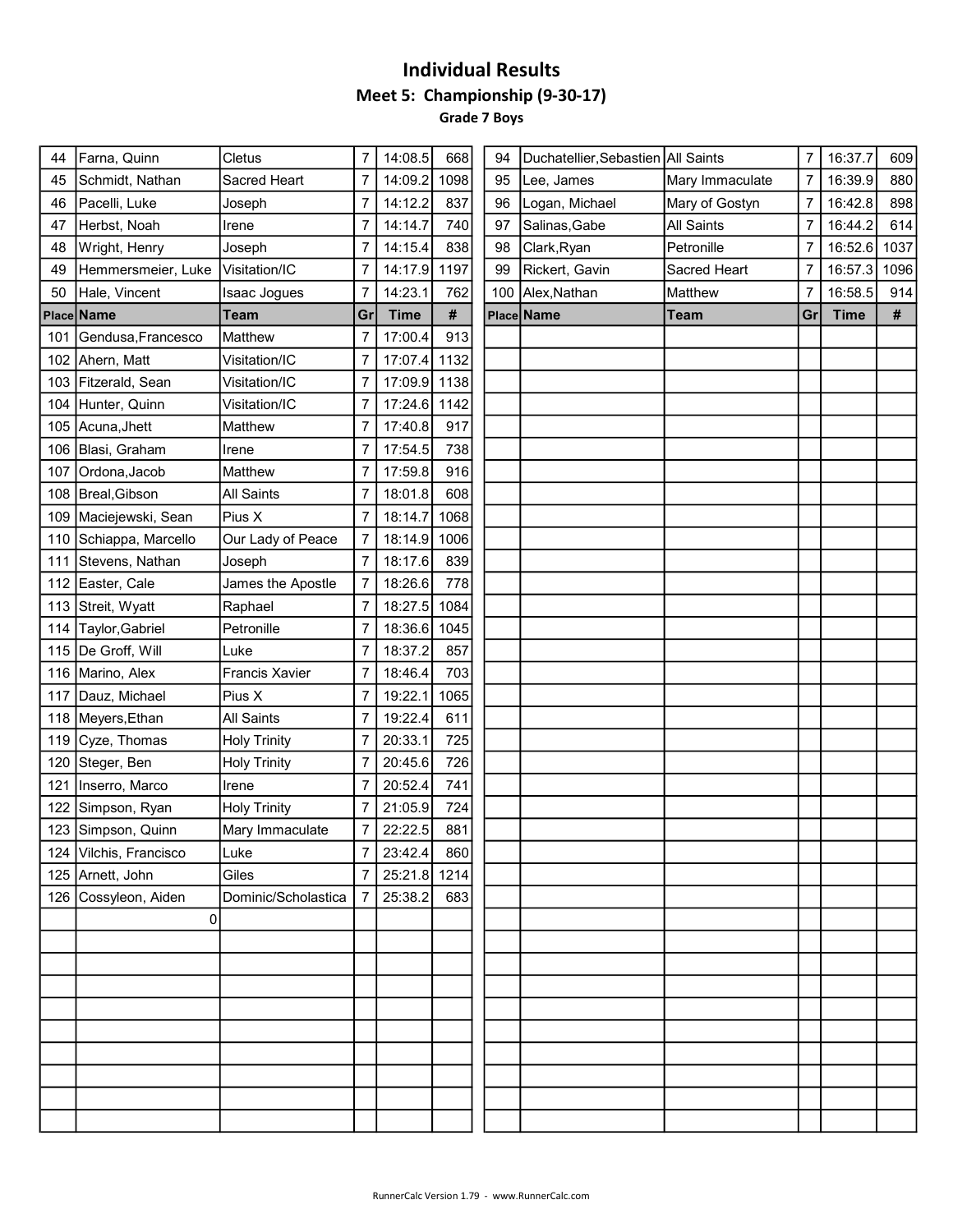#### Team Results Meet 5: Championship (9-30-17) 8th Grade Boys

|    | <b>Place Team</b>     |      | Score Runner #1           | Runner#2                                     | Runner#3               | Runner #4              | Runner#5                 | Runner#6                                         | Runner #7                                    | <b>Tie</b> |
|----|-----------------------|------|---------------------------|----------------------------------------------|------------------------|------------------------|--------------------------|--------------------------------------------------|----------------------------------------------|------------|
|    | Michael               | 55   | Covone, Christopher (1)   | Oei, Owen (7)                                | Baker, Austin (13)     | Rourke, Michael (15)   | Laughlin, Colin (19)     |                                                  | Rodriguez, Nathan (21) Challenger, John (24) |            |
|    | James the Apostle     | 84   | Spahn, Christopher (3)    | Kiley, Nick (10)                             | Kiley, Zach (12)       | Blankenship, John (23) | Coco, Joseph (36)        | Chavez-Roa, David (66) Perkins, Nathan (67)      |                                              |            |
| 3  | Visitation/IC         | 111  | Geiger, Jackson (8)       | Montgomery, Michael (11) Horn, Emmett (22)   |                        | Johnson, Liam (30)     | Narcisi, Lino (40)       | Doyle, Tommy (53)                                | Kenneally, Declan (65)                       |            |
| 4  | Petronille            | 157  | Hohe, Patrick (16)        | Wordekemper, Bennett (20) Davis, Braden (29) |                        | Dorsey, Daniel (44)    | Clark, Andrew (48)       | Regennitter, Nicholas (52) Janninck, Nathan (57) |                                              |            |
| 5  | Mary of Gostyn        | 164  | Kalata, Ned (4)           | Ullmer, Dominic (5)                          | Flannery, Michael (18) | Nelson, Kevin (68)     | O'Flaherty, Cillian (69) |                                                  |                                              |            |
| 6  | Joseph                | 254  | Maduzia, Peter (28)       | Chvatal, Jack (33)                           | Nehls, Joey (37)       | Holecek, Sean (61)     | Perino, Andy (95)        |                                                  |                                              |            |
|    | Notre Dame            | 265  | Gooding, Luke (6)         | Odeh, Samuel (35)                            | Hanus, Declan (49)     | Youseff, George (74)   | Marshall, Grady (101)    |                                                  |                                              |            |
| 8  | Pius X                | 302  | Nettleton, Tommy (2)      | DeFeo, Guy (9)                               | Gergen, Justin (96)    | Pearson, Joey (97)     | MacShane, Fynn (98)      | Cullerton, Devin (106)                           |                                              |            |
| 9  | Ascension             | 317  | Schmiedler, Ted (25)      | Sennello, Rocco (59)                         | Huggins, Finley (63)   | Healy, Michael (80)    | Whetstone, Tyler (90)    | Steinhofer, Zachary (110)                        |                                              |            |
|    | 10 Cletus             | 319  | Cranny, TH (39)           | Hart, Casey (50)                             | Townsend, Jack (54)    | McLean, Zach (73)      | Hogan, Caden (103)       |                                                  |                                              |            |
| 11 | Giles                 | 323  | Bibbey, Nate (14)         | Orleans, Nevin (47)                          | Babbo, Charlie (75)    | O'Reilly, Fergus (88)  | Rogers, Oliver (99)      |                                                  |                                              |            |
|    | Mary Immaculate       | N.S. | Burbidge, John (51)       | Donovan, Matthew (56) Bruno, Frankie (91)    |                        | Chlebana, Andy (107)   |                          |                                                  |                                              |            |
|    | Matthew               |      | N.S. Kap, Thang (26)      | Tipton, Anthony (34)                         | Avery, Paolo (38)      |                        |                          |                                                  |                                              |            |
|    | Raphael               | N.S. | Pasquale, Jack (41)       | Ross, Grant (42)                             | Liedel, Kyle (60)      |                        |                          |                                                  |                                              |            |
|    | Peter & Paul          | N.S  | Melgoza, Tommy (71)       | Adam, Breen (86)                             | Tsouchlos, Adam (89)   |                        |                          |                                                  |                                              |            |
|    | Sacred Heart          | N.S. | Herrmann, Lupe (27)       | Dube, Robert (78)                            |                        |                        |                          |                                                  |                                              |            |
|    | <b>Francis Xavier</b> |      | N.S. Kelly, Tiernan (58)  | Flynn, Jack (62)                             |                        |                        |                          |                                                  |                                              |            |
|    | John of the Cross     |      | N.S. Ayersman, Ethan (72) | Sperry, Benjamin (81)                        |                        |                        |                          |                                                  |                                              |            |
|    | Irene                 |      | N.S. Schilf, Jacob (83)   | Kolker, Thomas (85)                          |                        |                        |                          |                                                  |                                              |            |
|    | Leonard               |      | N.S. Lukas, Colin (17)    |                                              |                        |                        |                          |                                                  |                                              |            |
|    | Luke                  | N.S. | Lazos, Alejandro (46)     |                                              |                        |                        |                          |                                                  |                                              |            |
|    | Dominic/Scholastica   |      | N.S. Buckler, Alex (87)   |                                              |                        |                        |                          |                                                  |                                              |            |
|    | <b>All Saints</b>     |      | N.S. Bello, Logan (93)    |                                              |                        |                        |                          |                                                  |                                              |            |
|    | Joan of Arc           |      | N.S. Zurek, Sean (102)    |                                              |                        |                        |                          |                                                  |                                              |            |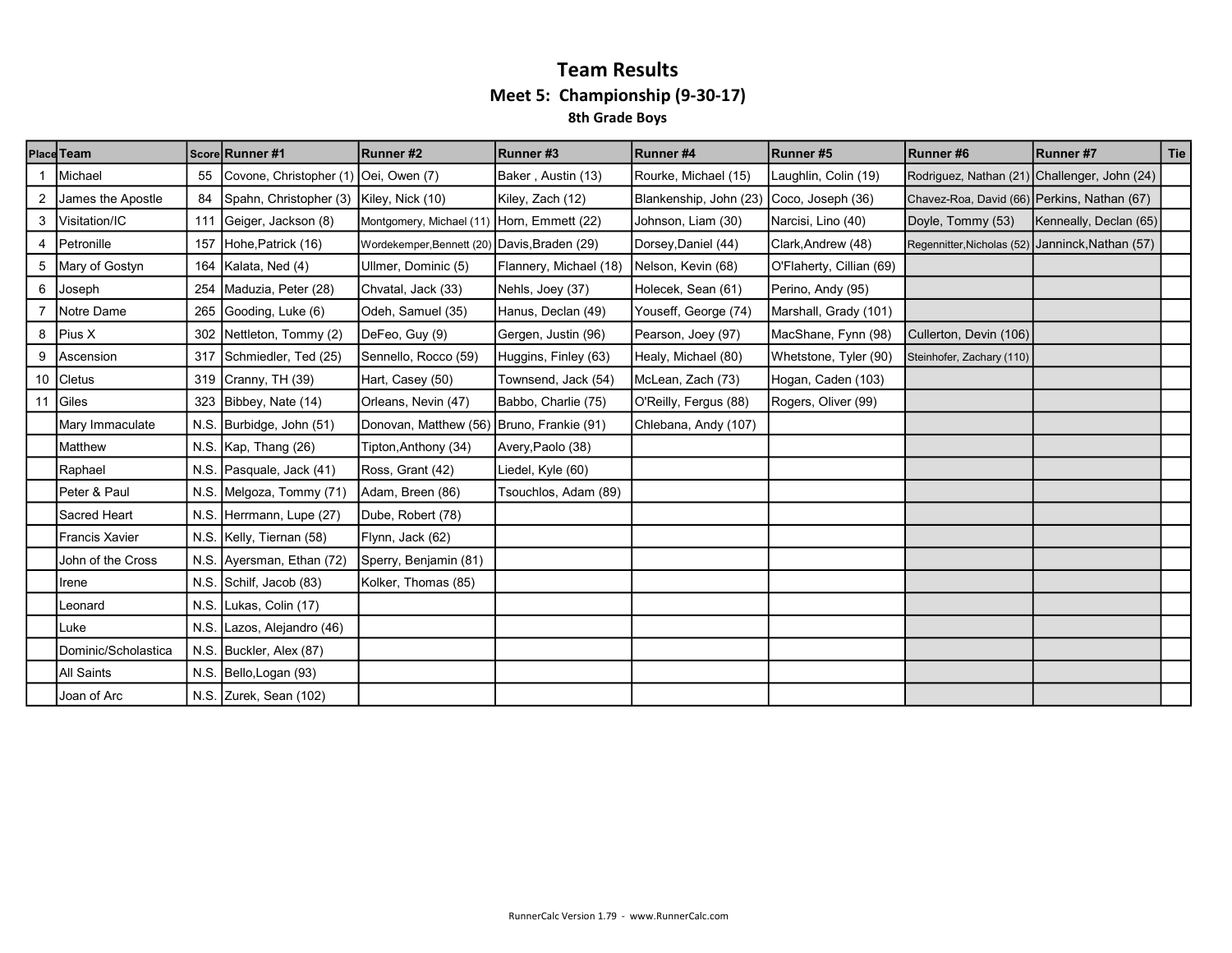## Individual Results Meet 5: Championship (9-30-17) 8th Grade Boys

|    | Place Name                        | Team                | Gr | <b>Time</b>  | #    |    | Place Name             | Team                  | Gr | <b>Time</b> | #    |
|----|-----------------------------------|---------------------|----|--------------|------|----|------------------------|-----------------------|----|-------------|------|
|    | Covone, Christopher               | Michael             | 8  | 11:59.3      | 968  | 51 | Burbidge, John         | Mary Immaculate       | 8  | 14:27.3     | 883  |
| 2  | Nettleton, Tommy                  | Pius X              | 8  | 12:09.0      | 1076 | 52 | Regennitter, Nicholas  | Petronille            | 8  | 14:28.4     | 1052 |
| 3  | Spahn, Christopher                | James the Apostle   | 8  | 12:09.4      | 789  | 53 | Doyle, Tommy           | Visitation/IC         | 8  | 14:34.2     | 1155 |
| 4  | Kalata, Ned                       | Mary of Gostyn      | 8  | 12:09.9      | 904  | 54 | Townsend, Jack         | Cletus                | 8  | 14:39.1     | 1196 |
| 5  | Ullmer, Dominic                   | Mary of Gostyn      | 8  | 12:10.4      | 908  | 55 | Dey, Thomas            | Michael               | 8  | 14:40.0     | 970  |
| 6  | Gooding, Luke                     | Notre Dame          | 8  | 12:11.0      | 1000 | 56 | Donovan, Matthew       | Mary Immaculate       | 8  | 14:43.7     | 885  |
| 7  | Oei, Owen                         | Michael             | 8  | 12:15.1      | 975  | 57 | Janninck, Nathan       | Petronille            | 8  | 14:44.8     | 1050 |
| 8  | Geiger, Jackson                   | Visitation/IC       | 8  | 12:16.9      | 1159 | 58 | Kelly, Tiernan         | <b>Francis Xavier</b> | 8  | 14:45.3     | 709  |
| 9  | DeFeo, Guy                        | Pius X              | 8  | 12:26.7      | 1073 | 59 | Sennello, Rocco        | Ascension             | 8  | 14:46.3     | 641  |
| 10 | Kiley, Nick                       | James the Apostle   | 8  | 12:34.7      | 786  | 60 | Liedel, Kyle           | Raphael               | 8  | 14:50.3     | 1087 |
| 11 | Montgomery, Michael               | Visitation/IC       | 8  | 12:43.9      | 1168 | 61 | Holecek, Sean          | Joseph                | 8  | 14:56.6     | 844  |
| 12 | Kiley, Zach                       | James the Apostle   | 8  | 12:46.9      | 787  | 62 | Flynn, Jack            | <b>Francis Xavier</b> | 8  | 14:59.1     | 708  |
| 13 | Baker, Austin                     | Michael             | 8  | 12:48.7      | 965  | 63 | Huggins, Finley        | Ascension             | 8  | 15:01.9     | 644  |
| 14 | Bibbey, Nate                      | Giles               | 8  | 12:49.5      | 718  | 64 | Shanahan, Nolan        | Michael               | 8  | 15:16.9     | 979  |
| 15 | Rourke, Michael                   | Michael             | 8  | 12:54.8      | 978  | 65 | Kenneally, Declan      | Visitation/IC         | 8  | 15:17.9     | 1163 |
| 16 | Hohe, Patrick                     | Petronille          | 8  | 12:56.3      | 1049 | 66 | Chavez-Roa, David      | James the Apostle     | 8  | 15:20.2     | 784  |
| 17 | Lukas, Colin                      | Leonard             | 8  | 13:02.3      | 852  | 67 | Perkins, Nathan        | James the Apostle     | 8  | 15:22.0     | 788  |
| 18 | Flannery, Michael                 | Mary of Gostyn      | 8  | 13:10.4      | 903  | 68 | Nelson, Kevin          | Mary of Gostyn        | 8  | 15:23.9     | 906  |
| 19 | Laughlin, Colin                   | Michael             | 8  | 13:10.6      | 973  | 69 | O'Flaherty, Cillian    | Mary of Gostyn        | 8  | 15:29.9     | 907  |
| 20 | Wordekemper, Bennett   Petronille |                     | 8  | 13:11.0      | 1053 | 70 | Lawrence, Connor       | Visitation/IC         | 8  | 15:33.8     | 1164 |
| 21 | Rodriguez, Nathan                 | Michael             | 8  | 13:12.1      | 977  | 71 | Melgoza, Tommy         | Peter & Paul          | 8  | 15:40.6     | 1018 |
| 22 | Horn, Emmett                      | Visitation/IC       | 8  | 13:14.6      | 1161 | 72 | Ayersman, Ethan        | John of the Cross     | 8  | 15:41.8     | 826  |
| 23 | Blankenship, John                 | James the Apostle   | 8  | 13:15.1      | 783  | 73 | McLean, Zach           | Cletus                | 8  | 15:57.4     | 673  |
| 24 | Challenger, John                  | Michael             | 8  | 13:17.3      | 967  | 74 | Youseff, George        | Notre Dame            | 7  | 16:01.0     | 999  |
| 25 | Schmiedler, Ted                   | Ascension           | 8  | 13:18.0      | 643  | 75 | Babbo, Charlie         | Giles                 | 8  | 16:05.9     | 717  |
| 26 | Kap, Thang                        | Matthew             | 8  | 13:19.1      | 920  | 76 | Sheahin, Kyle          | Michael               | 8  | 16:09.3     | 980  |
| 27 | Herrmann, Lupe                    | <b>Sacred Heart</b> | 8  | 13:21.7      | 1092 | 77 | Suterski, Pawel        | Michael               | 8  | 16:26.8     | 1198 |
| 28 | Maduzia, Peter                    | Joseph              | 8  | 13:22.2      | 842  | 78 | Dube, Robert           | Sacred Heart          | 8  | 16:27.7     | 1090 |
| 29 | Davis, Braden                     | Petronille          | 8  | 13:23.6      | 1047 | 79 | Karnick, James (jimmy) | Michael               | 8  | 16:31.2     | 972  |
| 30 | Johnson, Liam                     | Visitation/IC       | 8  | 13:26.4      | 1162 | 80 | Healy, Michael         | Ascension             | 8  | 16:40.5     | 648  |
| 31 | Brennan, Jack                     | Michael             | 8  | 13:44.4      | 966  | 81 | Sperry, Benjamin       | John of the Cross     | 8  | 16:44.2     | 827  |
| 32 | O'Keefe, Jonathan                 | Michael             | 8  | 13:45.2      | 976  | 82 | Hilgart, John          | Visitation/IC         | 8  | 16:53.0     | 1160 |
| 33 | Chvatal, Jack                     | Joseph              | 8  | 13:46.7      | 843  | 83 | Schilf, Jacob          | Irene                 | 8  | 16:54.4     | 747  |
| 34 | Tipton, Anthony                   | Matthew             | 8  | 13:55.1      | 919  | 84 | Picchione, Christopher | Petronille            | 8  | 16:57.1     | 1051 |
| 35 | Odeh, Samuel                      | Notre Dame          | 8  | 13:56.3      | 1002 | 85 | Kolker, Thomas         | Irene                 | 8  | 16:59.1     | 745  |
| 36 | Coco, Joseph                      | James the Apostle   | 8  | 13:56.5      | 785  | 86 | Adam, Breen            | Peter & Paul          | 8  | 17:01.1     | 1017 |
| 37 | Nehls, Joey                       | Joseph              | 8  | 14:01.4      | 840  | 87 | Buckler, Alex          | Dominic/Scholastica   | 8  | 17:05.3     | 1179 |
| 38 | Avery, Paolo                      | Matthew             | 8  | 14:03.2      | 918  | 88 | O'Reilly, Fergus       | Giles                 | 8  | 17:08.6     | 719  |
| 39 | Cranny, TH                        | Cletus              | 8  | 14:04.8      | 674  | 89 | Tsouchlos, Adam        | Peter & Paul          | 8  | 17:20.4     | 1019 |
| 40 | Narcisi, Lino                     | Visitation/IC       | 8  | 14:05.6      | 1169 | 90 | Whetstone, Tyler       | Ascension             | 8  | 17:21.8     | 645  |
| 41 | Pasquale, Jack                    | Raphael             | 8  | 14:06.7      | 1086 | 91 | Bruno, Frankie         | Mary Immaculate       | 8  | 17:22.4     | 882  |
| 42 | Ross, Grant                       | Raphael             | 8  | 14:08.8 1089 |      | 92 | Lynas, Samuel          | Visitation/IC         | 8  | 17:49.5     | 1165 |
| 43 | Steffen, Jack                     | Michael             | 8  | 14:19.9      | 981  | 93 | Bello, Logan           | All Saints            | 8  | 17:49.9     | 616  |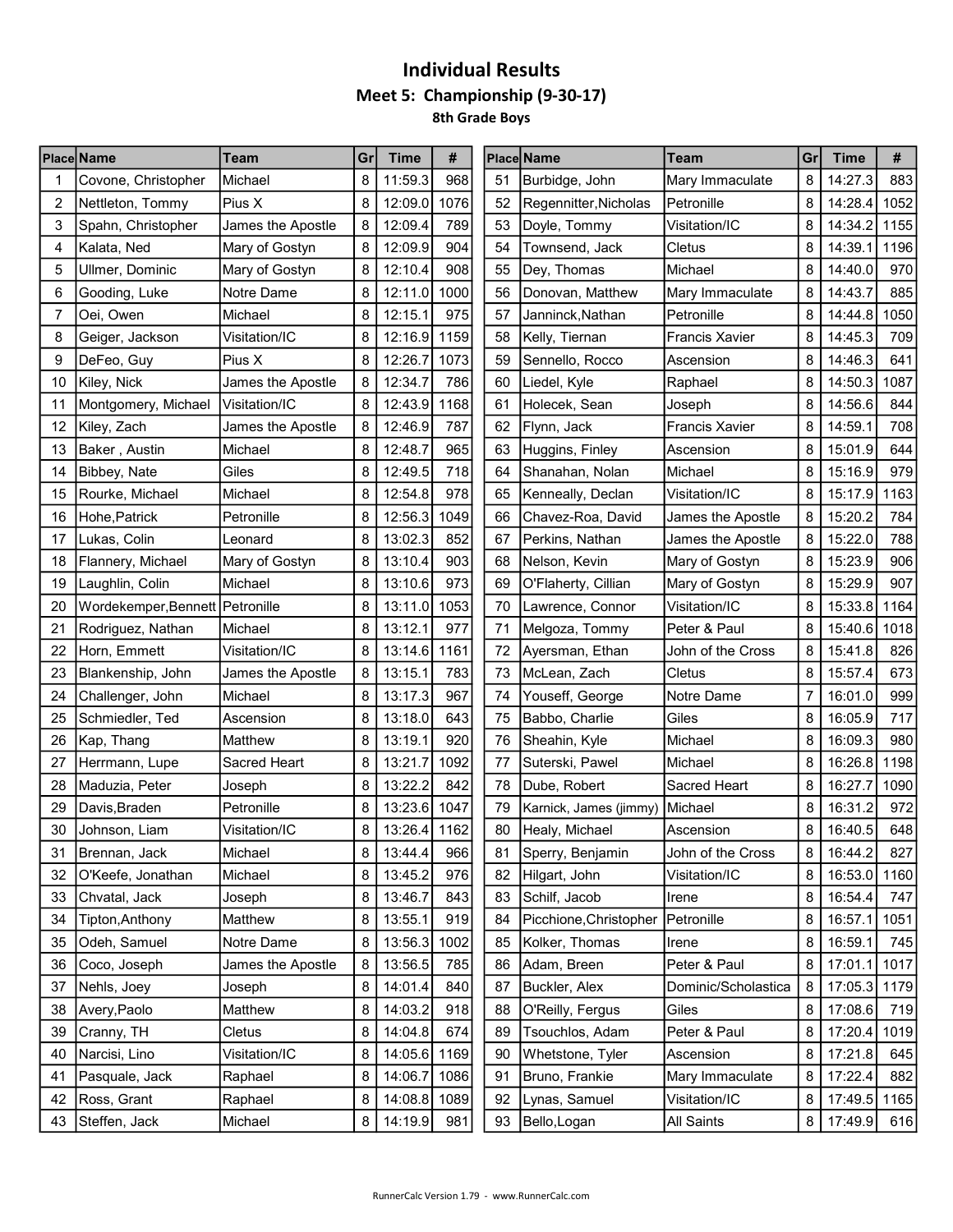## Individual Results Meet 5: Championship (9-30-17) 8th Grade Boys

| 44 | Dorsey, Daniel          | Petronille        | 8  | 14:20.6 1048 |      | 94 | Wiborg, Adam     | Michael       | 8  | 17:52.2 1223 |      |
|----|-------------------------|-------------------|----|--------------|------|----|------------------|---------------|----|--------------|------|
| 45 | McBeth, Gavin           | Michael           | 8  | 14:21.5      | 974  | 95 | Perino, Andy     | Joseph        | 8  | 17:54.3      | 841  |
| 46 | Lazos, Alejandro        | Luke              | 8  | 14:23.4      | 862  | 96 | Gergen, Justin   | Pius X        | 8  | 17:55.8 1074 |      |
| 47 | Orleans, Nevin          | Giles             | 8  | 14:24.4      | 720  | 97 | Pearson, Joey    | Pius X        | 8  | 18:06.6      | 1077 |
| 48 | Clark, Andrew           | Petronille        | 8  | 14:25.8 1046 |      | 98 | MacShane, Fynn   | Pius X        | 8  | 18:07.1      | 1075 |
| 49 | Hanus, Declan           | Notre Dame        | 7  | 14:26.3      | 996  | 99 | Rogers, Oliver   | Giles         | 5  | 18:08.6      | 713  |
| 50 | Hart, Casey             | Cletus            | 8  | 14:26.9      | 670  |    | 100 Brown, Jacob | Visitation/IC | 8  | 18:27.0 1152 |      |
|    | Place Name              | <b>Team</b>       | Gr | <b>Time</b>  | $\#$ |    | Place Name       | <b>Team</b>   | Gr | <b>Time</b>  | #    |
|    | 101 Marshall, Grady     | Notre Dame        | 8  | 18:38.9      | 1001 |    |                  |               |    |              |      |
|    | 102 Zurek, Sean         | Joan of Arc       | 8  | 18:41.4      | 804  |    |                  |               |    |              |      |
|    | 103 Hogan, Caden        | Cletus            | 8  | 18:48.4      | 671  |    |                  |               |    |              |      |
|    | 104 Falcone, Ryan       | Visitation/IC     | 8  | 19:44.5 1156 |      |    |                  |               |    |              |      |
|    | 105 Fromelt, Billy      | Visitation/IC     | 8  | 19:59.8 1158 |      |    |                  |               |    |              |      |
|    | 106 Cullerton, Devin    | Pius X            | 8  | 20:53.6      | 1072 |    |                  |               |    |              |      |
|    | 107 Chlebana, Andy      | Mary Immaculate   | 8  | 21:32.8      | 884  |    |                  |               |    |              |      |
|    | 108 Stachnik, Henry     | James the Apostle | 8  | 22:05.9      | 790  |    |                  |               |    |              |      |
|    | 109 Mayfield, Nick      | Visitation/IC     | 8  | 22:44.4      | 1185 |    |                  |               |    |              |      |
|    | 110 Steinhofer, Zachary | Ascension         | 8  | 24:00.3      | 642  |    |                  |               |    |              |      |
|    |                         |                   |    |              |      |    |                  |               |    |              |      |
|    |                         |                   |    |              |      |    |                  |               |    |              |      |
|    |                         |                   |    |              |      |    |                  |               |    |              |      |
|    |                         |                   |    |              |      |    |                  |               |    |              |      |
|    |                         |                   |    |              |      |    |                  |               |    |              |      |
|    |                         |                   |    |              |      |    |                  |               |    |              |      |
|    |                         |                   |    |              |      |    |                  |               |    |              |      |
|    |                         |                   |    |              |      |    |                  |               |    |              |      |
|    |                         |                   |    |              |      |    |                  |               |    |              |      |
|    |                         |                   |    |              |      |    |                  |               |    |              |      |
|    |                         |                   |    |              |      |    |                  |               |    |              |      |
|    |                         |                   |    |              |      |    |                  |               |    |              |      |
|    |                         |                   |    |              |      |    |                  |               |    |              |      |
|    |                         |                   |    |              |      |    |                  |               |    |              |      |
|    |                         |                   |    |              |      |    |                  |               |    |              |      |
|    |                         |                   |    |              |      |    |                  |               |    |              |      |
|    |                         |                   |    |              |      |    |                  |               |    |              |      |
|    |                         |                   |    |              |      |    |                  |               |    |              |      |
|    |                         |                   |    |              |      |    |                  |               |    |              |      |
|    |                         |                   |    |              |      |    |                  |               |    |              |      |
|    |                         |                   |    |              |      |    |                  |               |    |              |      |
|    |                         |                   |    |              |      |    |                  |               |    |              |      |
|    |                         |                   |    |              |      |    |                  |               |    |              |      |
|    |                         |                   |    |              |      |    |                  |               |    |              |      |
|    |                         |                   |    |              |      |    |                  |               |    |              |      |
|    |                         |                   |    |              |      |    |                  |               |    |              |      |
|    |                         |                   |    |              |      |    |                  |               |    |              |      |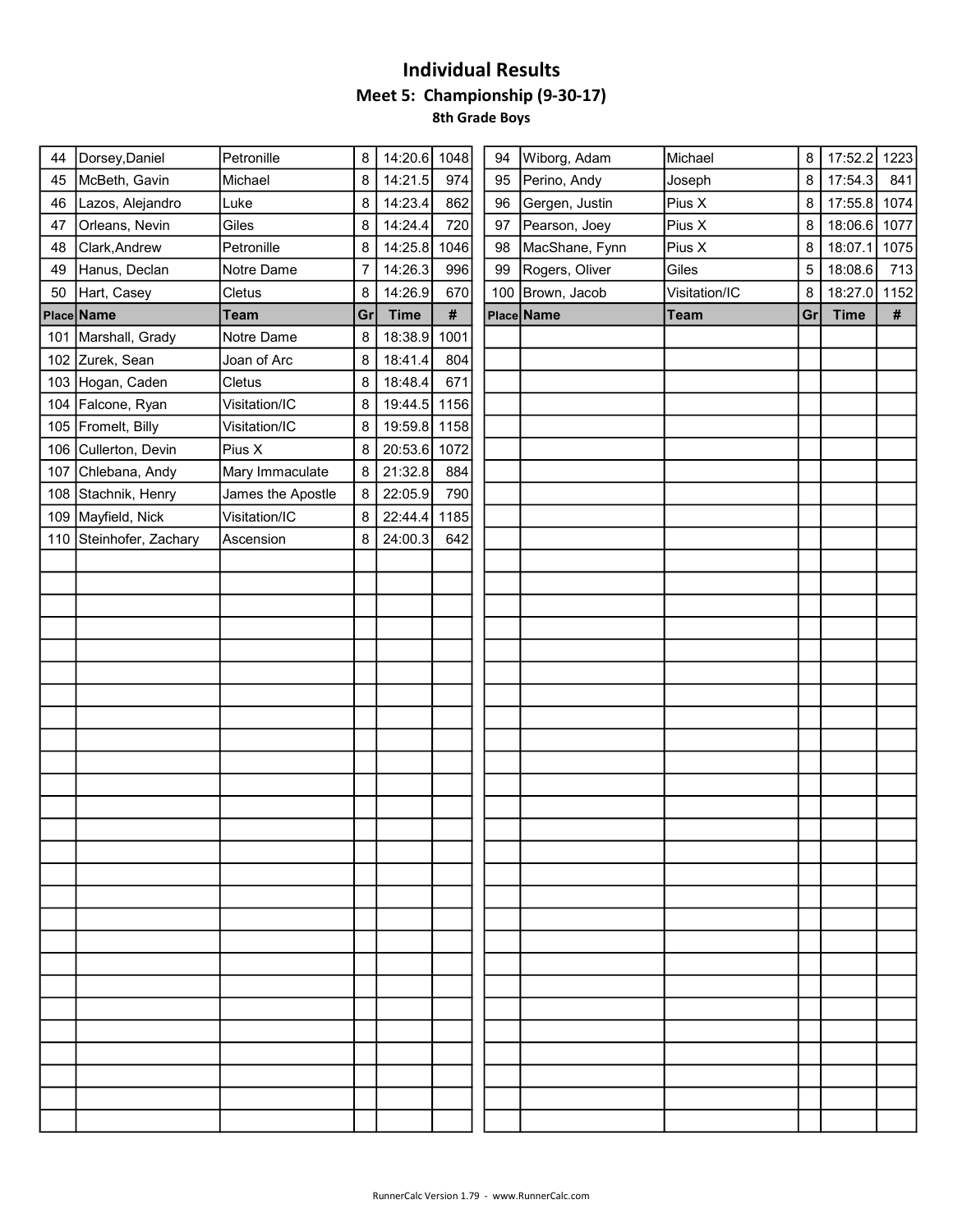#### Team Results Meet 5: Championship (9-30-17) Grade 5 Girls

|                | <b>Place Team</b>    |     | Score Runner #1              | Runner#2                                            | Runner#3                                    | Runner#4                                       | Runner#5                 | Runner#6                                         | Runner #7                   | Tie |
|----------------|----------------------|-----|------------------------------|-----------------------------------------------------|---------------------------------------------|------------------------------------------------|--------------------------|--------------------------------------------------|-----------------------------|-----|
|                | All Saints           |     | 106 Senall, Kiley (6)        | Coleman, Emily (12)                                 | Girard, Zoe (19)                            | Wojtowicz, Bella (32)                          | Schuele, Katie (37)      | Meyers, Sarah (57)                               | Bello-Mendoza, Ivana (87)   |     |
| $\overline{2}$ | Irene                |     | 115 Chiarello, Gabriella (4) | Herbst, Annaliesa (20)                              | Flowers, Mia (25)                           | Martinez, Constanza (26)                       | Vena, Gianna (40)        |                                                  |                             |     |
| 3              | Mary of Gostyn       | 127 | Farrell, Peyton (2)          | Fremgen, Julia (18)                                 | Cieplak, Rylie (27)                         | Slevin, Gabrielle (30)                         | Mendez, Abby (50)        | Russotiesi, Giovanna (67) Gleason, Isabella (70) |                             |     |
| 4              | Michael              |     | 144 Hernandez, Sophia (3)    | Suterski, Zofia (15)                                | Mahan, Eleanor (16)                         | Dominski, Camila (45)                          | Brennan, Molly (65)      | McKenna, Lily (66)                               |                             |     |
| 5              | Visitation/IC        |     | 158 Moriarity, Scarlett (1)  | Farnan, Meghan (10)                                 | Lawrence, Clara (21)                        | O'Shaughnessy, Kate (55) Dendkas, Natalie (71) |                          | Bricker, Rachael (78)                            | Lucas, Molly (84)           |     |
| 6              | Peter & Paul         | 159 | Heffron, Rebecca (8)         | Gehrs, Francesca (24)                               | Schrom, Molly (29)                          | Erbeck, Olivia (39)                            | Ledebuhr, Ava (59)       | Schleiger, Julia (69)                            | Santella, Alexis (86)       |     |
|                | Joan of Arc          | 200 | Lopez, Sarah (17)            | Walls, Margaret (34)                                | Anderson, Lily (43)                         | Bartolone, Alyssa (48)                         | Testin, Molly (58)       | Ebey, Mary Elizabeth (72) Bikulcius, Ashley (76) |                             |     |
| 8              | Pius X               |     | 225   DeFeo, Annalee (7)     | Brown, Molly (22)                                   | Casey, Jeannie (46)                         | Callaghan, Addie (53)                          | Gergen, Julia (97)       | D'Amico, Mia (104)                               |                             |     |
| 9              | Ascension            | 270 | O'Brien, Kelsey (41)         | Loftus, Rylee (47)                                  | Steinhofer, Samantha (49) Fahey, Molly (54) |                                                | Treese, Grace (79)       | Gibbs, Margaret (92)                             | Schmiedler, Catherine (102) |     |
|                | 10 Francis Xavier    |     | 293 Asleson, Audrey (9)      | Gannon, Bridget (36)                                | Hinton, Olive (64)                          | Grech, Abby (90)                               | Stritch, Maddie (94)     | Kudlacz, Molly (118)                             |                             |     |
|                | 11   Petronille      |     | 300 Boland, Kayla (5)        | Heimburger, Gwendolyn (60) Helenhouse, Delilah (62) |                                             | Canzano, Ida (73)                              | Heintz, Maria (100)      | Ruffalo, Reese (101)                             | Deegan, Lucy (110)          |     |
|                | 12 John of the Cross |     | 316 Quinn, Catherine (31)    | McNamara, Claire (38) Stark, Kelly (74)             |                                             | Valenzuela, Esmeralda (75) Williams, Kate (98) |                          | Enderle, Grace (99)                              |                             |     |
|                | 13 Notre Dame        |     | 325 Buffardi, Cecelia (28)   | Russo, Francesca (61) Mowrer, Olivia (63)           |                                             | Salzman, Alexa (77)                            | Hallenback, Lillian (96) | Marimbe, Matipa (113)                            |                             |     |
|                | 14 Sacred Heart      |     | 328 Nielsen, Maggie (33)     | Komel, Maggie (44)                                  | Munson, Sophia (80)                         | Frieling, Abigail (83)                         | Norton, Kaylyn (88)      |                                                  |                             |     |
|                | Raphael              |     | N.S. Repovich, Molly (68)    | Quinn, McKenna (85)                                 | Streit, Sasha (116)                         | Shannon, Bridget (119)                         |                          |                                                  |                             |     |
|                | James the Apostle    |     | N.S. Buckley, Eve (23)       | Boucek, Ainsley (81)                                | Hyland, Delilah (107)                       |                                                |                          |                                                  |                             |     |
|                | Matthew              |     | N.S. Rossi, Aniela (13)      | Quiroz, Alexandra (114) Rodriguez, Haley (115)      |                                             |                                                |                          |                                                  |                             |     |
|                | Cletus               |     | N.S. Gorman, Kasey (51)      | Zuber, Margaret (105) Zuber, Maeve (106)            |                                             |                                                |                          |                                                  |                             |     |
|                | Giles                |     | N.S. Hendricks, Sophia (14)  | LaChance, Olivia (42)                               |                                             |                                                |                          |                                                  |                             |     |
|                | Mary Immaculate      |     | N.S. Naughton, Katie (11)    | Solis, Sarah (52)                                   |                                             |                                                |                          |                                                  |                             |     |
|                | Dominic/Scholastica  |     | N.S. Pena, Angelique (35)    | Butz, Allison (56)                                  |                                             |                                                |                          |                                                  |                             |     |
|                | Isaac Jogues         |     | N.S. Wagner, Josie (95)      | Digenan, Elizabeth (109)                            |                                             |                                                |                          |                                                  |                             |     |
|                | <b>Holy Trinity</b>  |     | N.S. Held, Mary Helen (111)  |                                                     |                                             |                                                |                          |                                                  |                             |     |
|                | Joseph               |     | N.S. Kane, Addison (112)     |                                                     |                                             |                                                |                          |                                                  |                             |     |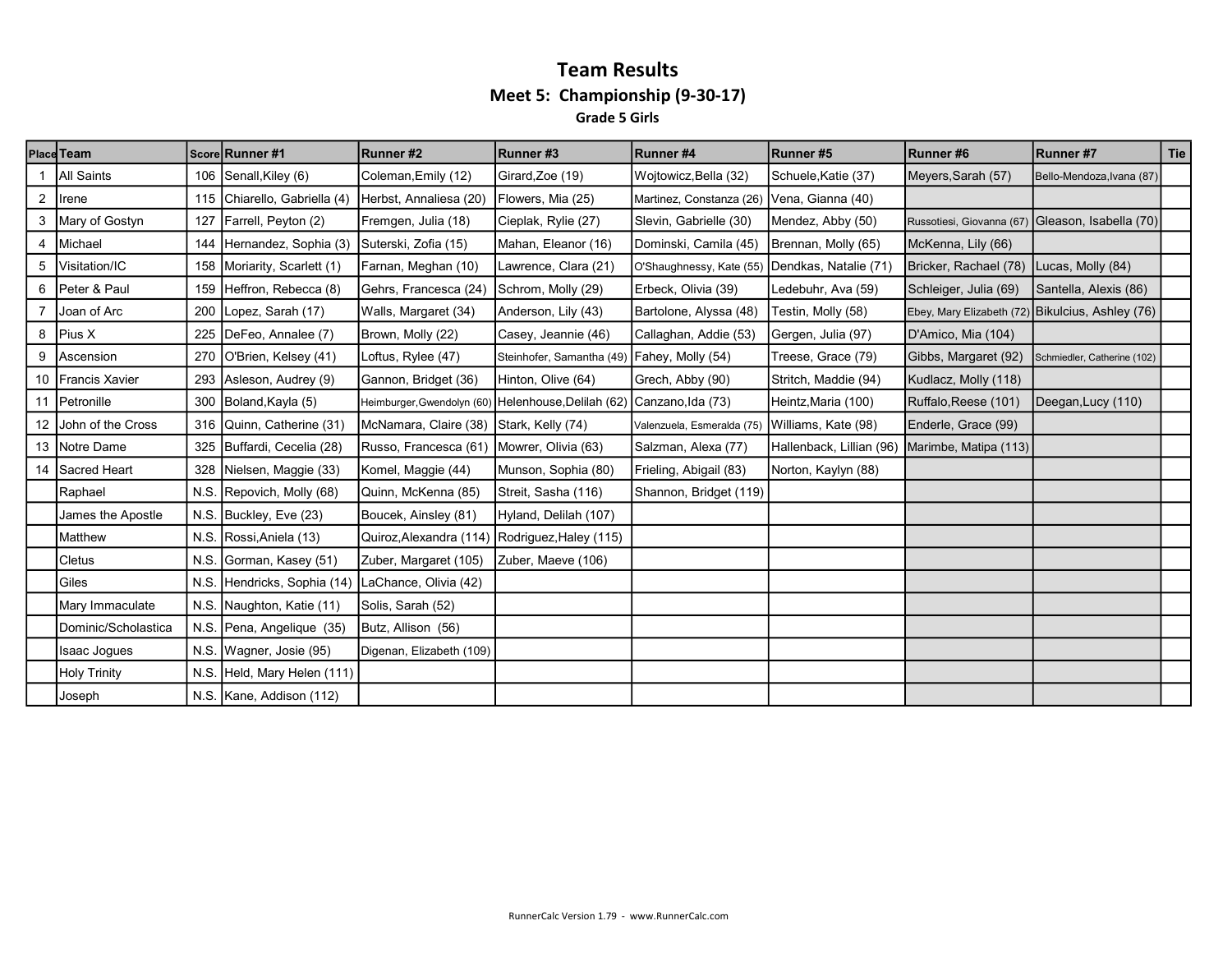#### Individual Results Meet 5: Championship (9-30-17) Grade 5 Girls

| 5<br>5<br>06:36.9<br>542<br>07:55.2<br>138<br>Moriarity, Scarlett<br>Visitation/IC<br>51<br>Gorman, Kasey<br>Cletus<br>5<br>06:43.9<br>328<br>5<br>318<br>2<br>Farrell, Peyton<br>Mary of Gostyn<br>52<br>Solis, Sarah<br>Mary Immaculate<br>07:56.4<br>5<br>484<br>373<br>53<br>5<br>3<br>Hernandez, Sophia<br>Michael<br>06:44.3<br>Callaghan, Addie<br>Pius X<br>07:58.4<br>5<br>5<br>1200<br>06:45.0<br>211<br>54<br>08:01.0<br>4<br>Chiarello, Gabriella<br>Fahey, Molly<br>Ascension<br>Irene<br>545<br>Petronille<br>5<br>06:48.3<br>457<br>5<br>08:01.4<br>5<br>55<br>O'Shaughnessy, Kate<br>Visitation/IC<br> Boland,Kayla<br>5<br>06:50.9<br>5<br>08:01.9<br>163<br>6<br>Senall,Kiley<br><b>All Saints</b><br>110<br>56<br>Butz, Allison<br>Dominic/Scholastica<br>5<br>06:52.1<br>486<br>5<br>7<br>DeFeo, Annalee<br>Pius X<br>57<br>Meyers, Sarah<br>All Saints<br>08:02.4<br>5<br>5<br>253<br>Peter & Paul<br>06:55.2<br>440<br>58<br>8<br>Heffron, Rebecca<br>Joan of Arc<br>08:03.0<br>Testin, Molly<br>5<br>5<br>08:03.6<br><b>Francis Xavier</b><br>06:57.3<br>167<br>59<br>Peter & Paul<br>9<br>Ledebuhr, Ava<br>Asleson, Audrey<br>5<br>06:59.9<br>537<br>Heimburger, Gwendolyn Petronille<br>5<br>08:06.8<br>Farnan, Meghan<br>Visitation/IC<br>60<br>10<br>416<br>5<br>07:02.4<br>317<br>5<br>08:07.3<br>Naughton, Katie<br>61<br>Russo, Francesca<br>11<br>Mary Immaculate<br>Notre Dame<br>5<br>462<br>5<br>07:03.2<br>102<br>12<br><b>All Saints</b><br>62<br>Petronille<br>08:08.0<br>Coleman, Emily<br>Helenhouse, Delilah<br>5<br>5<br>359<br>63<br>08:08.6<br>13<br>Rossi, Aniela<br>Matthew<br>07:04.1<br>Mowrer, Olivia<br>Notre Dame<br>5<br>5<br>170<br>Giles<br>07:06.1<br>193<br><b>Francis Xavier</b><br>08:09.3<br>Hendricks, Sophia<br>64<br>Hinton, Olive<br>14<br>5<br>07:06.8<br>379<br>5<br>371<br>Suterski, Zofia<br>Michael<br>65<br>Brennan, Molly<br>Michael<br>08:12.0<br>15<br>5<br>07:08.3<br>376<br>5<br>08:12.2<br>Mahan, Eleanor<br>66<br>McKenna, Lily<br>Michael<br>16<br>Michael<br>5<br>5<br>333<br>07:09.9<br>Lopez, Sarah<br>Joan of Arc<br>250<br>67<br>Russotiesi, Giovanna<br>08:13.6<br>17<br>Mary of Gostyn<br>5<br>329<br>5<br>503<br>07:10.2<br>Mary of Gostyn<br>68<br>Repovich, Molly<br>Raphael<br>08:14.1<br>18<br>Fremgen, Julia<br>5<br>07:12.8<br>5<br>443<br>19<br>Girard, Zoe<br><b>All Saints</b><br>104<br>69<br>Peter & Paul<br>08:14.4<br>Schleiger, Julia<br>213<br>5<br>07:14.6<br>5<br>08:14.8<br>20<br>Herbst, Annaliesa<br>70<br>Gleason, Isabella<br>Mary of Gostyn<br>Irene<br>536<br>5<br>07:15.7<br>538<br>71<br>5<br>08:15.3<br>21<br>Lawrence, Clara<br>Visitation/IC<br>Dendkas, Natalie<br>Visitation/IC<br>5<br>5<br>254<br>Pius X<br>07:16.6<br>483<br>08:18.3<br>22<br>72<br>Brown, Molly<br>Ebey, Mary Elizabeth<br>Joan of Arc<br>5<br>73<br>5<br>458<br>23<br>07:17.0<br>240<br>Buckley, Eve<br>Canzano, Ida<br>Petronille<br>08:19.1<br>James the Apostle<br>5<br>5<br>08:22.5<br>265<br>Peter & Paul<br>07:17.6<br>438<br>74<br>John of the Cross<br>24<br>Gehrs, Francesca<br>Stark, Kelly<br>212<br>5<br>07:18.3<br>5<br>08:26.1<br>25<br>Flowers, Mia<br>75<br>Valenzuela, Esmeralda John of the Cross<br>Irene<br>249<br>6<br>07:21.2<br>5<br>08:27.9<br>Martinez, Constanza<br>1199<br>76<br>Bikulcius, Ashley<br>Joan of Arc<br>26<br>Irene<br>5<br>5<br>07:22.7<br>327<br>08:28.6<br>27<br>Mary of Gostyn<br>77<br>Cieplak, Rylie<br>Salzman, Alexa<br>Notre Dame<br>5<br>5<br>533<br>07:24.3<br>411<br>78<br>08:29.7<br>28<br>Buffardi, Cecelia<br>Notre Dame<br>Bricker, Rachael<br>Visitation/IC<br>5<br>07:34.4<br>5<br>118<br>Peter & Paul<br>444<br>79<br>08:36.9<br>29<br>Schrom, Molly<br>Treese, Grace<br>Ascension<br>334<br>5<br>07:35.2<br>80<br>5<br>08:40.2<br>522<br>30<br>Slevin, Gabrielle<br>Mary of Gostyn<br>Munson, Sophia<br><b>Sacred Heart</b><br>07:37.0<br>James the Apostle<br>08:40.6<br>239<br>John of the Cross<br>Boucek, Ainsley<br>Quinn, Catherine<br>263<br>31<br>5<br>5<br>81<br>All Saints<br>5<br>07:37.9<br>08:40.8<br>32<br>Wojtowicz, Bella<br>111<br>Fremgen, Grace<br>Mary of Gostyn<br>5<br>82<br>Sacred Heart<br>5<br>07:38.3<br>524<br>Frieling, Abigail<br>Sacred Heart<br>5<br>33<br>Nielsen, Maggie<br>83<br>08:41.7<br>07:40.3<br>Visitation/IC<br>Walls, Margaret<br>Joan of Arc<br>5<br>251<br>Lucas, Molly<br>5<br>08:42.8<br>34<br>84<br>07:40.9<br>Dominic/Scholastica<br>165<br>Quinn, McKenna<br>5<br>08:47.9<br>505<br>35<br>Pena, Angelique<br>5<br>85<br>Raphael<br>5<br>07:41.6<br>Santella, Alexis<br>Peter & Paul<br>5<br>08:52.5<br>Gannon, Bridget<br><b>Francis Xavier</b><br>168<br>86<br>36<br>Schuele, Katie<br>All Saints<br>5<br>07:42.4<br><b>All Saints</b><br>5<br>08:53.5<br>109<br>87<br>Bello-Mendoza, Ivana<br>37<br>McNamara, Claire<br>John of the Cross<br>5<br>07:43.9<br>1186<br>Sacred Heart<br>5<br>08:54.2<br>38<br>88<br>Norton, Kaylyn<br>Erbeck, Olivia<br>07:44.2<br>Visitation/IC<br>08:56.2<br>Peter & Paul<br>5<br>436<br>Berigan, Maggie<br>5<br>39<br>89<br>07:44.5<br>214<br>Vena, Gianna<br>5<br>5<br>08:59.5<br>40<br>90<br>Grech, Abby<br><b>Francis Xavier</b><br>Irene<br>O'Brien, Kelsey<br>5<br>07:45.3<br>Peter & Paul<br>5<br>09:04.2<br>439<br>41<br>Ascension<br>124<br>91<br>Henkel, Mariola<br>LaChance, Olivia<br>5<br>07:45.6<br>5<br>09:05.9<br>Giles<br>1217<br>Gibbs, Margaret<br>Ascension<br>42<br>92 |    | <b>Place Name</b> | Team        | Gr | <b>Time</b> | #   |    | <b>Place Name</b> | <b>Team</b> | Gr | <b>Time</b> | #   |
|------------------------------------------------------------------------------------------------------------------------------------------------------------------------------------------------------------------------------------------------------------------------------------------------------------------------------------------------------------------------------------------------------------------------------------------------------------------------------------------------------------------------------------------------------------------------------------------------------------------------------------------------------------------------------------------------------------------------------------------------------------------------------------------------------------------------------------------------------------------------------------------------------------------------------------------------------------------------------------------------------------------------------------------------------------------------------------------------------------------------------------------------------------------------------------------------------------------------------------------------------------------------------------------------------------------------------------------------------------------------------------------------------------------------------------------------------------------------------------------------------------------------------------------------------------------------------------------------------------------------------------------------------------------------------------------------------------------------------------------------------------------------------------------------------------------------------------------------------------------------------------------------------------------------------------------------------------------------------------------------------------------------------------------------------------------------------------------------------------------------------------------------------------------------------------------------------------------------------------------------------------------------------------------------------------------------------------------------------------------------------------------------------------------------------------------------------------------------------------------------------------------------------------------------------------------------------------------------------------------------------------------------------------------------------------------------------------------------------------------------------------------------------------------------------------------------------------------------------------------------------------------------------------------------------------------------------------------------------------------------------------------------------------------------------------------------------------------------------------------------------------------------------------------------------------------------------------------------------------------------------------------------------------------------------------------------------------------------------------------------------------------------------------------------------------------------------------------------------------------------------------------------------------------------------------------------------------------------------------------------------------------------------------------------------------------------------------------------------------------------------------------------------------------------------------------------------------------------------------------------------------------------------------------------------------------------------------------------------------------------------------------------------------------------------------------------------------------------------------------------------------------------------------------------------------------------------------------------------------------------------------------------------------------------------------------------------------------------------------------------------------------------------------------------------------------------------------------------------------------------------------------------------------------------------------------------------------------------------------------------------------------------------------------------------------------------------------------------------------------------------------------------------------------------------------------------------------------------------------------------------------------------------------------------------------------------------------------------------------------------------------------------------------------------------------------------------------------------------------------------------------------------------------------------------------------------------------------------------------------------------------------------------------------------------------------------------------------------------------------------------------------------------------------------------------|----|-------------------|-------------|----|-------------|-----|----|-------------------|-------------|----|-------------|-----|
| 107<br>441<br>460<br>414<br>377<br>331<br>266<br>417<br>330<br>515<br>540<br>442<br>101<br>525<br>532<br>169<br>119                                                                                                                                                                                                                                                                                                                                                                                                                                                                                                                                                                                                                                                                                                                                                                                                                                                                                                                                                                                                                                                                                                                                                                                                                                                                                                                                                                                                                                                                                                                                                                                                                                                                                                                                                                                                                                                                                                                                                                                                                                                                                                                                                                                                                                                                                                                                                                                                                                                                                                                                                                                                                                                                                                                                                                                                                                                                                                                                                                                                                                                                                                                                                                                                                                                                                                                                                                                                                                                                                                                                                                                                                                                                                                                                                                                                                                                                                                                                                                                                                                                                                                                                                                                                                                                                                                                                                                                                                                                                                                                                                                                                                                                                                                                                                                                                                                                                                                                                                                                                                                                                                                                                                                                                                                                                                                                |    |                   |             |    |             |     |    |                   |             |    |             |     |
|                                                                                                                                                                                                                                                                                                                                                                                                                                                                                                                                                                                                                                                                                                                                                                                                                                                                                                                                                                                                                                                                                                                                                                                                                                                                                                                                                                                                                                                                                                                                                                                                                                                                                                                                                                                                                                                                                                                                                                                                                                                                                                                                                                                                                                                                                                                                                                                                                                                                                                                                                                                                                                                                                                                                                                                                                                                                                                                                                                                                                                                                                                                                                                                                                                                                                                                                                                                                                                                                                                                                                                                                                                                                                                                                                                                                                                                                                                                                                                                                                                                                                                                                                                                                                                                                                                                                                                                                                                                                                                                                                                                                                                                                                                                                                                                                                                                                                                                                                                                                                                                                                                                                                                                                                                                                                                                                                                                                                                    |    |                   |             |    |             |     |    |                   |             |    |             |     |
|                                                                                                                                                                                                                                                                                                                                                                                                                                                                                                                                                                                                                                                                                                                                                                                                                                                                                                                                                                                                                                                                                                                                                                                                                                                                                                                                                                                                                                                                                                                                                                                                                                                                                                                                                                                                                                                                                                                                                                                                                                                                                                                                                                                                                                                                                                                                                                                                                                                                                                                                                                                                                                                                                                                                                                                                                                                                                                                                                                                                                                                                                                                                                                                                                                                                                                                                                                                                                                                                                                                                                                                                                                                                                                                                                                                                                                                                                                                                                                                                                                                                                                                                                                                                                                                                                                                                                                                                                                                                                                                                                                                                                                                                                                                                                                                                                                                                                                                                                                                                                                                                                                                                                                                                                                                                                                                                                                                                                                    |    |                   |             |    |             |     |    |                   |             |    |             |     |
|                                                                                                                                                                                                                                                                                                                                                                                                                                                                                                                                                                                                                                                                                                                                                                                                                                                                                                                                                                                                                                                                                                                                                                                                                                                                                                                                                                                                                                                                                                                                                                                                                                                                                                                                                                                                                                                                                                                                                                                                                                                                                                                                                                                                                                                                                                                                                                                                                                                                                                                                                                                                                                                                                                                                                                                                                                                                                                                                                                                                                                                                                                                                                                                                                                                                                                                                                                                                                                                                                                                                                                                                                                                                                                                                                                                                                                                                                                                                                                                                                                                                                                                                                                                                                                                                                                                                                                                                                                                                                                                                                                                                                                                                                                                                                                                                                                                                                                                                                                                                                                                                                                                                                                                                                                                                                                                                                                                                                                    |    |                   |             |    |             |     |    |                   |             |    |             |     |
|                                                                                                                                                                                                                                                                                                                                                                                                                                                                                                                                                                                                                                                                                                                                                                                                                                                                                                                                                                                                                                                                                                                                                                                                                                                                                                                                                                                                                                                                                                                                                                                                                                                                                                                                                                                                                                                                                                                                                                                                                                                                                                                                                                                                                                                                                                                                                                                                                                                                                                                                                                                                                                                                                                                                                                                                                                                                                                                                                                                                                                                                                                                                                                                                                                                                                                                                                                                                                                                                                                                                                                                                                                                                                                                                                                                                                                                                                                                                                                                                                                                                                                                                                                                                                                                                                                                                                                                                                                                                                                                                                                                                                                                                                                                                                                                                                                                                                                                                                                                                                                                                                                                                                                                                                                                                                                                                                                                                                                    |    |                   |             |    |             |     |    |                   |             |    |             |     |
|                                                                                                                                                                                                                                                                                                                                                                                                                                                                                                                                                                                                                                                                                                                                                                                                                                                                                                                                                                                                                                                                                                                                                                                                                                                                                                                                                                                                                                                                                                                                                                                                                                                                                                                                                                                                                                                                                                                                                                                                                                                                                                                                                                                                                                                                                                                                                                                                                                                                                                                                                                                                                                                                                                                                                                                                                                                                                                                                                                                                                                                                                                                                                                                                                                                                                                                                                                                                                                                                                                                                                                                                                                                                                                                                                                                                                                                                                                                                                                                                                                                                                                                                                                                                                                                                                                                                                                                                                                                                                                                                                                                                                                                                                                                                                                                                                                                                                                                                                                                                                                                                                                                                                                                                                                                                                                                                                                                                                                    |    |                   |             |    |             |     |    |                   |             |    |             |     |
|                                                                                                                                                                                                                                                                                                                                                                                                                                                                                                                                                                                                                                                                                                                                                                                                                                                                                                                                                                                                                                                                                                                                                                                                                                                                                                                                                                                                                                                                                                                                                                                                                                                                                                                                                                                                                                                                                                                                                                                                                                                                                                                                                                                                                                                                                                                                                                                                                                                                                                                                                                                                                                                                                                                                                                                                                                                                                                                                                                                                                                                                                                                                                                                                                                                                                                                                                                                                                                                                                                                                                                                                                                                                                                                                                                                                                                                                                                                                                                                                                                                                                                                                                                                                                                                                                                                                                                                                                                                                                                                                                                                                                                                                                                                                                                                                                                                                                                                                                                                                                                                                                                                                                                                                                                                                                                                                                                                                                                    |    |                   |             |    |             |     |    |                   |             |    |             |     |
|                                                                                                                                                                                                                                                                                                                                                                                                                                                                                                                                                                                                                                                                                                                                                                                                                                                                                                                                                                                                                                                                                                                                                                                                                                                                                                                                                                                                                                                                                                                                                                                                                                                                                                                                                                                                                                                                                                                                                                                                                                                                                                                                                                                                                                                                                                                                                                                                                                                                                                                                                                                                                                                                                                                                                                                                                                                                                                                                                                                                                                                                                                                                                                                                                                                                                                                                                                                                                                                                                                                                                                                                                                                                                                                                                                                                                                                                                                                                                                                                                                                                                                                                                                                                                                                                                                                                                                                                                                                                                                                                                                                                                                                                                                                                                                                                                                                                                                                                                                                                                                                                                                                                                                                                                                                                                                                                                                                                                                    |    |                   |             |    |             |     |    |                   |             |    |             |     |
|                                                                                                                                                                                                                                                                                                                                                                                                                                                                                                                                                                                                                                                                                                                                                                                                                                                                                                                                                                                                                                                                                                                                                                                                                                                                                                                                                                                                                                                                                                                                                                                                                                                                                                                                                                                                                                                                                                                                                                                                                                                                                                                                                                                                                                                                                                                                                                                                                                                                                                                                                                                                                                                                                                                                                                                                                                                                                                                                                                                                                                                                                                                                                                                                                                                                                                                                                                                                                                                                                                                                                                                                                                                                                                                                                                                                                                                                                                                                                                                                                                                                                                                                                                                                                                                                                                                                                                                                                                                                                                                                                                                                                                                                                                                                                                                                                                                                                                                                                                                                                                                                                                                                                                                                                                                                                                                                                                                                                                    |    |                   |             |    |             |     |    |                   |             |    |             |     |
|                                                                                                                                                                                                                                                                                                                                                                                                                                                                                                                                                                                                                                                                                                                                                                                                                                                                                                                                                                                                                                                                                                                                                                                                                                                                                                                                                                                                                                                                                                                                                                                                                                                                                                                                                                                                                                                                                                                                                                                                                                                                                                                                                                                                                                                                                                                                                                                                                                                                                                                                                                                                                                                                                                                                                                                                                                                                                                                                                                                                                                                                                                                                                                                                                                                                                                                                                                                                                                                                                                                                                                                                                                                                                                                                                                                                                                                                                                                                                                                                                                                                                                                                                                                                                                                                                                                                                                                                                                                                                                                                                                                                                                                                                                                                                                                                                                                                                                                                                                                                                                                                                                                                                                                                                                                                                                                                                                                                                                    |    |                   |             |    |             |     |    |                   |             |    |             |     |
|                                                                                                                                                                                                                                                                                                                                                                                                                                                                                                                                                                                                                                                                                                                                                                                                                                                                                                                                                                                                                                                                                                                                                                                                                                                                                                                                                                                                                                                                                                                                                                                                                                                                                                                                                                                                                                                                                                                                                                                                                                                                                                                                                                                                                                                                                                                                                                                                                                                                                                                                                                                                                                                                                                                                                                                                                                                                                                                                                                                                                                                                                                                                                                                                                                                                                                                                                                                                                                                                                                                                                                                                                                                                                                                                                                                                                                                                                                                                                                                                                                                                                                                                                                                                                                                                                                                                                                                                                                                                                                                                                                                                                                                                                                                                                                                                                                                                                                                                                                                                                                                                                                                                                                                                                                                                                                                                                                                                                                    |    |                   |             |    |             |     |    |                   |             |    |             |     |
|                                                                                                                                                                                                                                                                                                                                                                                                                                                                                                                                                                                                                                                                                                                                                                                                                                                                                                                                                                                                                                                                                                                                                                                                                                                                                                                                                                                                                                                                                                                                                                                                                                                                                                                                                                                                                                                                                                                                                                                                                                                                                                                                                                                                                                                                                                                                                                                                                                                                                                                                                                                                                                                                                                                                                                                                                                                                                                                                                                                                                                                                                                                                                                                                                                                                                                                                                                                                                                                                                                                                                                                                                                                                                                                                                                                                                                                                                                                                                                                                                                                                                                                                                                                                                                                                                                                                                                                                                                                                                                                                                                                                                                                                                                                                                                                                                                                                                                                                                                                                                                                                                                                                                                                                                                                                                                                                                                                                                                    |    |                   |             |    |             |     |    |                   |             |    |             |     |
|                                                                                                                                                                                                                                                                                                                                                                                                                                                                                                                                                                                                                                                                                                                                                                                                                                                                                                                                                                                                                                                                                                                                                                                                                                                                                                                                                                                                                                                                                                                                                                                                                                                                                                                                                                                                                                                                                                                                                                                                                                                                                                                                                                                                                                                                                                                                                                                                                                                                                                                                                                                                                                                                                                                                                                                                                                                                                                                                                                                                                                                                                                                                                                                                                                                                                                                                                                                                                                                                                                                                                                                                                                                                                                                                                                                                                                                                                                                                                                                                                                                                                                                                                                                                                                                                                                                                                                                                                                                                                                                                                                                                                                                                                                                                                                                                                                                                                                                                                                                                                                                                                                                                                                                                                                                                                                                                                                                                                                    |    |                   |             |    |             |     |    |                   |             |    |             |     |
|                                                                                                                                                                                                                                                                                                                                                                                                                                                                                                                                                                                                                                                                                                                                                                                                                                                                                                                                                                                                                                                                                                                                                                                                                                                                                                                                                                                                                                                                                                                                                                                                                                                                                                                                                                                                                                                                                                                                                                                                                                                                                                                                                                                                                                                                                                                                                                                                                                                                                                                                                                                                                                                                                                                                                                                                                                                                                                                                                                                                                                                                                                                                                                                                                                                                                                                                                                                                                                                                                                                                                                                                                                                                                                                                                                                                                                                                                                                                                                                                                                                                                                                                                                                                                                                                                                                                                                                                                                                                                                                                                                                                                                                                                                                                                                                                                                                                                                                                                                                                                                                                                                                                                                                                                                                                                                                                                                                                                                    |    |                   |             |    |             |     |    |                   |             |    |             |     |
|                                                                                                                                                                                                                                                                                                                                                                                                                                                                                                                                                                                                                                                                                                                                                                                                                                                                                                                                                                                                                                                                                                                                                                                                                                                                                                                                                                                                                                                                                                                                                                                                                                                                                                                                                                                                                                                                                                                                                                                                                                                                                                                                                                                                                                                                                                                                                                                                                                                                                                                                                                                                                                                                                                                                                                                                                                                                                                                                                                                                                                                                                                                                                                                                                                                                                                                                                                                                                                                                                                                                                                                                                                                                                                                                                                                                                                                                                                                                                                                                                                                                                                                                                                                                                                                                                                                                                                                                                                                                                                                                                                                                                                                                                                                                                                                                                                                                                                                                                                                                                                                                                                                                                                                                                                                                                                                                                                                                                                    |    |                   |             |    |             |     |    |                   |             |    |             |     |
|                                                                                                                                                                                                                                                                                                                                                                                                                                                                                                                                                                                                                                                                                                                                                                                                                                                                                                                                                                                                                                                                                                                                                                                                                                                                                                                                                                                                                                                                                                                                                                                                                                                                                                                                                                                                                                                                                                                                                                                                                                                                                                                                                                                                                                                                                                                                                                                                                                                                                                                                                                                                                                                                                                                                                                                                                                                                                                                                                                                                                                                                                                                                                                                                                                                                                                                                                                                                                                                                                                                                                                                                                                                                                                                                                                                                                                                                                                                                                                                                                                                                                                                                                                                                                                                                                                                                                                                                                                                                                                                                                                                                                                                                                                                                                                                                                                                                                                                                                                                                                                                                                                                                                                                                                                                                                                                                                                                                                                    |    |                   |             |    |             |     |    |                   |             |    |             |     |
|                                                                                                                                                                                                                                                                                                                                                                                                                                                                                                                                                                                                                                                                                                                                                                                                                                                                                                                                                                                                                                                                                                                                                                                                                                                                                                                                                                                                                                                                                                                                                                                                                                                                                                                                                                                                                                                                                                                                                                                                                                                                                                                                                                                                                                                                                                                                                                                                                                                                                                                                                                                                                                                                                                                                                                                                                                                                                                                                                                                                                                                                                                                                                                                                                                                                                                                                                                                                                                                                                                                                                                                                                                                                                                                                                                                                                                                                                                                                                                                                                                                                                                                                                                                                                                                                                                                                                                                                                                                                                                                                                                                                                                                                                                                                                                                                                                                                                                                                                                                                                                                                                                                                                                                                                                                                                                                                                                                                                                    |    |                   |             |    |             |     |    |                   |             |    |             |     |
|                                                                                                                                                                                                                                                                                                                                                                                                                                                                                                                                                                                                                                                                                                                                                                                                                                                                                                                                                                                                                                                                                                                                                                                                                                                                                                                                                                                                                                                                                                                                                                                                                                                                                                                                                                                                                                                                                                                                                                                                                                                                                                                                                                                                                                                                                                                                                                                                                                                                                                                                                                                                                                                                                                                                                                                                                                                                                                                                                                                                                                                                                                                                                                                                                                                                                                                                                                                                                                                                                                                                                                                                                                                                                                                                                                                                                                                                                                                                                                                                                                                                                                                                                                                                                                                                                                                                                                                                                                                                                                                                                                                                                                                                                                                                                                                                                                                                                                                                                                                                                                                                                                                                                                                                                                                                                                                                                                                                                                    |    |                   |             |    |             |     |    |                   |             |    |             |     |
|                                                                                                                                                                                                                                                                                                                                                                                                                                                                                                                                                                                                                                                                                                                                                                                                                                                                                                                                                                                                                                                                                                                                                                                                                                                                                                                                                                                                                                                                                                                                                                                                                                                                                                                                                                                                                                                                                                                                                                                                                                                                                                                                                                                                                                                                                                                                                                                                                                                                                                                                                                                                                                                                                                                                                                                                                                                                                                                                                                                                                                                                                                                                                                                                                                                                                                                                                                                                                                                                                                                                                                                                                                                                                                                                                                                                                                                                                                                                                                                                                                                                                                                                                                                                                                                                                                                                                                                                                                                                                                                                                                                                                                                                                                                                                                                                                                                                                                                                                                                                                                                                                                                                                                                                                                                                                                                                                                                                                                    |    |                   |             |    |             |     |    |                   |             |    |             |     |
|                                                                                                                                                                                                                                                                                                                                                                                                                                                                                                                                                                                                                                                                                                                                                                                                                                                                                                                                                                                                                                                                                                                                                                                                                                                                                                                                                                                                                                                                                                                                                                                                                                                                                                                                                                                                                                                                                                                                                                                                                                                                                                                                                                                                                                                                                                                                                                                                                                                                                                                                                                                                                                                                                                                                                                                                                                                                                                                                                                                                                                                                                                                                                                                                                                                                                                                                                                                                                                                                                                                                                                                                                                                                                                                                                                                                                                                                                                                                                                                                                                                                                                                                                                                                                                                                                                                                                                                                                                                                                                                                                                                                                                                                                                                                                                                                                                                                                                                                                                                                                                                                                                                                                                                                                                                                                                                                                                                                                                    |    |                   |             |    |             |     |    |                   |             |    |             |     |
|                                                                                                                                                                                                                                                                                                                                                                                                                                                                                                                                                                                                                                                                                                                                                                                                                                                                                                                                                                                                                                                                                                                                                                                                                                                                                                                                                                                                                                                                                                                                                                                                                                                                                                                                                                                                                                                                                                                                                                                                                                                                                                                                                                                                                                                                                                                                                                                                                                                                                                                                                                                                                                                                                                                                                                                                                                                                                                                                                                                                                                                                                                                                                                                                                                                                                                                                                                                                                                                                                                                                                                                                                                                                                                                                                                                                                                                                                                                                                                                                                                                                                                                                                                                                                                                                                                                                                                                                                                                                                                                                                                                                                                                                                                                                                                                                                                                                                                                                                                                                                                                                                                                                                                                                                                                                                                                                                                                                                                    |    |                   |             |    |             |     |    |                   |             |    |             |     |
|                                                                                                                                                                                                                                                                                                                                                                                                                                                                                                                                                                                                                                                                                                                                                                                                                                                                                                                                                                                                                                                                                                                                                                                                                                                                                                                                                                                                                                                                                                                                                                                                                                                                                                                                                                                                                                                                                                                                                                                                                                                                                                                                                                                                                                                                                                                                                                                                                                                                                                                                                                                                                                                                                                                                                                                                                                                                                                                                                                                                                                                                                                                                                                                                                                                                                                                                                                                                                                                                                                                                                                                                                                                                                                                                                                                                                                                                                                                                                                                                                                                                                                                                                                                                                                                                                                                                                                                                                                                                                                                                                                                                                                                                                                                                                                                                                                                                                                                                                                                                                                                                                                                                                                                                                                                                                                                                                                                                                                    |    |                   |             |    |             |     |    |                   |             |    |             |     |
|                                                                                                                                                                                                                                                                                                                                                                                                                                                                                                                                                                                                                                                                                                                                                                                                                                                                                                                                                                                                                                                                                                                                                                                                                                                                                                                                                                                                                                                                                                                                                                                                                                                                                                                                                                                                                                                                                                                                                                                                                                                                                                                                                                                                                                                                                                                                                                                                                                                                                                                                                                                                                                                                                                                                                                                                                                                                                                                                                                                                                                                                                                                                                                                                                                                                                                                                                                                                                                                                                                                                                                                                                                                                                                                                                                                                                                                                                                                                                                                                                                                                                                                                                                                                                                                                                                                                                                                                                                                                                                                                                                                                                                                                                                                                                                                                                                                                                                                                                                                                                                                                                                                                                                                                                                                                                                                                                                                                                                    |    |                   |             |    |             |     |    |                   |             |    |             |     |
|                                                                                                                                                                                                                                                                                                                                                                                                                                                                                                                                                                                                                                                                                                                                                                                                                                                                                                                                                                                                                                                                                                                                                                                                                                                                                                                                                                                                                                                                                                                                                                                                                                                                                                                                                                                                                                                                                                                                                                                                                                                                                                                                                                                                                                                                                                                                                                                                                                                                                                                                                                                                                                                                                                                                                                                                                                                                                                                                                                                                                                                                                                                                                                                                                                                                                                                                                                                                                                                                                                                                                                                                                                                                                                                                                                                                                                                                                                                                                                                                                                                                                                                                                                                                                                                                                                                                                                                                                                                                                                                                                                                                                                                                                                                                                                                                                                                                                                                                                                                                                                                                                                                                                                                                                                                                                                                                                                                                                                    |    |                   |             |    |             |     |    |                   |             |    |             |     |
|                                                                                                                                                                                                                                                                                                                                                                                                                                                                                                                                                                                                                                                                                                                                                                                                                                                                                                                                                                                                                                                                                                                                                                                                                                                                                                                                                                                                                                                                                                                                                                                                                                                                                                                                                                                                                                                                                                                                                                                                                                                                                                                                                                                                                                                                                                                                                                                                                                                                                                                                                                                                                                                                                                                                                                                                                                                                                                                                                                                                                                                                                                                                                                                                                                                                                                                                                                                                                                                                                                                                                                                                                                                                                                                                                                                                                                                                                                                                                                                                                                                                                                                                                                                                                                                                                                                                                                                                                                                                                                                                                                                                                                                                                                                                                                                                                                                                                                                                                                                                                                                                                                                                                                                                                                                                                                                                                                                                                                    |    |                   |             |    |             |     |    |                   |             |    |             |     |
|                                                                                                                                                                                                                                                                                                                                                                                                                                                                                                                                                                                                                                                                                                                                                                                                                                                                                                                                                                                                                                                                                                                                                                                                                                                                                                                                                                                                                                                                                                                                                                                                                                                                                                                                                                                                                                                                                                                                                                                                                                                                                                                                                                                                                                                                                                                                                                                                                                                                                                                                                                                                                                                                                                                                                                                                                                                                                                                                                                                                                                                                                                                                                                                                                                                                                                                                                                                                                                                                                                                                                                                                                                                                                                                                                                                                                                                                                                                                                                                                                                                                                                                                                                                                                                                                                                                                                                                                                                                                                                                                                                                                                                                                                                                                                                                                                                                                                                                                                                                                                                                                                                                                                                                                                                                                                                                                                                                                                                    |    |                   |             |    |             |     |    |                   |             |    |             |     |
|                                                                                                                                                                                                                                                                                                                                                                                                                                                                                                                                                                                                                                                                                                                                                                                                                                                                                                                                                                                                                                                                                                                                                                                                                                                                                                                                                                                                                                                                                                                                                                                                                                                                                                                                                                                                                                                                                                                                                                                                                                                                                                                                                                                                                                                                                                                                                                                                                                                                                                                                                                                                                                                                                                                                                                                                                                                                                                                                                                                                                                                                                                                                                                                                                                                                                                                                                                                                                                                                                                                                                                                                                                                                                                                                                                                                                                                                                                                                                                                                                                                                                                                                                                                                                                                                                                                                                                                                                                                                                                                                                                                                                                                                                                                                                                                                                                                                                                                                                                                                                                                                                                                                                                                                                                                                                                                                                                                                                                    |    |                   |             |    |             |     |    |                   |             |    |             |     |
|                                                                                                                                                                                                                                                                                                                                                                                                                                                                                                                                                                                                                                                                                                                                                                                                                                                                                                                                                                                                                                                                                                                                                                                                                                                                                                                                                                                                                                                                                                                                                                                                                                                                                                                                                                                                                                                                                                                                                                                                                                                                                                                                                                                                                                                                                                                                                                                                                                                                                                                                                                                                                                                                                                                                                                                                                                                                                                                                                                                                                                                                                                                                                                                                                                                                                                                                                                                                                                                                                                                                                                                                                                                                                                                                                                                                                                                                                                                                                                                                                                                                                                                                                                                                                                                                                                                                                                                                                                                                                                                                                                                                                                                                                                                                                                                                                                                                                                                                                                                                                                                                                                                                                                                                                                                                                                                                                                                                                                    |    |                   |             |    |             |     |    |                   |             |    |             |     |
|                                                                                                                                                                                                                                                                                                                                                                                                                                                                                                                                                                                                                                                                                                                                                                                                                                                                                                                                                                                                                                                                                                                                                                                                                                                                                                                                                                                                                                                                                                                                                                                                                                                                                                                                                                                                                                                                                                                                                                                                                                                                                                                                                                                                                                                                                                                                                                                                                                                                                                                                                                                                                                                                                                                                                                                                                                                                                                                                                                                                                                                                                                                                                                                                                                                                                                                                                                                                                                                                                                                                                                                                                                                                                                                                                                                                                                                                                                                                                                                                                                                                                                                                                                                                                                                                                                                                                                                                                                                                                                                                                                                                                                                                                                                                                                                                                                                                                                                                                                                                                                                                                                                                                                                                                                                                                                                                                                                                                                    |    |                   |             |    |             |     |    |                   |             |    |             |     |
|                                                                                                                                                                                                                                                                                                                                                                                                                                                                                                                                                                                                                                                                                                                                                                                                                                                                                                                                                                                                                                                                                                                                                                                                                                                                                                                                                                                                                                                                                                                                                                                                                                                                                                                                                                                                                                                                                                                                                                                                                                                                                                                                                                                                                                                                                                                                                                                                                                                                                                                                                                                                                                                                                                                                                                                                                                                                                                                                                                                                                                                                                                                                                                                                                                                                                                                                                                                                                                                                                                                                                                                                                                                                                                                                                                                                                                                                                                                                                                                                                                                                                                                                                                                                                                                                                                                                                                                                                                                                                                                                                                                                                                                                                                                                                                                                                                                                                                                                                                                                                                                                                                                                                                                                                                                                                                                                                                                                                                    |    |                   |             |    |             |     |    |                   |             |    |             |     |
|                                                                                                                                                                                                                                                                                                                                                                                                                                                                                                                                                                                                                                                                                                                                                                                                                                                                                                                                                                                                                                                                                                                                                                                                                                                                                                                                                                                                                                                                                                                                                                                                                                                                                                                                                                                                                                                                                                                                                                                                                                                                                                                                                                                                                                                                                                                                                                                                                                                                                                                                                                                                                                                                                                                                                                                                                                                                                                                                                                                                                                                                                                                                                                                                                                                                                                                                                                                                                                                                                                                                                                                                                                                                                                                                                                                                                                                                                                                                                                                                                                                                                                                                                                                                                                                                                                                                                                                                                                                                                                                                                                                                                                                                                                                                                                                                                                                                                                                                                                                                                                                                                                                                                                                                                                                                                                                                                                                                                                    |    |                   |             |    |             |     |    |                   |             |    |             |     |
|                                                                                                                                                                                                                                                                                                                                                                                                                                                                                                                                                                                                                                                                                                                                                                                                                                                                                                                                                                                                                                                                                                                                                                                                                                                                                                                                                                                                                                                                                                                                                                                                                                                                                                                                                                                                                                                                                                                                                                                                                                                                                                                                                                                                                                                                                                                                                                                                                                                                                                                                                                                                                                                                                                                                                                                                                                                                                                                                                                                                                                                                                                                                                                                                                                                                                                                                                                                                                                                                                                                                                                                                                                                                                                                                                                                                                                                                                                                                                                                                                                                                                                                                                                                                                                                                                                                                                                                                                                                                                                                                                                                                                                                                                                                                                                                                                                                                                                                                                                                                                                                                                                                                                                                                                                                                                                                                                                                                                                    |    |                   |             |    |             |     |    |                   |             |    |             |     |
|                                                                                                                                                                                                                                                                                                                                                                                                                                                                                                                                                                                                                                                                                                                                                                                                                                                                                                                                                                                                                                                                                                                                                                                                                                                                                                                                                                                                                                                                                                                                                                                                                                                                                                                                                                                                                                                                                                                                                                                                                                                                                                                                                                                                                                                                                                                                                                                                                                                                                                                                                                                                                                                                                                                                                                                                                                                                                                                                                                                                                                                                                                                                                                                                                                                                                                                                                                                                                                                                                                                                                                                                                                                                                                                                                                                                                                                                                                                                                                                                                                                                                                                                                                                                                                                                                                                                                                                                                                                                                                                                                                                                                                                                                                                                                                                                                                                                                                                                                                                                                                                                                                                                                                                                                                                                                                                                                                                                                                    |    |                   |             |    |             |     |    |                   |             |    |             |     |
|                                                                                                                                                                                                                                                                                                                                                                                                                                                                                                                                                                                                                                                                                                                                                                                                                                                                                                                                                                                                                                                                                                                                                                                                                                                                                                                                                                                                                                                                                                                                                                                                                                                                                                                                                                                                                                                                                                                                                                                                                                                                                                                                                                                                                                                                                                                                                                                                                                                                                                                                                                                                                                                                                                                                                                                                                                                                                                                                                                                                                                                                                                                                                                                                                                                                                                                                                                                                                                                                                                                                                                                                                                                                                                                                                                                                                                                                                                                                                                                                                                                                                                                                                                                                                                                                                                                                                                                                                                                                                                                                                                                                                                                                                                                                                                                                                                                                                                                                                                                                                                                                                                                                                                                                                                                                                                                                                                                                                                    |    |                   |             |    |             |     |    |                   |             |    |             |     |
|                                                                                                                                                                                                                                                                                                                                                                                                                                                                                                                                                                                                                                                                                                                                                                                                                                                                                                                                                                                                                                                                                                                                                                                                                                                                                                                                                                                                                                                                                                                                                                                                                                                                                                                                                                                                                                                                                                                                                                                                                                                                                                                                                                                                                                                                                                                                                                                                                                                                                                                                                                                                                                                                                                                                                                                                                                                                                                                                                                                                                                                                                                                                                                                                                                                                                                                                                                                                                                                                                                                                                                                                                                                                                                                                                                                                                                                                                                                                                                                                                                                                                                                                                                                                                                                                                                                                                                                                                                                                                                                                                                                                                                                                                                                                                                                                                                                                                                                                                                                                                                                                                                                                                                                                                                                                                                                                                                                                                                    |    |                   |             |    |             |     |    |                   |             |    |             |     |
|                                                                                                                                                                                                                                                                                                                                                                                                                                                                                                                                                                                                                                                                                                                                                                                                                                                                                                                                                                                                                                                                                                                                                                                                                                                                                                                                                                                                                                                                                                                                                                                                                                                                                                                                                                                                                                                                                                                                                                                                                                                                                                                                                                                                                                                                                                                                                                                                                                                                                                                                                                                                                                                                                                                                                                                                                                                                                                                                                                                                                                                                                                                                                                                                                                                                                                                                                                                                                                                                                                                                                                                                                                                                                                                                                                                                                                                                                                                                                                                                                                                                                                                                                                                                                                                                                                                                                                                                                                                                                                                                                                                                                                                                                                                                                                                                                                                                                                                                                                                                                                                                                                                                                                                                                                                                                                                                                                                                                                    |    |                   |             |    |             |     |    |                   |             |    |             |     |
|                                                                                                                                                                                                                                                                                                                                                                                                                                                                                                                                                                                                                                                                                                                                                                                                                                                                                                                                                                                                                                                                                                                                                                                                                                                                                                                                                                                                                                                                                                                                                                                                                                                                                                                                                                                                                                                                                                                                                                                                                                                                                                                                                                                                                                                                                                                                                                                                                                                                                                                                                                                                                                                                                                                                                                                                                                                                                                                                                                                                                                                                                                                                                                                                                                                                                                                                                                                                                                                                                                                                                                                                                                                                                                                                                                                                                                                                                                                                                                                                                                                                                                                                                                                                                                                                                                                                                                                                                                                                                                                                                                                                                                                                                                                                                                                                                                                                                                                                                                                                                                                                                                                                                                                                                                                                                                                                                                                                                                    |    |                   |             |    |             |     |    |                   |             |    |             |     |
|                                                                                                                                                                                                                                                                                                                                                                                                                                                                                                                                                                                                                                                                                                                                                                                                                                                                                                                                                                                                                                                                                                                                                                                                                                                                                                                                                                                                                                                                                                                                                                                                                                                                                                                                                                                                                                                                                                                                                                                                                                                                                                                                                                                                                                                                                                                                                                                                                                                                                                                                                                                                                                                                                                                                                                                                                                                                                                                                                                                                                                                                                                                                                                                                                                                                                                                                                                                                                                                                                                                                                                                                                                                                                                                                                                                                                                                                                                                                                                                                                                                                                                                                                                                                                                                                                                                                                                                                                                                                                                                                                                                                                                                                                                                                                                                                                                                                                                                                                                                                                                                                                                                                                                                                                                                                                                                                                                                                                                    |    |                   |             |    |             |     |    |                   |             |    |             |     |
|                                                                                                                                                                                                                                                                                                                                                                                                                                                                                                                                                                                                                                                                                                                                                                                                                                                                                                                                                                                                                                                                                                                                                                                                                                                                                                                                                                                                                                                                                                                                                                                                                                                                                                                                                                                                                                                                                                                                                                                                                                                                                                                                                                                                                                                                                                                                                                                                                                                                                                                                                                                                                                                                                                                                                                                                                                                                                                                                                                                                                                                                                                                                                                                                                                                                                                                                                                                                                                                                                                                                                                                                                                                                                                                                                                                                                                                                                                                                                                                                                                                                                                                                                                                                                                                                                                                                                                                                                                                                                                                                                                                                                                                                                                                                                                                                                                                                                                                                                                                                                                                                                                                                                                                                                                                                                                                                                                                                                                    |    |                   |             |    |             |     |    |                   |             |    |             |     |
|                                                                                                                                                                                                                                                                                                                                                                                                                                                                                                                                                                                                                                                                                                                                                                                                                                                                                                                                                                                                                                                                                                                                                                                                                                                                                                                                                                                                                                                                                                                                                                                                                                                                                                                                                                                                                                                                                                                                                                                                                                                                                                                                                                                                                                                                                                                                                                                                                                                                                                                                                                                                                                                                                                                                                                                                                                                                                                                                                                                                                                                                                                                                                                                                                                                                                                                                                                                                                                                                                                                                                                                                                                                                                                                                                                                                                                                                                                                                                                                                                                                                                                                                                                                                                                                                                                                                                                                                                                                                                                                                                                                                                                                                                                                                                                                                                                                                                                                                                                                                                                                                                                                                                                                                                                                                                                                                                                                                                                    |    |                   |             |    |             |     |    |                   |             |    |             |     |
|                                                                                                                                                                                                                                                                                                                                                                                                                                                                                                                                                                                                                                                                                                                                                                                                                                                                                                                                                                                                                                                                                                                                                                                                                                                                                                                                                                                                                                                                                                                                                                                                                                                                                                                                                                                                                                                                                                                                                                                                                                                                                                                                                                                                                                                                                                                                                                                                                                                                                                                                                                                                                                                                                                                                                                                                                                                                                                                                                                                                                                                                                                                                                                                                                                                                                                                                                                                                                                                                                                                                                                                                                                                                                                                                                                                                                                                                                                                                                                                                                                                                                                                                                                                                                                                                                                                                                                                                                                                                                                                                                                                                                                                                                                                                                                                                                                                                                                                                                                                                                                                                                                                                                                                                                                                                                                                                                                                                                                    |    |                   |             |    |             |     |    |                   |             |    |             |     |
|                                                                                                                                                                                                                                                                                                                                                                                                                                                                                                                                                                                                                                                                                                                                                                                                                                                                                                                                                                                                                                                                                                                                                                                                                                                                                                                                                                                                                                                                                                                                                                                                                                                                                                                                                                                                                                                                                                                                                                                                                                                                                                                                                                                                                                                                                                                                                                                                                                                                                                                                                                                                                                                                                                                                                                                                                                                                                                                                                                                                                                                                                                                                                                                                                                                                                                                                                                                                                                                                                                                                                                                                                                                                                                                                                                                                                                                                                                                                                                                                                                                                                                                                                                                                                                                                                                                                                                                                                                                                                                                                                                                                                                                                                                                                                                                                                                                                                                                                                                                                                                                                                                                                                                                                                                                                                                                                                                                                                                    |    |                   |             |    |             |     |    |                   |             |    |             |     |
|                                                                                                                                                                                                                                                                                                                                                                                                                                                                                                                                                                                                                                                                                                                                                                                                                                                                                                                                                                                                                                                                                                                                                                                                                                                                                                                                                                                                                                                                                                                                                                                                                                                                                                                                                                                                                                                                                                                                                                                                                                                                                                                                                                                                                                                                                                                                                                                                                                                                                                                                                                                                                                                                                                                                                                                                                                                                                                                                                                                                                                                                                                                                                                                                                                                                                                                                                                                                                                                                                                                                                                                                                                                                                                                                                                                                                                                                                                                                                                                                                                                                                                                                                                                                                                                                                                                                                                                                                                                                                                                                                                                                                                                                                                                                                                                                                                                                                                                                                                                                                                                                                                                                                                                                                                                                                                                                                                                                                                    | 43 | Anderson, Lily    | Joan of Arc | 5  | 07:46.4     | 252 | 93 | O'Brien, Gianna   | All Saints  | 5  | 09:07.2     | 108 |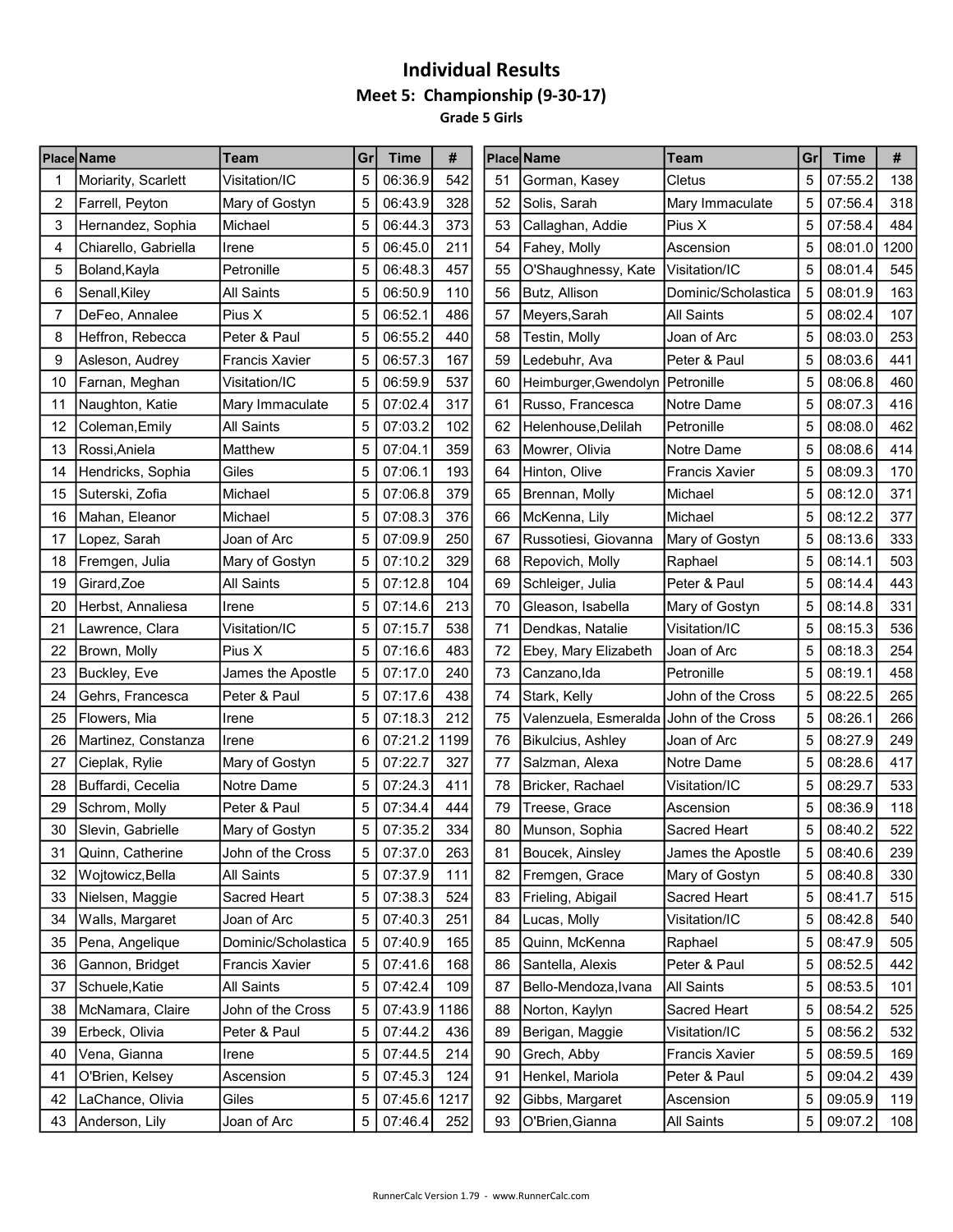#### Individual Results Meet 5: Championship (9-30-17) Grade 5 Girls

| 44  | Komel, Maggie                   | Sacred Heart          | 5  | 07:47.0     | 519  | 94  | Stritch, Maddie     | <b>Francis Xavier</b> | 5  | 09:08.8     | 171  |
|-----|---------------------------------|-----------------------|----|-------------|------|-----|---------------------|-----------------------|----|-------------|------|
| 45  | Dominski, Camila                | Michael               | 5  | 07:47.9     | 372  | 95  | Wagner, Josie       | <b>Isaac Jogues</b>   | 5  | 09:09.5     | 225  |
| 46  | Casey, Jeannie                  | Pius X                | 5  | 07:48.5     | 485  | 96  | Hallenback, Lillian | Notre Dame            | 5  | 09:10.3     | 412  |
| 47  | Loftus, Rylee                   | Ascension             | 5  | 07:52.7     | 120  | 97  | Gergen, Julia       | Pius X                | 5  | 09:19.7     | 1220 |
| 48  | Bartolone, Alyssa               | Joan of Arc           | 5  | 07:53.3     | 248  | 98  | Williams, Kate      | John of the Cross     | 5  | 09:21.5     | 267  |
| 49  | Steinhofer, Samantha Ascension  |                       | 5  | 07:54.0     | 121  | 99  | Enderle, Grace      | John of the Cross     | 5  | 09:26.3     | 262  |
| 50  | Mendez, Abby                    | Mary of Gostyn        | 5  | 07:54.5     | 332  | 100 | Heintz, Maria       | Petronille            | 5  | 09:30.3     | 461  |
|     | Place Name                      | <b>Team</b>           | Gr | <b>Time</b> | $\#$ |     | Place Name          | <b>Team</b>           | Gr | <b>Time</b> | $\#$ |
| 101 | Ruffalo, Reese                  | Petronille            | 5  | 09:31.0     | 463  |     |                     |                       |    |             |      |
| 102 | Schmiedler, Catherine Ascension |                       | 5  | 09:31.7     | 123  |     |                     |                       |    |             |      |
|     | 103 Perez, Isabella             | Joan of Arc           | 5  | 09:32.5     | 255  |     |                     |                       |    |             |      |
|     | 104   D'Amico, Mia              | Pius X                | 5  | 09:35.2     | 1182 |     |                     |                       |    |             |      |
|     | 105 Zuber, Margaret             | Cletus                | 5  | 09:36.1     | 140  |     |                     |                       |    |             |      |
|     | 106 Zuber, Maeve                | Cletus                | 5  | 09:41.8     | 139  |     |                     |                       |    |             |      |
| 107 | Hyland, Delilah                 | James the Apostle     | 5  | 09:43.2     | 242  |     |                     |                       |    |             |      |
|     | 108 Callero, Ella               | Ascension             | 5  | 09:48.8     | 122  |     |                     |                       |    |             |      |
| 109 | Digenan, Elizabeth              | Isaac Jogues          | 5  | 09:56.5     | 224  |     |                     |                       |    |             |      |
| 110 | Deegan, Lucy                    | Petronille            | 5  | 10:06.0     | 459  |     |                     |                       |    |             |      |
| 111 | Held, Mary Helen                | <b>Holy Trinity</b>   | 5  | 10:07.4     | 209  |     |                     |                       |    |             |      |
| 112 | Kane, Addison                   | Joseph                | 5  | 10:17.9     | 291  |     |                     |                       |    |             |      |
|     | 113 Marimbe, Matipa             | Notre Dame            | 5  | 10:29.0     | 413  |     |                     |                       |    |             |      |
|     | 114 Quiroz, Alexandra           | Matthew               | 5  | 11:05.2     | 361  |     |                     |                       |    |             |      |
| 115 | Rodriguez, Haley                | Matthew               | 5  | 11:08.6     | 362  |     |                     |                       |    |             |      |
|     | 116 Streit, Sasha               | Raphael               | 5  | 11:19.4     | 502  |     |                     |                       |    |             |      |
| 117 | Gallagher, Olivia               | All Saints            | 5  | 11:33.9     | 103  |     |                     |                       |    |             |      |
|     | 118 Kudlacz, Molly              | <b>Francis Xavier</b> | 5  | 11:42.8     | 172  |     |                     |                       |    |             |      |
|     | 119 Shannon, Bridget            | Raphael               | 5  | 13:10.2     | 504  |     |                     |                       |    |             |      |
|     |                                 |                       |    |             |      |     |                     |                       |    |             |      |
|     |                                 |                       |    |             |      |     |                     |                       |    |             |      |
|     |                                 |                       |    |             |      |     |                     |                       |    |             |      |
|     |                                 |                       |    |             |      |     |                     |                       |    |             |      |
|     |                                 |                       |    |             |      |     |                     |                       |    |             |      |
|     |                                 |                       |    |             |      |     |                     |                       |    |             |      |
|     |                                 |                       |    |             |      |     |                     |                       |    |             |      |
|     |                                 |                       |    |             |      |     |                     |                       |    |             |      |
|     |                                 |                       |    |             |      |     |                     |                       |    |             |      |
|     |                                 |                       |    |             |      |     |                     |                       |    |             |      |
|     |                                 |                       |    |             |      |     |                     |                       |    |             |      |
|     |                                 |                       |    |             |      |     |                     |                       |    |             |      |
|     |                                 |                       |    |             |      |     |                     |                       |    |             |      |
|     |                                 |                       |    |             |      |     |                     |                       |    |             |      |
|     |                                 |                       |    |             |      |     |                     |                       |    |             |      |
|     |                                 |                       |    |             |      |     |                     |                       |    |             |      |
|     |                                 |                       |    |             |      |     |                     |                       |    |             |      |
|     |                                 |                       |    |             |      |     |                     |                       |    |             |      |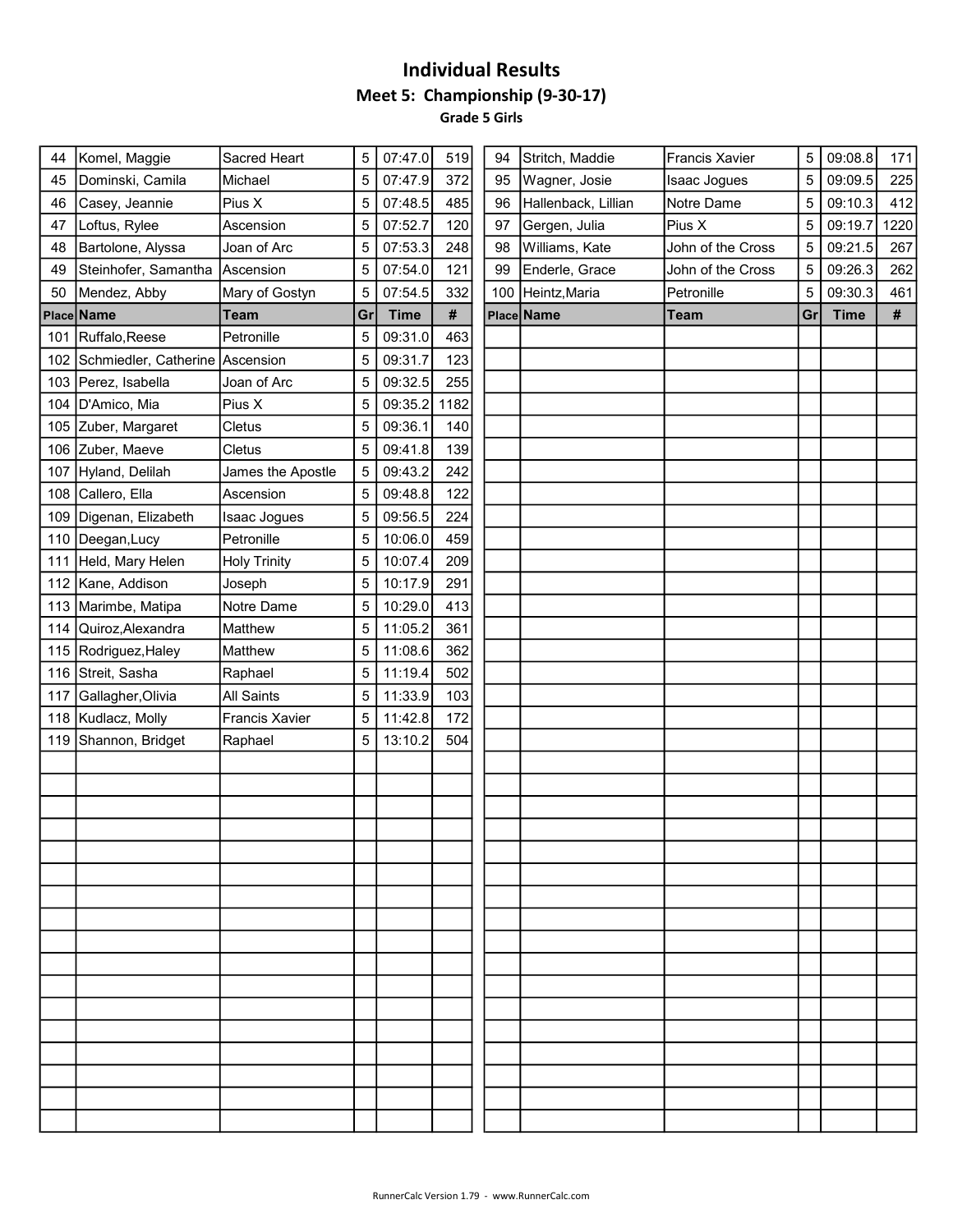#### Team Results Meet 5: Championship (9-30-17) 6th Grade Girls

|   | <b>Place Team</b>     |      | Score Runner #1                                      | Runner#2                                    | Runner#3                                       | Runner#4                | Runner#5                                    | Runner#6                  | Runner #7               | <b>Tie</b> |
|---|-----------------------|------|------------------------------------------------------|---------------------------------------------|------------------------------------------------|-------------------------|---------------------------------------------|---------------------------|-------------------------|------------|
|   | Pius X                | 68   | Ferris, Marin (3)                                    | Bruschuk, Elle (9)                          | Chivilo, Elisa (10)                            | Schaub, Meg (18)        | Goetz, Hailey (28)                          | MacShane, Aeryn (46)      | Grivetti, Leah (61)     |            |
| 2 | Visitation/IC         | 81   | Quinn, Michaela (1)                                  | Falduto, Ava (5)                            | McDonough, Kelsey (8) DiMarco, Mercuerite (25) |                         | Gildea, Enya (42)                           | McMillen, Zoe (43)        | Braafhart, Chloe (73)   |            |
|   | 3 Michael             | 125  | Scarpelli, Lauren (4)                                | Obrochta, Charlotte (7)                     | Hutchens, Sofia (23)                           | Carroll, Gianna (33)    | McBeth, Madeline (58)                       | Wallensack, Samantha (60) | Dominski, Izabelle (69) |            |
|   | Notre Dame            | 143  | Gilmartin, Katie (15)                                | Spezia, Grace (17)                          | Jucovics, Ella (27)                            | Marshall, Marcella (32) | Lahmann, Elizabeth (52)                     |                           |                         |            |
|   | 5 Mary of Gostyn      | 167  | Reiser, Ella (11)                                    | Casey, Mary Kate (24)                       | Lucina, Jennifer (34)                          | Kumzi, Logan (47)       | Laverty, Elizabeth (51)                     | Walsh, Anna (56)          |                         |            |
| 6 | <b>Francis Xavier</b> | 243  | Sifferman, Evelyn (30)                               | Cummings, Jaclyn (37)                       | Thomas, Olivia (54)                            | O'Connor, Abby (57)     | Walsh, Mary Clare (65)                      |                           |                         |            |
|   | Petronille            | 252  | Cudzilo, Carina (12)                                 | Andringa, Grace (35)                        | Brazier, Heide (67)                            | Arroyo, Azaria (68)     | Freeman, Madeline (70) Ulepic, Colette (71) |                           | Taylor, Veronica (77)   |            |
|   | Sacred Heart          |      | N.S. Kelly, Sammy (6)                                | Stevenson, Anabelle (16) Wells, Maddie (21) |                                                | Mateja, Olivia (64)     |                                             |                           |                         |            |
|   | John of the Cross     |      | N.S. Kelly, Carlin (22)                              | Olk, Margaret (29)                          | Sarros, Valerie (36)                           | Siffermann, Jane (48)   |                                             |                           |                         |            |
|   | <b>Cletus</b>         |      | N.S. Cranny, Shannon (2)                             | Mariano, Amelia (40)                        | Dorchinez, Annaliese (41) Ludden, Julia (63)   |                         |                                             |                           |                         |            |
|   | Peter & Paul          |      | N.S. Switz, Ryley (26)                               | Schlueter, Merryn (55)                      | Faulkner, Teagan (59)                          |                         |                                             |                           |                         |            |
|   | Our Lady of Peace     |      | N.S. Vancura, Olivia (31)                            | Schiappa, Sophia (38)                       | Koestner, Anna (72)                            |                         |                                             |                           |                         |            |
|   | Irene                 |      | N.S. Miller, Stephanie (20)                          | Gierek, Amanda (39)                         |                                                |                         |                                             |                           |                         |            |
|   | Matthew               | N.S. | Tipton, Emma (44)                                    | Hoeflich, Stephanie (53)                    |                                                |                         |                                             |                           |                         |            |
|   | Raphael               | N.S  | Quinn, Molly (49)                                    | Corso, Briana (50)                          |                                                |                         |                                             |                           |                         |            |
|   | Luke                  | N.S. | Vazquez, Ayani (45)                                  | Guillen, Frida (75)                         |                                                |                         |                                             |                           |                         |            |
|   | <b>Isaac Jogues</b>   | N.S. | . Govostis, Renee (62)                               | Govostis, Nicole (66)                       |                                                |                         |                                             |                           |                         |            |
|   | Leonard               |      | N.S. Schwartz, Mackenzie (76) Schwartz, Madison (78) |                                             |                                                |                         |                                             |                           |                         |            |
|   | Mary Immaculate       |      | N.S. Dwyer, Ella (13)                                |                                             |                                                |                         |                                             |                           |                         |            |
|   | Joseph                |      | N.S. Pacelli, Lucy (14)                              |                                             |                                                |                         |                                             |                           |                         |            |
|   | Ascension             |      | N.S. Brunick, Lizzie (19)                            |                                             |                                                |                         |                                             |                           |                         |            |
|   | Joan of Arc           | N.S. | Oasay, Maxcel Jane (74)                              |                                             |                                                |                         |                                             |                           |                         |            |
|   | Giles                 |      | N.S. Maloy, Olivia (79)                              |                                             |                                                |                         |                                             |                           |                         |            |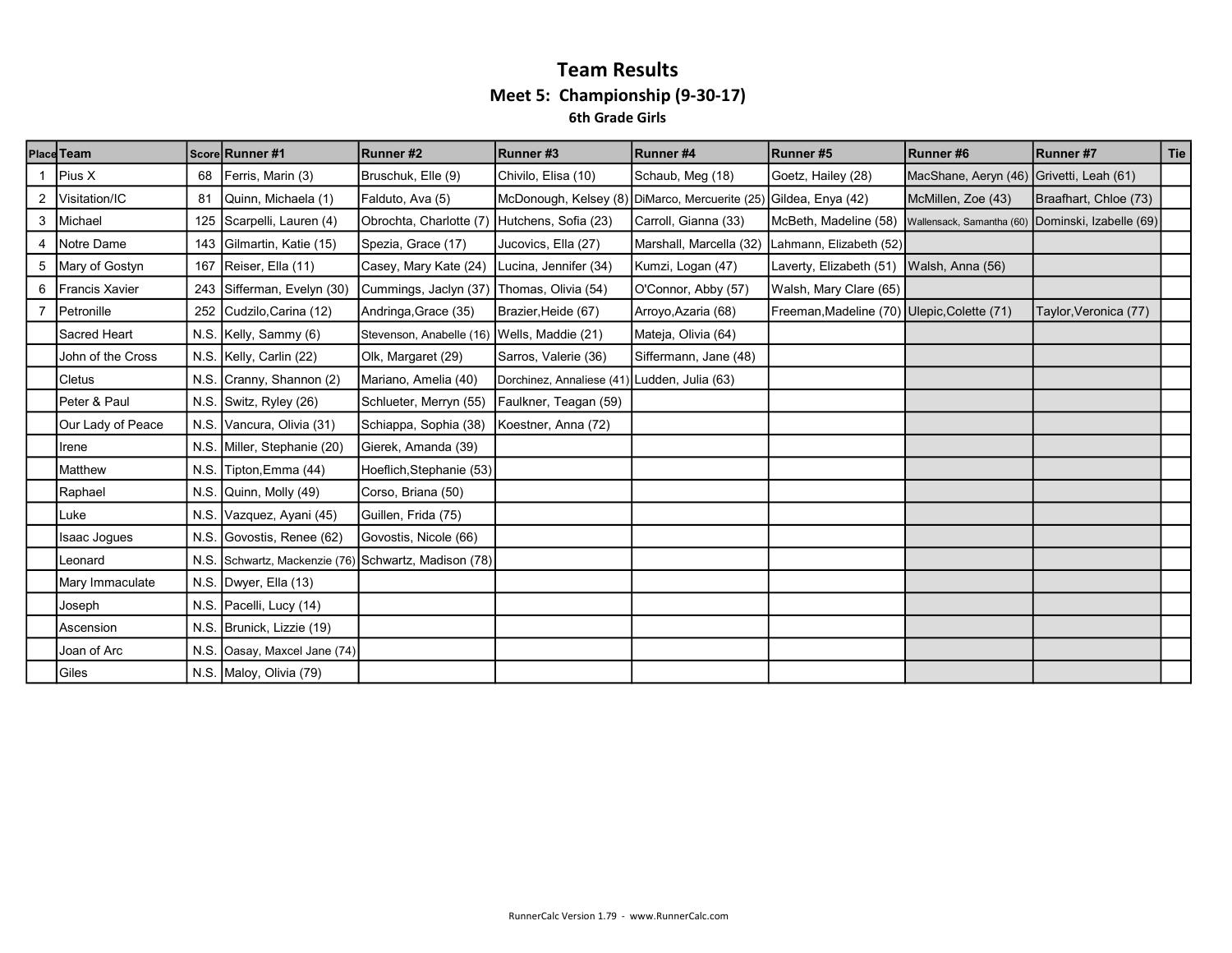# Individual Results Meet 5: Championship (9-30-17) 6th Grade Girls

|    | <b>Place Name</b>    | Team                  | Gr | <b>Time</b>  | #    |    | Place Name                   | <b>Team</b>           | Gr | <b>Time</b> | #   |
|----|----------------------|-----------------------|----|--------------|------|----|------------------------------|-----------------------|----|-------------|-----|
|    | Quinn, Michaela      | Visitation/IC         | 6  | 09:47.1      | 560  | 51 | Laverty, Elizabeth           | Mary of Gostyn        | 6  | 12:23.2     | 337 |
| 2  | Cranny, Shannon      | Cletus                | 6  | 09:58.8      | 141  | 52 | Lahmann, Elizabeth           | Notre Dame            | 6  | 12:34.9     | 421 |
| 3  | Ferris, Marin        | Pius X                | 6  | 09:59.0      | 490  | 53 | Hoeflich, Stephanie          | Matthew               | 6  | 12:38.3     | 365 |
| 4  | Scarpelli, Lauren    | Michael               | 6  | 10:08.9      | 389  | 54 | Thomas, Olivia               | <b>Francis Xavier</b> | 6  | 12:42.7     | 177 |
| 5  | Falduto, Ava         | Visitation/IC         | 6  | 10:16.4      | 552  | 55 | Schlueter, Merryn            | Peter & Paul          | 6  | 12:45.3     | 447 |
| 6  | Kelly, Sammy         | Sacred Heart          | 6  | 10:17.0      | 518  | 56 | Walsh, Anna                  | Mary of Gostyn        | 6  | 12:55.9     | 341 |
| 7  | Obrochta, Charlotte  | Michael               | 6  | 10:24.2      | 388  | 57 | O'Connor, Abby               | <b>Francis Xavier</b> | 6  | 13:01.5     | 175 |
| 8  | McDonough, Kelsey    | Visitation/IC         | 6  | 10:25.6      | 559  | 58 | McBeth, Madeline             | Michael               | 6  | 13:02.4     | 387 |
| 9  | Bruschuk, Elle       | Pius X                | 6  | 10:33.0      | 487  | 59 | Faulkner, Teagan             | Peter & Paul          | 6  | 13:08.2     | 446 |
| 10 | Chivilo, Elisa       | Pius X                | 6  | 10:40.0      | 488  | 60 | Wallensack, Samantha Michael |                       | 6  | 13:10.8     | 390 |
| 11 | Reiser, Ella         | Mary of Gostyn        | 6  | 10:43.6      | 339  | 61 | Grivetti, Leah               | Pius X                | 6  | 13:15.7     | 492 |
| 12 | Cudzilo, Carina      | Petronille            | 6  | 10:45.6      | 467  | 62 | Govostis, Renee              | Isaac Jogues          | 6  | 13:16.8     | 229 |
| 13 | Dwyer, Ella          | Mary Immaculate       | 6  | 10:45.9      | 1175 | 63 | Ludden, Julia                | Cletus                | 6  | 13:18.1     | 145 |
| 14 | Pacelli, Lucy        | Joseph                | 6  | 10:51.0      | 292  | 64 | Mateja, Olivia               | <b>Sacred Heart</b>   | 6  | 13:23.4     | 521 |
| 15 | Gilmartin, Katie     | Notre Dame            | 6  | 10:53.8      | 419  | 65 | Walsh, Mary Clare            | <b>Francis Xavier</b> | 6  | 13:23.9     | 179 |
| 16 | Stevenson, Anabelle  | Sacred Heart          | 6  | 10:54.4      | 528  | 66 | Govostis, Nicole             | Isaac Jogues          | 6  | 13:28.4     | 228 |
| 17 | Spezia, Grace        | Notre Dame            | 6  | 10:56.2      | 425  | 67 | Brazier,Heide                | Petronille            | 6  | 13:37.6     | 466 |
| 18 | Schaub, Meg          | Pius X                | 6  | 10:57.0      | 494  | 68 | Arroyo, Azaria               | Petronille            | 6  | 13:39.4     | 465 |
| 19 | Brunick, Lizzie      | Ascension             | 6  | 11:00.1      | 125  | 69 | Dominski, Izabelle           | Michael               | 6  | 13:57.2     | 384 |
| 20 | Miller, Stephanie    | Irene                 | 6  | 11:01.1      | 216  | 70 | Freeman, Madeline            | Petronille            | 6  | 14:19.4     | 468 |
| 21 | Wells, Maddie        | Sacred Heart          | 6  | 11:01.4      | 531  | 71 | Ulepic, Colette              | Petronille            | 6  | 14:19.8     | 471 |
| 22 | Kelly, Carlin        | John of the Cross     | 6  | 11:02.2      | 268  | 72 | Koestner, Anna               | Our Lady of Peace     | 6  | 14:42.7     | 432 |
| 23 | Hutchens, Sofia      | Michael               | 6  | 11:04.8      | 385  | 73 | Braafhart, Chloe             | Visitation/IC         | 6  | 15:26.0     | 548 |
| 24 | Casey, Mary Kate     | Mary of Gostyn        | 6  | 11:06.7      | 335  | 74 | Oasay, Maxcel Jane           | Joan of Arc           | 6  | 15:45.5     | 256 |
| 25 | DiMarco, Mercuerite  | Visitation/IC         | 6  | 11:07.5      | 551  | 75 | Guillen, Frida               | Luke                  | 6  | 15:57.2     | 306 |
| 26 | Switz, Ryley         | Peter & Paul          | 6  | 11:10.6      | 448  | 76 | Schwartz, Mackenzie          | Leonard               | 6  | 16:19.0     | 300 |
| 27 | Jucovics, Ella       | Notre Dame            | 6  | 11:13.4      | 420  | 77 | Taylor, Veronica             | Petronille            | 6  | 16:25.4     | 470 |
| 28 | Goetz, Hailey        | Pius X                | 6  | 11:15.1      | 491  | 78 | Schwartz, Madison            | Leonard               | 6  | 18:09.7     | 299 |
| 29 | Olk, Margaret        | John of the Cross     | 6  | 11:19.2      | 269  | 79 | Maloy, Olivia                | Giles                 | 6  | 19:15.3     | 194 |
| 30 | Sifferman, Evelyn    | <b>Francis Xavier</b> | 6  | 11:22.0      | 176  |    |                              |                       |    |             |     |
| 31 | Vancura, Olivia      | Our Lady of Peace     | 6  | 11:25.3      | 434  |    |                              |                       |    |             |     |
| 32 | Marshall, Marcella   | Notre Dame            | 6  | 11:29.6      | 422  |    |                              |                       |    |             |     |
| 33 | Carroll, Gianna      | Michael               | 6  | 11:30.4      | 381  |    |                              |                       |    |             |     |
| 34 | Lucina, Jennifer     | Mary of Gostyn        | 6  | 11:33.8      | 338  |    |                              |                       |    |             |     |
| 35 | Andringa, Grace      | Petronille            | 6  | 11:34.7      | 464  |    |                              |                       |    |             |     |
| 36 | Sarros, Valerie      | John of the Cross     | 6  | 11:50.6      | 270  |    |                              |                       |    |             |     |
| 37 | Cummings, Jaclyn     | <b>Francis Xavier</b> | 6  | 11:55.2      | 173  |    |                              |                       |    |             |     |
| 38 | Schiappa, Sophia     | Our Lady of Peace     | 6  | 11:55.7      | 433  |    |                              |                       |    |             |     |
| 39 | Gierek, Amanda       | Irene                 | 6  | 11:56.7      | 215  |    |                              |                       |    |             |     |
| 40 | Mariano, Amelia      | Cletus                | 6  | 12:00.9      | 148  |    |                              |                       |    |             |     |
| 41 | Dorchinez, Annaliese | Cletus                | 6  | 12:03.1      | 143  |    |                              |                       |    |             |     |
| 42 | Gildea, Enya         | Visitation/IC         | 6  | 12:08.5 1188 |      |    |                              |                       |    |             |     |
| 43 | McMillen, Zoe        | Visitation/IC         | 6  | 12:13.0      | 558  |    |                              |                       |    |             |     |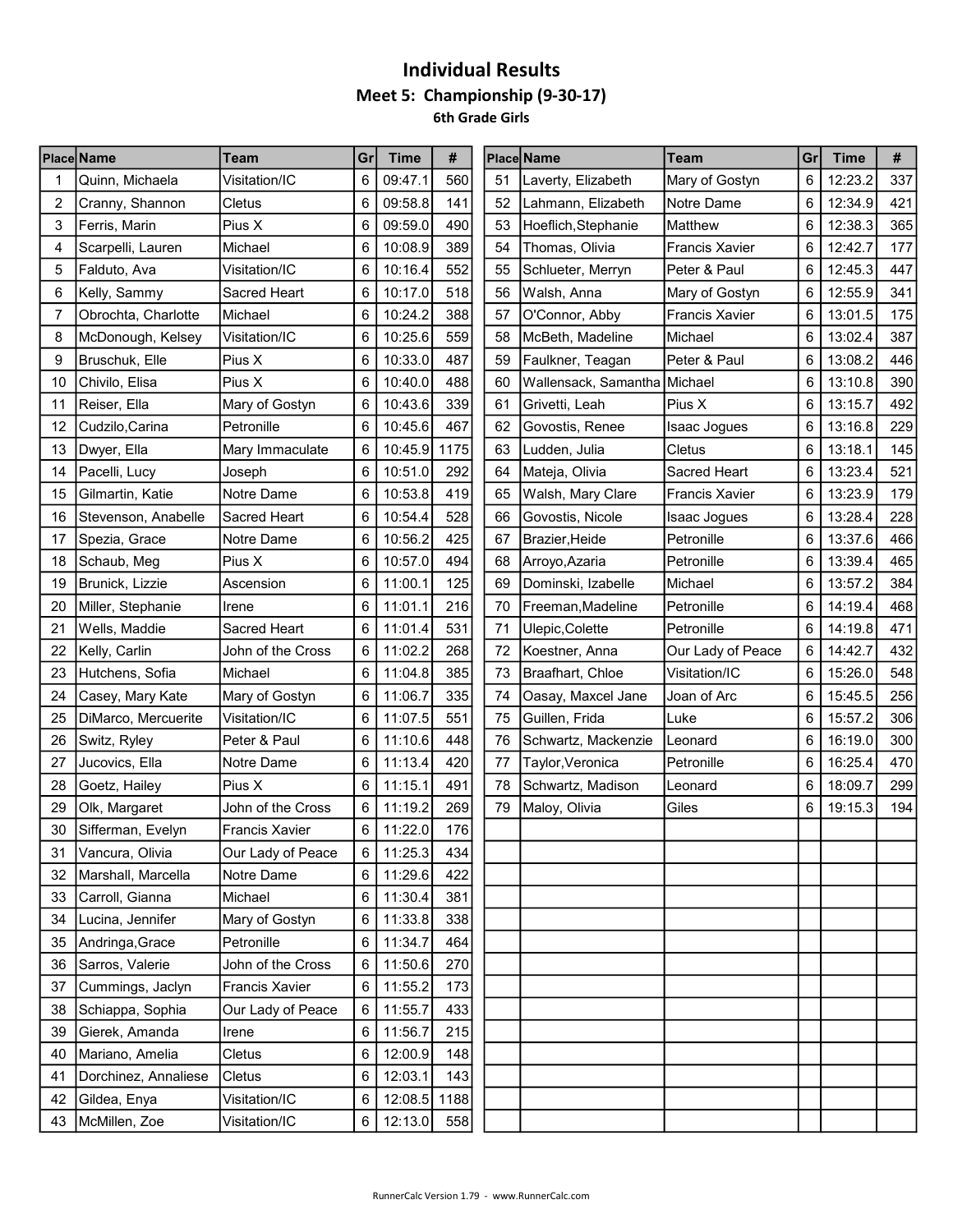## Individual Results Meet 5: Championship (9-30-17) 6th Grade Girls

| 44 | Tipton,Emma         | <b>I</b> Matthew  | 6 I | 12:13.9       | 363  |  |  |  |  |
|----|---------------------|-------------------|-----|---------------|------|--|--|--|--|
|    | 45   Vazquez, Ayani | lLuke             | 6 I | 12:17.9       | 307  |  |  |  |  |
| 46 | MacShane, Aeryn     | IPius X           | 6 I | 12:18.8       | 4931 |  |  |  |  |
| 47 | Kumzi, Logan        | Mary of Gostyn    |     | $6$   12:19.8 | 336  |  |  |  |  |
|    | 48 Siffermann, Jane | Uohn of the Cross |     | $6$   12:21.3 | 271  |  |  |  |  |
| 49 | Quinn, Molly        | Raphael           | 6 I | 12:22.0       | 507  |  |  |  |  |
| 50 | Corso, Briana       | <b>IRaphael</b>   | 6 I | 12:22.4       | 506  |  |  |  |  |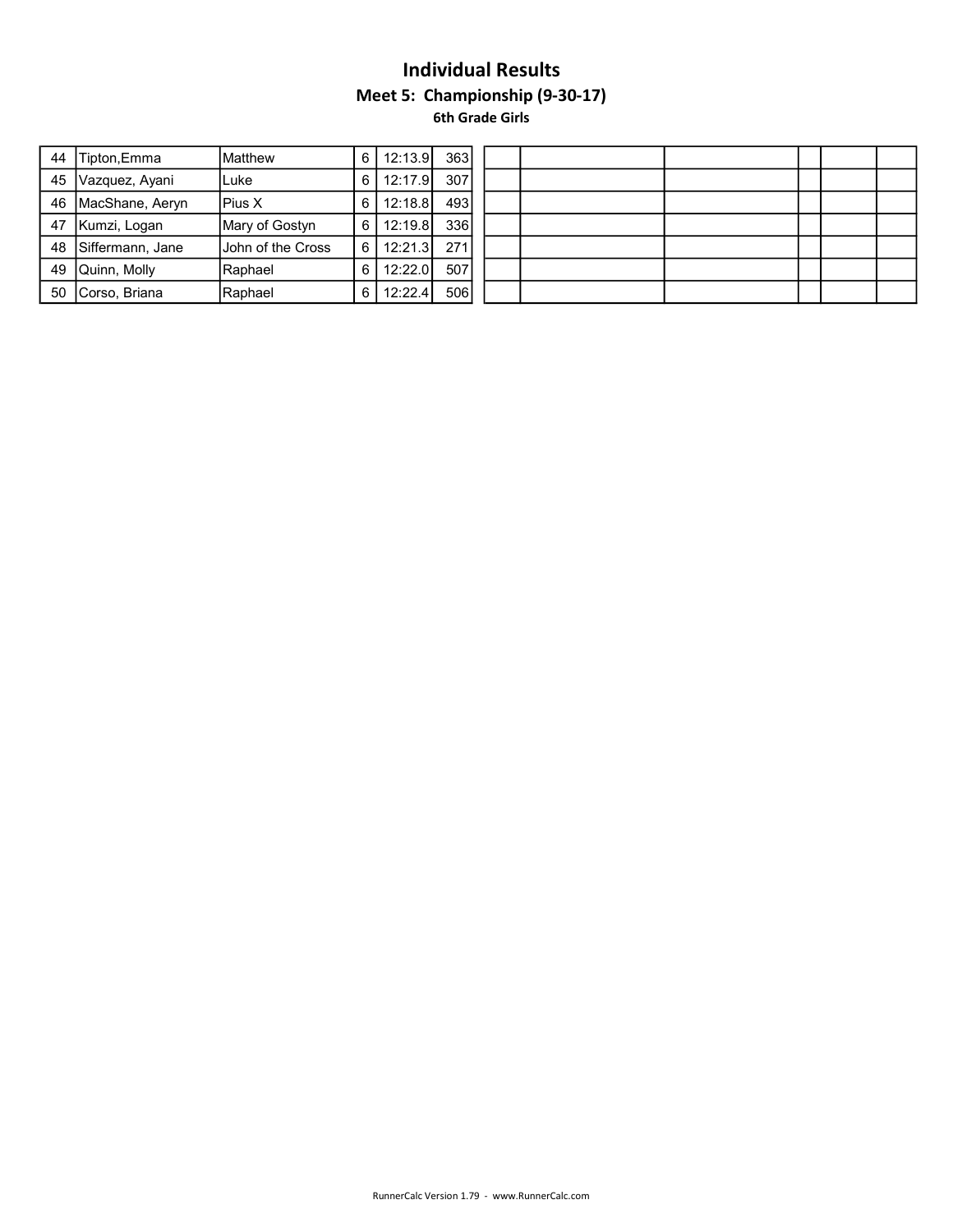#### Team Results Meet 5: Championship (9-30-17) 7th Grade Girls

|                | Place Team               |      | Score Runner #1           | Runner#2                                    | Runner#3             | Runner #4                 | Runner#5                 | Runner#6                                    | Runner#7                                     | Tie |
|----------------|--------------------------|------|---------------------------|---------------------------------------------|----------------------|---------------------------|--------------------------|---------------------------------------------|----------------------------------------------|-----|
|                | Mary of Gostyn           | 73   | Casey, Madeline (7)       | Cieplak, Olivia (9)                         | Casey, Nora (11)     | Devine, Lainey (22)       | Carlson, Elizabeth (24)  | O'Flaherty, Liadan (29) Bechstein, Ava (31) |                                              |     |
| $\overline{2}$ | Francis Xavier           | 89   | Burns, Delaney (3)        | Layden, Katie (8)                           | Tully, Terese (13)   | Fix, Abby (27)            | Buckley, Katie (38)      |                                             |                                              |     |
| 3              | Uohn of the Cross        |      | 109 Kinsella, Colette (1) | Krema, Catherine (19)                       | McNamara, Molly (21) | Finn, Kelly (33)          | Totaro, Anabella (35)    |                                             | Hardy, McCahey (49)   Poleszak, Natalie (63) |     |
|                | Petronille               |      | 132 Lange, Kaylee (2)     | King, Paige (5)                             | Wind, Hannelore (16) | Ellis, Margaret (52)      | Heintz, Sienna (57)      |                                             |                                              |     |
|                | 5   Visitation/IC        |      | 150 McGreal, Amanda (4)   | Wright, Regan (23)                          | James, Hayden (26)   | Castanoli, Kathryn (47)   | Gibbons, Maren (50)      | Cousins, Maileigh (67)                      |                                              |     |
| 6              | <b>Sacred Heart</b>      |      | 165 Cassata, Eleanor (15) | Neibel, Audrey (28)                         | Martin, Maeve (37)   | Pesce, Simona (41)        | Slagter, Casey (44)      |                                             |                                              |     |
|                | Giles                    |      | 300   Reilly, Ella (46)   | Murphy, Laura (51)                          | Moroney, Anne (58)   | Murphy, Mimi (66)         | Larson, Annie (79)       | Gonzalez, Isabella (83)                     |                                              |     |
| 8              | Pius X                   |      | 332 Pogorelec, Katie (45) | Reckamp, Hope (69)                          | Pearson, Emily (70)  | Wickstrom, Mary Kate (71) | Jara, Sophie (77)        | Hitzeman, Kiran (78)                        |                                              |     |
| 9              | <b>Cletus</b>            |      | 333 Burke, Molly (55)     | Sweeney, Kaitlyn (61)                       | Battista, Jenna (62) | Braun, Elizabeth (73)     | Staelgrave, Maureen (82) |                                             |                                              |     |
|                | Michael                  |      | N.S. Diamond, Louisa (10) | D'Anca, Annabella (14) Anderson, Grace (20) |                      | Globe, Katherine (56)     |                          |                                             |                                              |     |
|                | Ilrene                   |      | N.S. Falco, Alyssa (6)    | Bouchard, Olivia (12)                       | Blasi, Annia (32)    |                           |                          |                                             |                                              |     |
|                | Dominic/Scholastica      |      | N.S. Butz, Emily $(25)$   | Grove, Madeline (36)                        | Chroba, Madison (81) |                           |                          |                                             |                                              |     |
|                | <b>IPeter &amp; Paul</b> |      | N.S. Wolf, Lani (34)      | Reed, Sarah (68)                            | Schrom, Kenzie (74)  |                           |                          |                                             |                                              |     |
|                | Mary Immaculate          |      | N.S. Murphy, Sarah (30)   | Conley, Mary Grace (42)                     |                      |                           |                          |                                             |                                              |     |
|                | <b>Ascension</b>         | N.S. | Sadowski, Chloe (54)      | Drever, Linnea (60)                         |                      |                           |                          |                                             |                                              |     |
|                | Joseph                   | N.S. | Schaefer, Cassie (65)     | Kearney, Sadie (72)                         |                      |                           |                          |                                             |                                              |     |
|                | Luke                     |      | N.S. Wiktor, JoJo (17)    |                                             |                      |                           |                          |                                             |                                              |     |
|                | Isaac Jogues             |      | N.S. Digenan, Claire (18) |                                             |                      |                           |                          |                                             |                                              |     |
|                | All Saints               |      | N.S. $Glab,$ Ellie $(43)$ |                                             |                      |                           |                          |                                             |                                              |     |
|                | Leonard                  |      | N.S. Ochoa, Angelica (48) |                                             |                      |                           |                          |                                             |                                              |     |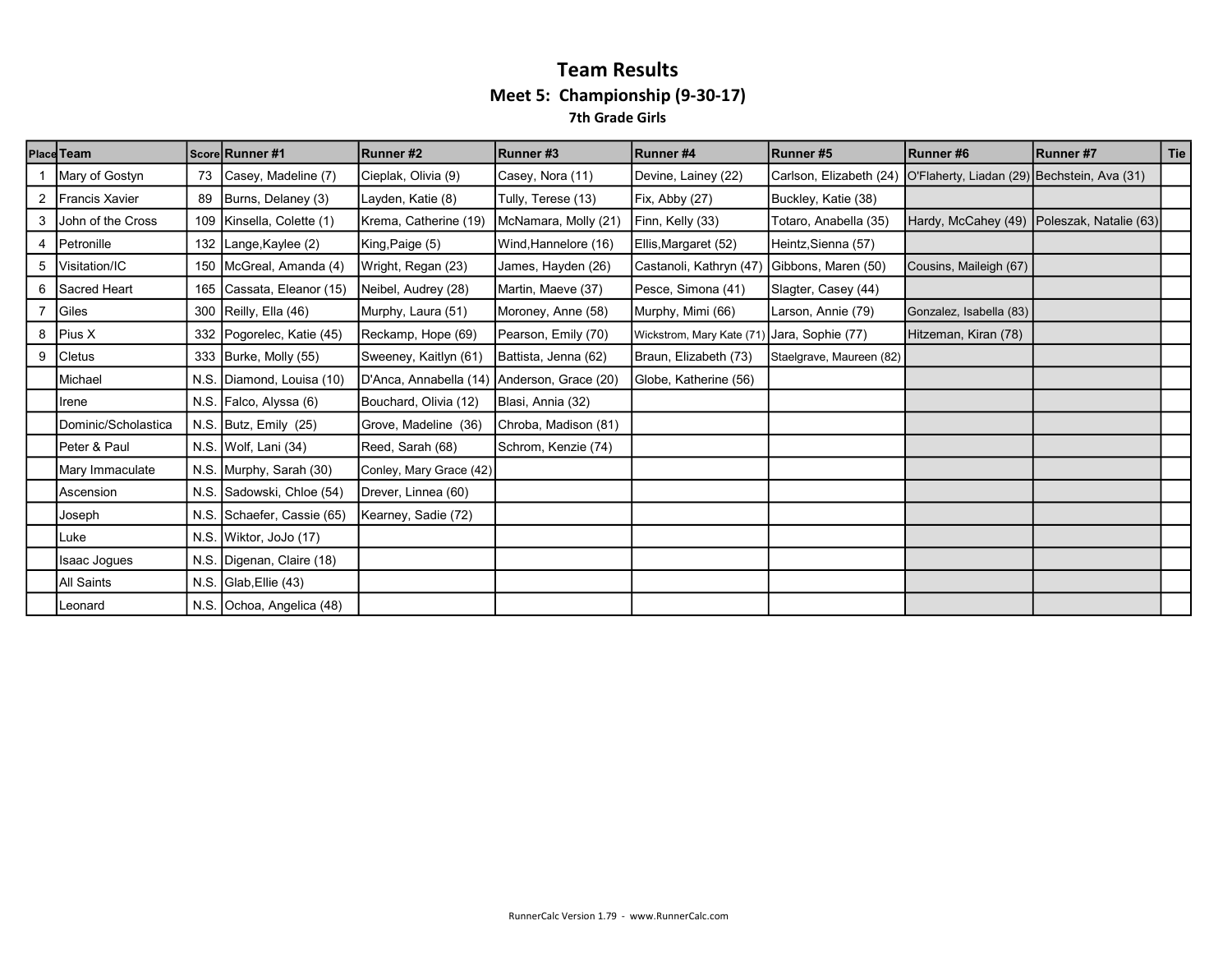# Individual Results Meet 5: Championship (9-30-17) 7th Grade Girls

|    | <b>Place Name</b>  | Team                  | Gr             | <b>Time</b> | #    |    | <b>Placel Name</b>   | Team                | Gr             | <b>Time</b>  | #    |
|----|--------------------|-----------------------|----------------|-------------|------|----|----------------------|---------------------|----------------|--------------|------|
|    | Kinsella, Colette  | John of the Cross     | 7              | 12:48.7     | 277  | 51 | Murphy, Laura        | Giles               | 7              | 17:19.1      | 197  |
| 2  | Lange, Kaylee      | Petronille            | 7              | 13:00.4     | 475  | 52 | Ellis,Margaret       | Petronille          | 7              | 17:21.0      | 472  |
| 3  | Burns, Delaney     | Francis Xavier        | 7              | 13:03.1     | 181  | 53 | Bukovsky, Jamie      | Mary of Gostyn      | 7              | 17:25.2      | 343  |
| 4  | McGreal, Amanda    | Visitation/IC         | 7              | 13:24.3     | 569  | 54 | Sadowski, Chloe      | Ascension           | 7              | 17:26.7      | 127  |
| 5  | King,Paige         | Petronille            | 7              | 13:26.9     | 474  | 55 | Burke, Molly         | Cletus              | 7              | 17:41.0      | 149  |
| 6  | Falco, Alyssa      | Irene                 | 7              | 13:36.1     | 219  | 56 | Globe, Katherine     | Michael             | 7              | 17:45.9      | 395  |
| 7  | Casey, Madeline    | Mary of Gostyn        | 7              | 13:47.9     | 345  | 57 | Heintz, Sienna       | Petronille          | 7              | 17:47.8      | 473  |
| 8  | Layden, Katie      | <b>Francis Xavier</b> | 7              | 13:54.7     | 183  | 58 | Moroney, Anne        | Giles               | 7              | 17:51.3      | 1213 |
| 9  | Cieplak, Olivia    | Mary of Gostyn        | $\overline{7}$ | 14:09.9     | 347  | 59 | Jermak, Moira        | Mary of Gostyn      | 7              | 17:56.2      | 350  |
| 10 | Diamond, Louisa    | Michael               | $\overline{7}$ | 14:17.7     | 393  | 60 | Drever, Linnea       | Ascension           | 7              | 17:59.0      | 137  |
| 11 | Casey, Nora        | Mary of Gostyn        | $\overline{7}$ | 14:25.1     | 346  | 61 | Sweeney, Kaitlyn     | Cletus              | 7              | 18:00.6      | 160  |
| 12 | Bouchard, Olivia   | Irene                 | 7              | 14:26.7     | 218  | 62 | Battista, Jenna      | Cletus              | $\overline{7}$ | 18:04.0      | 146  |
| 13 | Tully, Terese      | <b>Francis Xavier</b> | 6              | 14:29.0     | 178  | 63 | Poleszak, Natalie    | John of the Cross   | 7              | 18:06.3      | 280  |
| 14 | D'Anca, Annabella  | Michael               | $\overline{7}$ | 14:37.7     | 392  | 64 | Colucci, Celia       | Mary of Gostyn      | 7              | 18:11.3      | 348  |
| 15 | Cassata, Eleanor   | Sacred Heart          | $\overline{7}$ | 14:39.4     | 514  | 65 | Schaefer, Cassie     | Joseph              | 7              | 18:15.2      | 296  |
| 16 | Wind, Hannelore    | Petronille            | $\overline{7}$ | 14:51.1     | 476  | 66 | Murphy, Mimi         | Giles               | 7              | 18:33.1      | 198  |
| 17 | Wiktor, JoJo       | Luke                  | $\overline{7}$ | 14:52.0     | 308  | 67 | Cousins, Maileigh    | Visitation/IC       | 7              | 18:44.7      | 565  |
| 18 | Digenan, Claire    | Isaac Jogues          | 7              | 14:52.8     | 232  | 68 | Reed, Sarah          | Peter & Paul        | 7              | 18:51.8      | 451  |
| 19 | Krema, Catherine   | John of the Cross     | 7              | 14:56.2     | 278  | 69 | Reckamp, Hope        | Pius X              | 7              | 19:01.3      | 1203 |
| 20 | Anderson, Grace    | Michael               | $\overline{7}$ | 14:58.1     | 391  | 70 | Pearson, Emily       | Pius X              | 7              | 19:03.6      | 1204 |
| 21 | McNamara, Molly    | John of the Cross     | $\overline{7}$ | 14:59.5     | 279  | 71 | Wickstrom, Mary Kate | Pius X              | 7              | 19:04.0      | 1216 |
| 22 | Devine, Lainey     | Mary of Gostyn        | 7              | 15:00.7     | 349  | 72 | Kearney, Sadie       | Joseph              | 7              | 19:08.5      | 295  |
| 23 | Wright, Regan      | Visitation/IC         | 7              | 15:03.0     | 1226 | 73 | Braun, Elizabeth     | Cletus              | 7              | 19:13.6      | 147  |
| 24 | Carlson, Elizabeth | Mary of Gostyn        | $\overline{7}$ | 15:09.9     | 344  | 74 | Schrom, Kenzie       | Peter & Paul        | 7              | 19:25.1      | 452  |
| 25 | Butz, Emily        | Dominic/Scholastica   |                | 15:18.4     | 162  | 75 | Dulian, Mathylda     | John of the Cross   | 7              | 19:47.0      | 272  |
| 26 | James, Hayden      | Visitation/IC         | $\overline{7}$ | 15:24.1     | 567  | 76 | Finn, Molly          | John of the Cross   | 7              | 19:54.7      | 274  |
| 27 | Fix, Abby          | <b>Francis Xavier</b> | 7              | 15:41.9     | 182  | 77 | Jara, Sophie         | Pius X              | 7              | 20:02.1      | 1205 |
| 28 | Neibel, Audrey     | Sacred Heart          | 7              | 15:46.2     | 523  | 78 | Hitzeman, Kiran      | Pius X              | 7              | 20:11.0      | 1222 |
| 29 | O'Flaherty, Liadan | Mary of Gostyn        | $\overline{7}$ | 15:46.7     | 351  | 79 | Larson, Annie        | Giles               | 7              | 20:34.4      | 196  |
| 30 | Murphy, Sarah      | Mary Immaculate       | 7              | 15:50.9     | 321  | 80 | Hynes, Sophie        | John of the Cross   | 7              | 20:42.2      | 276  |
| 31 | Bechstein, Ava     | Mary of Gostyn        | 7              | 15:59.0     | 342  | 81 | Chroba, Madison      | Dominic/Scholastica | 7              | 20:48.8 1178 |      |
| 32 | Blasi, Annia       | Irene                 | 7              | 15:59.9     | 217  | 82 | Staelgrave, Maureen  | Cletus              | 7              | 22:36.2      | 159  |
| 33 | Finn, Kelly        | John of the Cross     | 7              | 16:07.1     | 273  | 83 | Gonzalez, Isabella   | Giles               | 7              | 26:08.6      | 195  |
| 34 | Wolf, Lani         | Peter & Paul          | 7              | 16:10.4     | 450  |    |                      |                     |                |              |      |
| 35 | Totaro, Anabella   | John of the Cross     | 7              | 16:11.8     | 282  |    |                      |                     |                |              |      |
| 36 | Grove, Madeline    | Dominic/Scholastica   | 7              | 16:16.4     | 161  |    |                      |                     |                |              |      |
| 37 | Martin, Maeve      | Sacred Heart          | 7              | 16:17.9     | 520  |    |                      |                     |                |              |      |
| 38 | Buckley, Katie     | <b>Francis Xavier</b> | 7              | 16:18.5     | 180  |    |                      |                     |                |              |      |
| 39 | Tierney, Grace     | Mary of Gostyn        | 7              | 16:19.9     | 353  |    |                      |                     |                |              |      |
| 40 | Quealy, Amanda     | Mary of Gostyn        | 7              | 16:21.1     | 352  |    |                      |                     |                |              |      |
| 41 | Pesce, Simona      | Sacred Heart          | 7              | 16:22.0     | 526  |    |                      |                     |                |              |      |
| 42 | Conley, Mary Grace | Mary Immaculate       | 7              | 16:30.5     | 320  |    |                      |                     |                |              |      |
| 43 | Glab, Ellie        | <b>All Saints</b>     | 7              | 16:38.5     | 112  |    |                      |                     |                |              |      |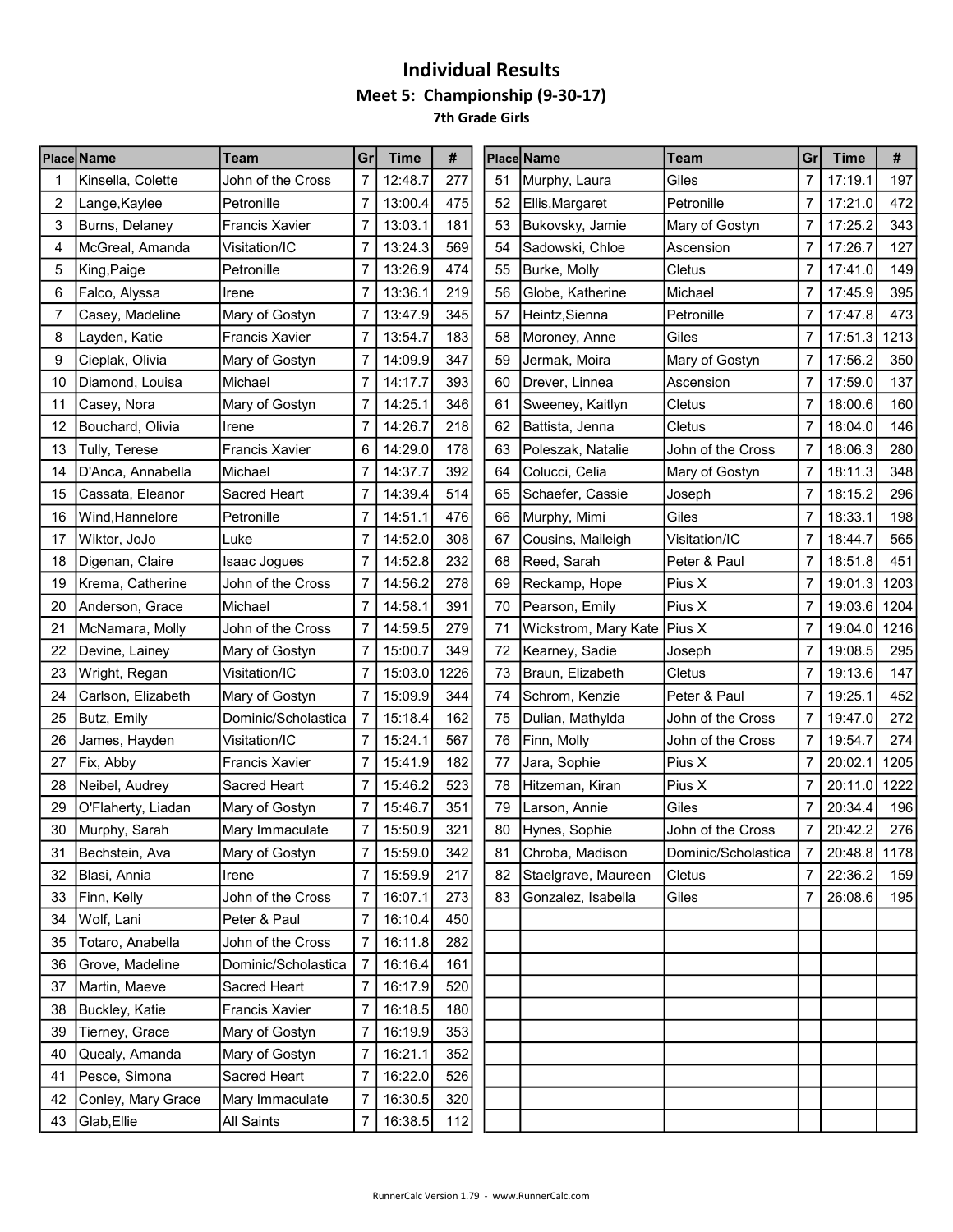# Individual Results Meet 5: Championship (9-30-17) 7th Grade Girls

|    | 44 Slagter, Casey     | lSacred Heart         |     | 16:42.3      | 527              |  |  |  |  |
|----|-----------------------|-----------------------|-----|--------------|------------------|--|--|--|--|
|    | 45   Pogorelec, Katie | IPius X               |     | 16:45.5      | 495              |  |  |  |  |
| 46 | Reilly, Ella          | Giles                 |     | 16:47.9      | 199 <sup>1</sup> |  |  |  |  |
| 47 | Castanoli, Kathryn    | <b>IVisitation/IC</b> |     | 16:59.3      | 564              |  |  |  |  |
| 48 | Ochoa, Angelica       | Leonard               |     | 17:04.8      | 301              |  |  |  |  |
| 49 | Hardy, McCahey        | Uohn of the Cross     | 7 I | 17:14.8      | 275              |  |  |  |  |
| 50 | Gibbons, Maren        | lVisitation/IC        |     | 17:15.9 1210 |                  |  |  |  |  |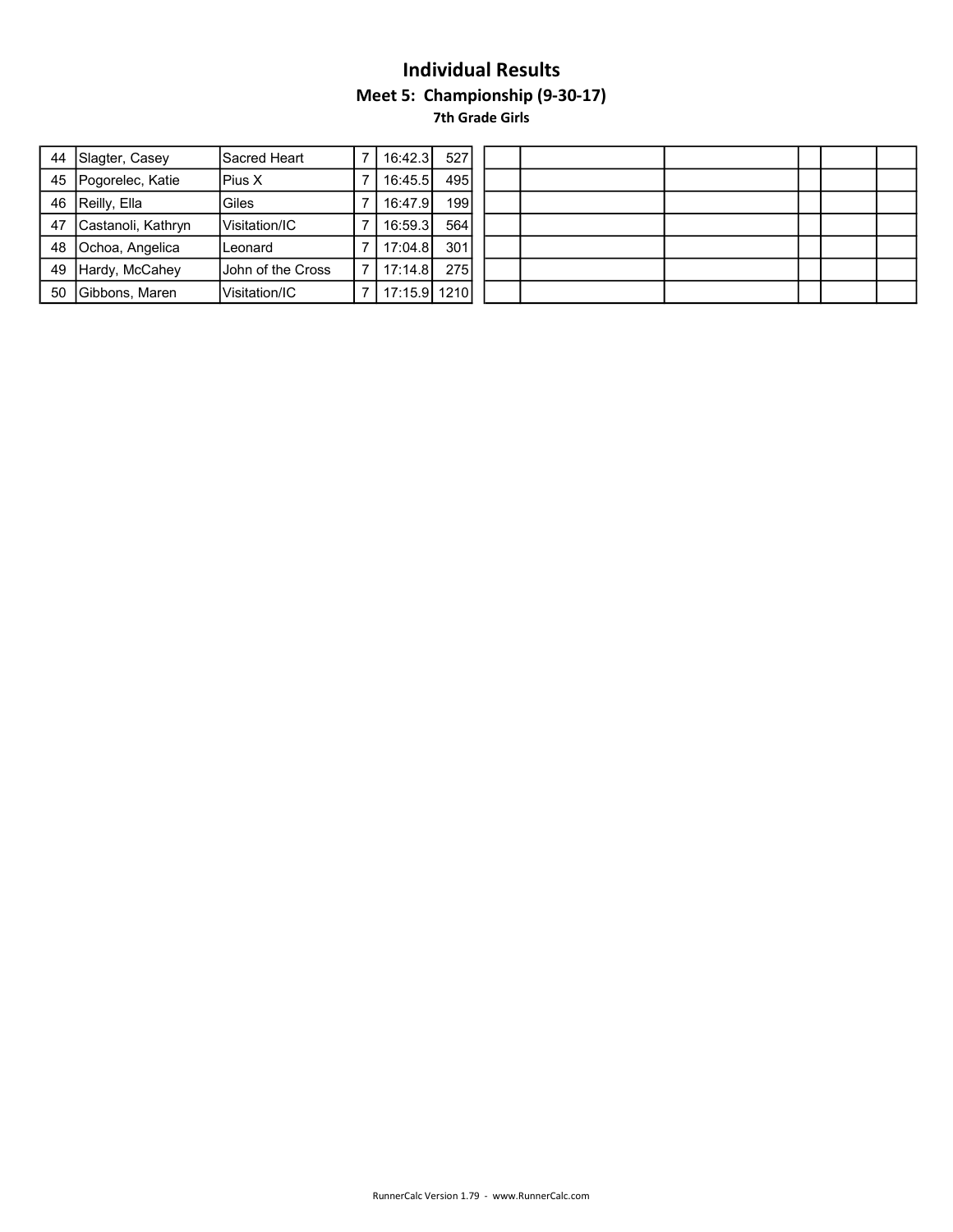#### Team Results Meet 5: Championship (9-30-17) 8th Grade Girls

|   | Place Team           |      | Score Runner #1                                     | Runner #2                                     | Runner#3                | Runner #4                                                         | Runner #5                | Runner#6                                        | Runner#7                | Tie |
|---|----------------------|------|-----------------------------------------------------|-----------------------------------------------|-------------------------|-------------------------------------------------------------------|--------------------------|-------------------------------------------------|-------------------------|-----|
|   | Michael              | 76   | Mulick, Delaney (5)                                 | Gaul, Leah (11)                               | Schlereth, Brynn (16)   | Ives, Louisa (18)                                                 | O'Keefe, Nicole (26)     | Huelskoetter, Celia (27) Swiatek, Ava (38)      |                         |     |
| 2 | Francis Xavier       | 84   | Thomas, Sophia (9)                                  | Burns, Mikaela (10)                           | Schaeffer, Ella (14)    | Freeman, Maggie (21)                                              | Gannon, Nora (30)        | Lisek, Haven (41)                               | Byrne, Mary (46)        |     |
| 3 | Visitation/IC        | 122  | Calcagno, Kennedy (1) Manchester, Carly (3)         |                                               | Farrow, Shannon (22)    | Kekastadt, Audrey (47) Conners, Abby (49)                         |                          | O'Brien, Maggie (90)                            | Gentile, Lauren (93)    |     |
| 4 | Joan of Arc          |      | 184 Andelbradt, Madeline (4) Weber, Mary (19)       |                                               | Fugiel, Madison (20)    | Getz, Kelly (25)                                                  | Eldrenkamp, Nicole (116) |                                                 |                         |     |
|   | 5 Notre Dame         | 228  | Howard, Erin (15)                                   | Shannon, Emma (35)                            | Salzman, Emma (36)      | Perkins, Elizabeth (54)                                           | Schultz, Kate (88)       |                                                 |                         |     |
| 6 | Pius X               |      | 259 Sullivan, Sophie (7)                            | Grivetti, Sarah (42)                          | Friguletto, Gabbie (67) | Bruschuk, Elizabeth (68) Linnig, Katie (75)                       |                          | Vittorio, Ali (91)                              |                         |     |
| 7 | Giles                | 263  | McGee, Hannah (13)                                  | Oberlies, Jane (56)                           | Bibbey, Lucca (61)      | Nourie, Camille (63)                                              | McNamara, Rose (70)      | Murphy, Meagan (78) Galavotti, Elisabetta (109) |                         |     |
|   | 8   Mary of Gostyn   |      | 289 Bieda, Josephine (6)                            | Adams, Alaina (34)                            | Lucina, Gretchen (65)   | Muersch, Emma (82)                                                | Quandt, Edith (102)      |                                                 |                         |     |
|   | 9 Raphael            |      | 318 Goulding, Megan (44)                            | Mansour, Laura (48)                           |                         | Rolston, Savannah (55) Timmons, Mckenna (59) O'Neill, Sarah (112) |                          |                                                 |                         |     |
|   | 10 Luke              |      | 330 George, Quincy (32)                             | Blair, Caroline (51)                          | Dugan, Kate (57)        | Carpenter, Samantha (79) Verpil, Myelle (111)                     |                          |                                                 |                         |     |
|   | 11 All Saints        |      | 353 Scrima, Sophie (28)                             | Davis, Ella (29)                              | Muller, Ana (85)        | Watson, Annie (101)                                               | Beck, Maddie (110)       |                                                 |                         |     |
|   | 12 Sacred Heart      | 365  | Juda, Izzy (8)                                      | Frieling, Emily (58)                          | Townsend, Lily (87)     | Barratt, Brighid (105)                                            | Watters, Aine (107)      |                                                 |                         |     |
|   | 13 Cletus            |      | 379 McCabe, Nora (43)                               | Quinn, Abby (50)                              | Rivera, Ava (76)        | Hart, Caroline (104)                                              | Vincent, Julia (106)     | Bourjaily, Beth (117)                           |                         |     |
|   | 14 John of the Cross | 381  | Poleszak, Victoria (24)                             | Henegah, Shaugh (83)                          | Fahey, Dawsey (84)      | Winters, Nora (94)                                                | Morrissey, Caroline (96) | Dold, Maria (97)                                | Milani, Catherine (114) |     |
|   | 15 Mary Immaculate   |      | 463   Weis, Sarah (71)                              | Bargas, Emily (81)                            | Solis, Lizzie (92)      | Waechter, Abby (100)                                              | Medina, Madison (119)    |                                                 |                         |     |
|   | Petronille           |      | N.S. Allman, Audrey (2)                             | Bachman, Katherine (17) Allman, Brooklyn (33) |                         | Stevenson, Sarah (39)                                             |                          |                                                 |                         |     |
|   | Ascension            |      | N.S. Walsh, Sara (23)                               | Sikora, Kiki (69)                             | Weber, Mia (99)         | Nacke, Isabella (108)                                             |                          |                                                 |                         |     |
|   | James the Apostle    |      | N.S. Challgren, Gabriella (37)                      | Stachmik, Coco (52)                           | Arnish, Mackenzie (72)  |                                                                   |                          |                                                 |                         |     |
|   | <b>I</b> Matthew     |      | N.S. Hamberg, Julia (64)                            | Christina, Jeno (73)                          | Naling, Isabella (74)   |                                                                   |                          |                                                 |                         |     |
|   | Peter & Paul         | N.S. | Fleury, Macy (66)                                   | Davidson, Olivia (86)                         | Roberts, Regan (89)     |                                                                   |                          |                                                 |                         |     |
|   | <b>Isaac Jogues</b>  | N.S. | Rogowski, Abigail (12)                              | Richards, Grace (31)                          |                         |                                                                   |                          |                                                 |                         |     |
|   | Leonard              | N.S. | Stewart-Woolery, Graysen (60) Hrubecky, Sarah (115) |                                               |                         |                                                                   |                          |                                                 |                         |     |
|   | Irene                | N.S. | Schilf, Samantha (80)                               | McGowan, Katherine (118)                      |                         |                                                                   |                          |                                                 |                         |     |
|   | Joseph               |      | N.S. Dunn, Jennifer (62)                            |                                               |                         |                                                                   |                          |                                                 |                         |     |
|   | Our Lady of Peace    |      | N.S. Nisperos, Isabella (113)                       |                                               |                         |                                                                   |                          |                                                 |                         |     |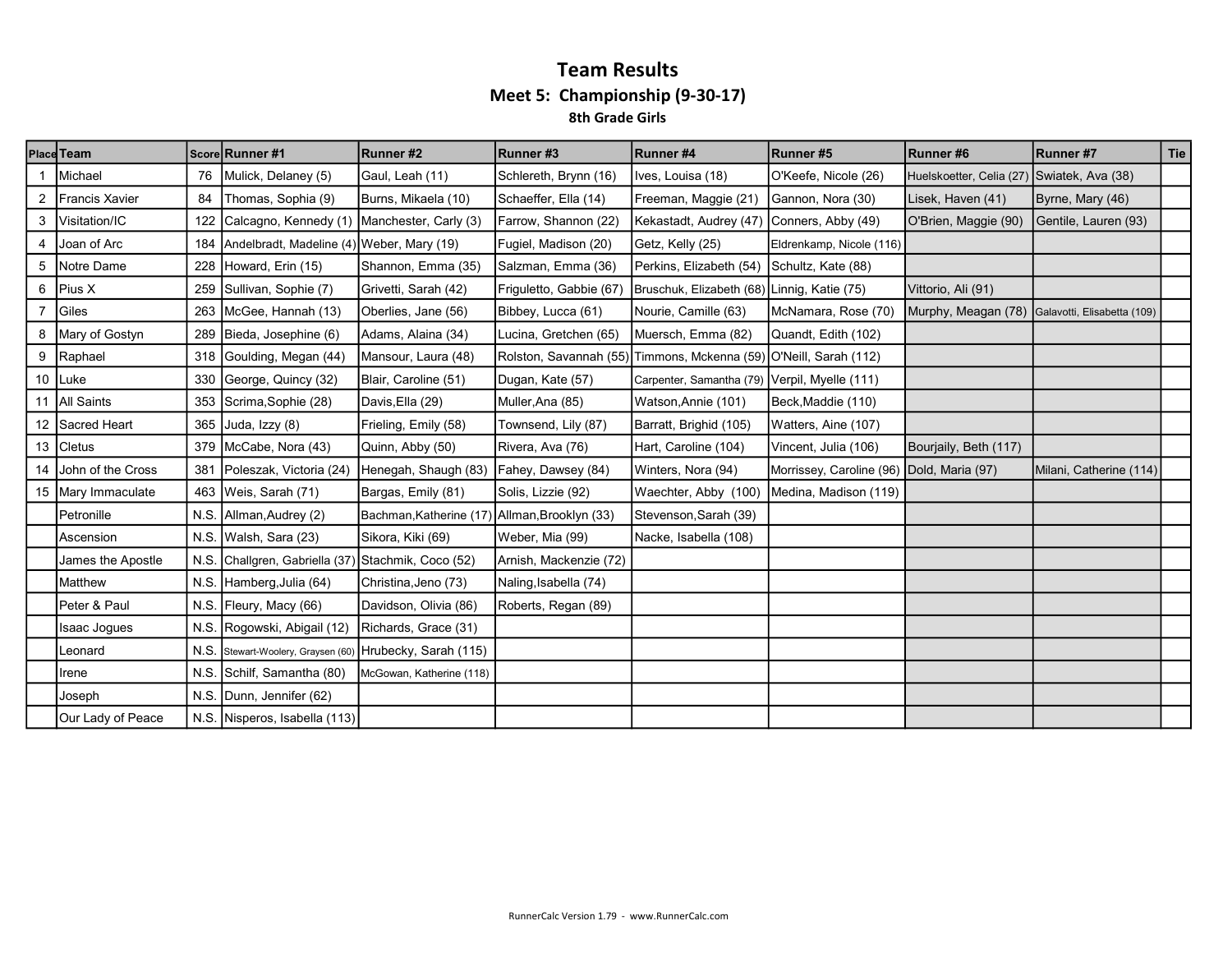# Individual Results Meet 5: Championship (9-30-17) 8th Grade Girls

|    | <b>Place Name</b>    | Team                  | Gr | <b>Time</b> | #   |    | Place Name               | <b>Team</b>           | Gr | <b>Time</b>  | #    |
|----|----------------------|-----------------------|----|-------------|-----|----|--------------------------|-----------------------|----|--------------|------|
|    | Calcagno, Kennedy    | Visitation/IC         | 8  | 12:27.0     | 575 | 51 | Blair, Caroline          | Luke                  | 8  | 16:06.6      | 309  |
| 2  | Allman,Audrey        | Petronille            | 8  | 12:38.4     | 477 | 52 | Stachmik, Coco           | James the Apostle     | 8  | 16:14.8      | 247  |
| 3  | Manchester, Carly    | Visitation/IC         | 8  | 12:41.2     | 586 | 53 | D'Anca, Luciana          | Michael               | 8  | 16:19.7      | 399  |
| 4  | Andelbradt, Madeline | Joan of Arc           | 8  | 12:50.4     | 260 | 54 | Perkins, Elizabeth       | Notre Dame            | 8  | 16:24.2      | 428  |
| 5  | Mulick, Delaney      | Michael               | 8  | 12:53.6     | 404 | 55 | Rolston, Savannah        | Raphael               | 8  | 16:25.3      | 512  |
| 6  | Bieda, Josephine     | Mary of Gostyn        | 8  | 12:56.2     | 355 | 56 | Oberlies, Jane           | Giles                 | 8  | 16:35.4      | 206  |
| 7  | Sullivan, Sophie     | Pius X                | 8  | 12:59.8     | 500 | 57 | Dugan, Kate              | Luke                  | 8  | 16:36.0      | 312  |
| 8  | Juda, Izzy           | Sacred Heart          | 8  | 13:02.0     | 517 | 58 | Frieling, Emily          | Sacred Heart          | 8  | 16:36.9      | 516  |
| 9  | Thomas, Sophia       | <b>Francis Xavier</b> | 8  | 13:10.9     | 192 | 59 | Timmons, Mckenna         | Raphael               | 8  | 16:38.3      | 508  |
| 10 | Burns, Mikaela       | <b>Francis Xavier</b> | 8  | 13:17.7     | 185 | 60 | Stewart-Woolery, Graysen | Leonard               | 8  | 16:39.6      | 304  |
| 11 | Gaul, Leah           | Michael               | 8  | 13:27.0     | 400 | 61 | Bibbey, Lucca            | Giles                 | 8  | 16:40.2      | 200  |
| 12 | Rogowski, Abigail    | <b>Isaac Jogues</b>   | 8  | 13:54.0     | 237 | 62 | Dunn, Jennifer           | Joseph                | 8  | 16:42.0      | 298  |
| 13 | McGee, Hannah        | Giles                 | 8  | 13:56.7     | 202 | 63 | Nourie, Camille          | Giles                 | 8  | 16:46.7      | 205  |
| 14 | Schaeffer, Ella      | Francis Xavier        | 8  | 13:58.8     | 191 | 64 | Hamberg, Julia           | Matthew               | 8  | 16:47.8      | 369  |
| 15 | Howard, Erin         | Notre Dame            | 8  | 14:01.6     | 427 | 65 | Lucina, Gretchen         | Mary of Gostyn        | 8  | 16:48.5      | 356  |
| 16 | Schlereth, Brynn     | Michael               | 8  | 14:01.9     | 406 | 66 | Fleury, Macy             | Peter & Paul          | 8  | 16:49.0      | 454  |
| 17 | Bachman, Katherine   | Petronille            | 8  | 14:05.7     | 479 | 67 | Friguletto, Gabbie       | Pius X                | 8  | 16:50.2      | 497  |
| 18 | Ives, Louisa         | Michael               | 8  | 14:09.2     | 403 | 68 | Bruschuk, Elizabeth      | Pius X                | 8  | 16:53.0      | 496  |
| 19 | Weber, Mary          | Joan of Arc           | 8  | 14:11.4     | 259 | 69 | Sikora, Kiki             | Ascension             | 8  | 16:56.0      | 131  |
| 20 | Fugiel, Madison      | Joan of Arc           | 8  | 14:17.5     | 258 | 70 | McNamara, Rose           | Giles                 | 8  | 16:56.5      | 203  |
| 21 | Freeman, Maggie      | <b>Francis Xavier</b> | 8  | 14:20.0     | 187 | 71 | Weis, Sarah              | Mary Immaculate       | 8  | 16:57.0      | 325  |
| 22 | Farrow, Shannon      | Visitation/IC         | 8  | 14:20.6     | 578 | 72 | Arnish, Mackenzie        | James the Apostle     | 8  | 17:01.4      | 245  |
| 23 | Walsh, Sara          | Ascension             | 8  | 14:21.3     | 132 | 73 | Christina, Jeno          | Matthew               | 8  | 17:01.7      | 370  |
| 24 | Poleszak, Victoria   | John of the Cross     | 8  | 14:24.9     | 289 | 74 | Naling, Isabella         | Matthew               | 8  | 17:02.8      | 368  |
| 25 | Getz, Kelly          | Joan of Arc           | 7  | 14:27.7     | 257 | 75 | Linnig, Katie            | Pius X                | 8  | 17:04.5      | 499  |
| 26 | O'Keefe, Nicole      | Michael               | 8  | 14:28.6     | 405 | 76 | Rivera, Ava              | Cletus                | 8  | 17:07.2      | 152  |
| 27 | Huelskoetter, Celia  | Michael               | 8  | 14:42.8     | 401 | 77 | Buelling, Kayla          | <b>Francis Xavier</b> | 8  | 17:10.6      | 184  |
| 28 | Scrima, Sophie       | All Saints            | 8  | 14:48.1     | 116 | 78 | Murphy, Meagan           | Giles                 | 8  | 17:13.3      | 204  |
| 29 | Davis, Ella          | <b>All Saints</b>     | 8  | 14:51.0     | 114 | 79 | Carpenter, Samantha      | Luke                  | 8  | 17:27.0      | 310  |
| 30 | Gannon, Nora         | <b>Francis Xavier</b> | 8  | 14:54.8     | 188 | 80 | Schilf, Samantha         | Irene                 | 8  | 17:35.8      | 222  |
| 31 | Richards, Grace      | Isaac Jogues          | 8  | 14:57.3     | 236 | 81 | Bargas, Emily            | Mary Immaculate       | 8  | 17:40.9      | 322  |
| 32 | George, Quincy       | Luke                  | 8  | 15:14.7     | 313 | 82 | Muersch, Emma            | Mary of Gostyn        | 8  | 17:46.9      | 357  |
| 33 | Allman, Brooklyn     | Petronille            | 8  | 15:22.1     | 478 | 83 | Henegah, Shaugh          | John of the Cross     | 8  | 17:52.7      | 1184 |
| 34 | Adams, Alaina        | Mary of Gostyn        | 8  | 15:22.6     | 354 | 84 | Fahey, Dawsey            | John of the Cross     | 8  | 17:55.4      | 284  |
| 35 | Shannon, Emma        | Notre Dame            | 8  | 15:24.6     | 431 | 85 | Muller, Ana              | All Saints            | 8  | 18:02.1      | 115  |
| 36 | Salzman, Emma        | Notre Dame            | 8  | 15:26.9     | 429 | 86 | Davidson, Olivia         | Peter & Paul          | 8  | 18:05.4      | 453  |
| 37 | Challgren, Gabriella | James the Apostle     | 8  | 15:29.0     | 246 | 87 | Townsend, Lily           | Sacred Heart          | 7  | 18:06.1      | 529  |
| 38 | Swiatek, Ava         | Michael               | 8  | 15:32.4     | 409 | 88 | Schultz, Kate            | Notre Dame            | 8  | 18:06.8      | 430  |
| 39 | Stevenson, Sarah     | Petronille            | 8  | 15:42.5     | 482 | 89 | Roberts, Regan           | Peter & Paul          | 8  | 18:07.4      | 456  |
| 40 | Schmitt, Anna        | Michael               | 8  | 15:44.4     | 407 | 90 | O'Brien, Maggie          | Visitation/IC         | 8  | 18:18.2      | 1180 |
| 41 | Lisek, Haven         | Francis Xavier        | 8  | 15:48.8     | 189 | 91 | Vittorio, Ali            | Pius X                | 8  | 18:18.8      | 501  |
| 42 | Grivetti, Sarah      | Pius X                | 8  | 15:52.4     | 498 | 92 | Solis, Lizzie            | Mary Immaculate       | 8  | 18:23.2      | 1201 |
| 43 | McCabe, Nora         | Cletus                | 8  | 15:53.8     | 154 | 93 | Gentile, Lauren          | Visitation/IC         | 8  | 18:23.8 1177 |      |